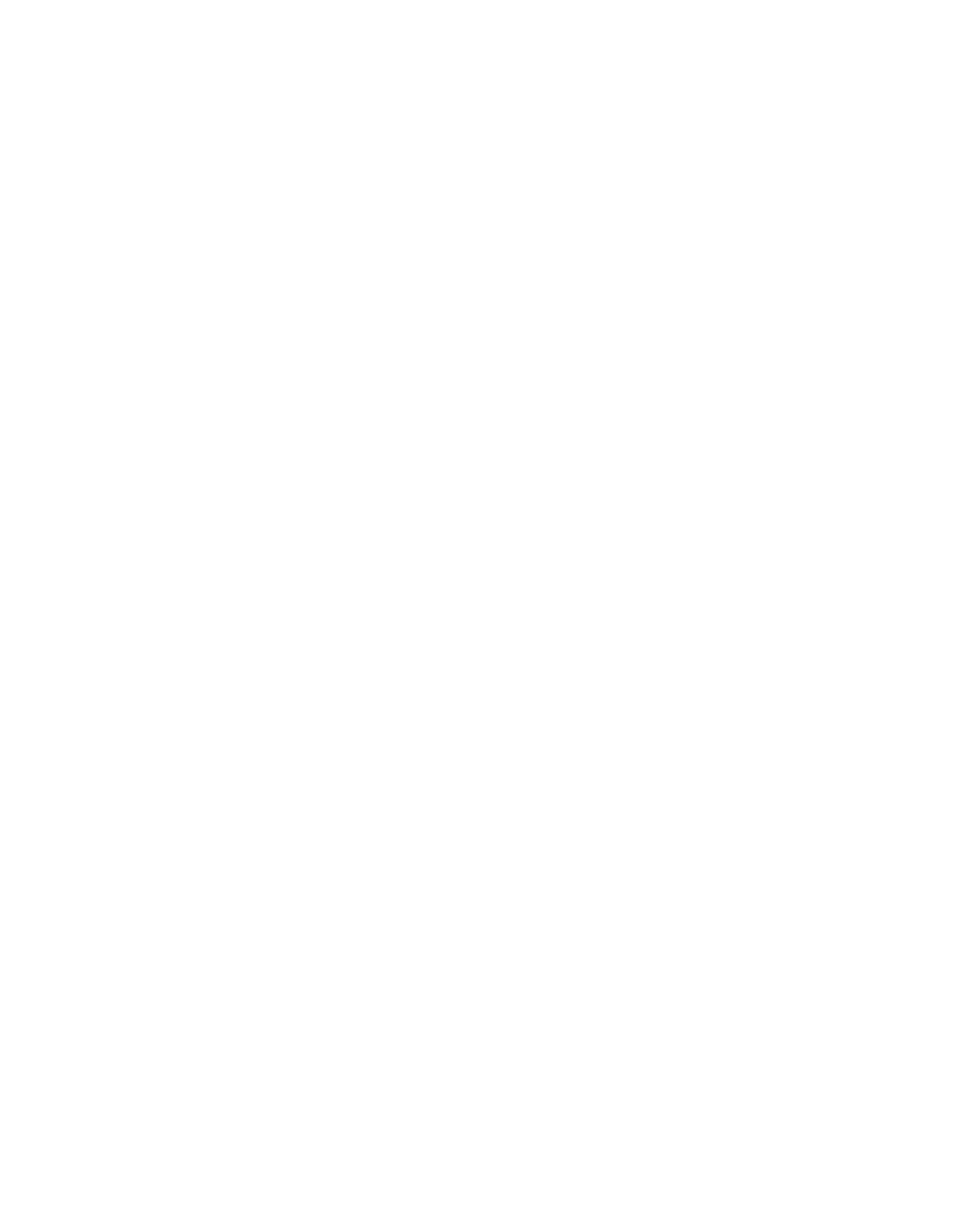### **Cyber Risks:**  Implications for the insurance industry in Canada

## Executive summary

Cyber security incidents are in the news almost every day. Management of cyber risks has emerged as a major issue for the insurance industry and society. This report assesses cyber security from the perspective of the insurance industry in Canada. What is the threat? Who are the criminals? Why is there a growing concern about catastrophic incidents? How can property and casualty insurers reduce their risk of loss? What is the prospect for growth in the cyber insurance market? How will regulation of the Internet, disclosure, and privacy legislation evolve over the next five to ten years?

A report by Intel's McAfee and the Center for Strategic and International Studies estimates that the global cost of cyber crime in 2013 was between \$375 billion and \$575 billion.<sup>1</sup> (All figures presented in this report are stated in U.S. dollars.) The global impact of cyber crime is similar to estimates by the United Nations of the international production, trafficking, and sales of illicit drugs (\$400 billion)<sup>2</sup> and the worldwide damage resulting from vehicle collisions (\$518 billion).<sup>3</sup> There is uncertainty over the precise extent of cyber crime, yet it is agreed that the impact is significant and growing.

The most recent KPMG survey of leaders in the Canadian insurance industry ranked cyber security as third among the ten most important issues facing the property and casualty insurance industry at this time.<sup>4</sup> Extensive personal information about customers attracts identity thieves, extortionists, and fraudsters. Advanced analytics, agency portals, online policy applications, and apps for filing claims provide new strategic capacity for insurers. These advances also increase the ways criminals can attack the insurance industry. Cyber incidents can result in significant damage, including the cost of response to the theft of consumer information, forensics, notification, fraud monitoring, crisis communications, and legal fees. Reputational risks may be more significant. Insurance is built on a foundation of trust. It is easy for insurance consumers to move their business if that trust is broken. A major cyber incident may erode consumer confidence, harm an insurer's reputation, and reduce the market value of the company.

Cyber security is also a business opportunity for insurers. Presently, the majority of companies in Canada, including most insurers, do not purchase cyber insurance.<sup>5</sup> Over the next five to ten years, this is expected to change. Breach coverage is one of the fastest growing insurance markets in the United States, Europe, and Canada. Insurers also provide identity theft coverage for individuals.

<span id="page-2-0"></span>The Canadian insurance industry ranked cyber security as third among the ten most important issues facing the property and casualty insurance industry at this time.

- Estimated global costs of cyber crime: Between \$375 and \$575 billion.
- Estimated global damage resulting from vehicle collisions: \$518 billion.
- Estimated global cyber insurance premiums: less than one-half of one percent of the estimated cost of cyber crime.
- Estimated global auto insurance premiums exceed international estimates of vehicle collision damage.

There is considerable scope for insurance to penetrate into new fields of cyber security.

<sup>1</sup> McAfee and Center for Strategic and International Studies, *Net Losses: Estimating the Global Cost of Cybercrime*, p. 2.

<sup>2</sup> Leduc and Lee, *Illegal Drug Trafficking*, p.1.

<sup>3</sup> Peden et al., *World Report on Road Traffic Injury Prevention*, p. 5.

<sup>4</sup> KPMG, "Canadian Insurance Industry Risks & Opportunities," forthcoming.

<sup>5</sup> A.M. Best, "Fall 2014 Insurance Industry Survey," p. 2.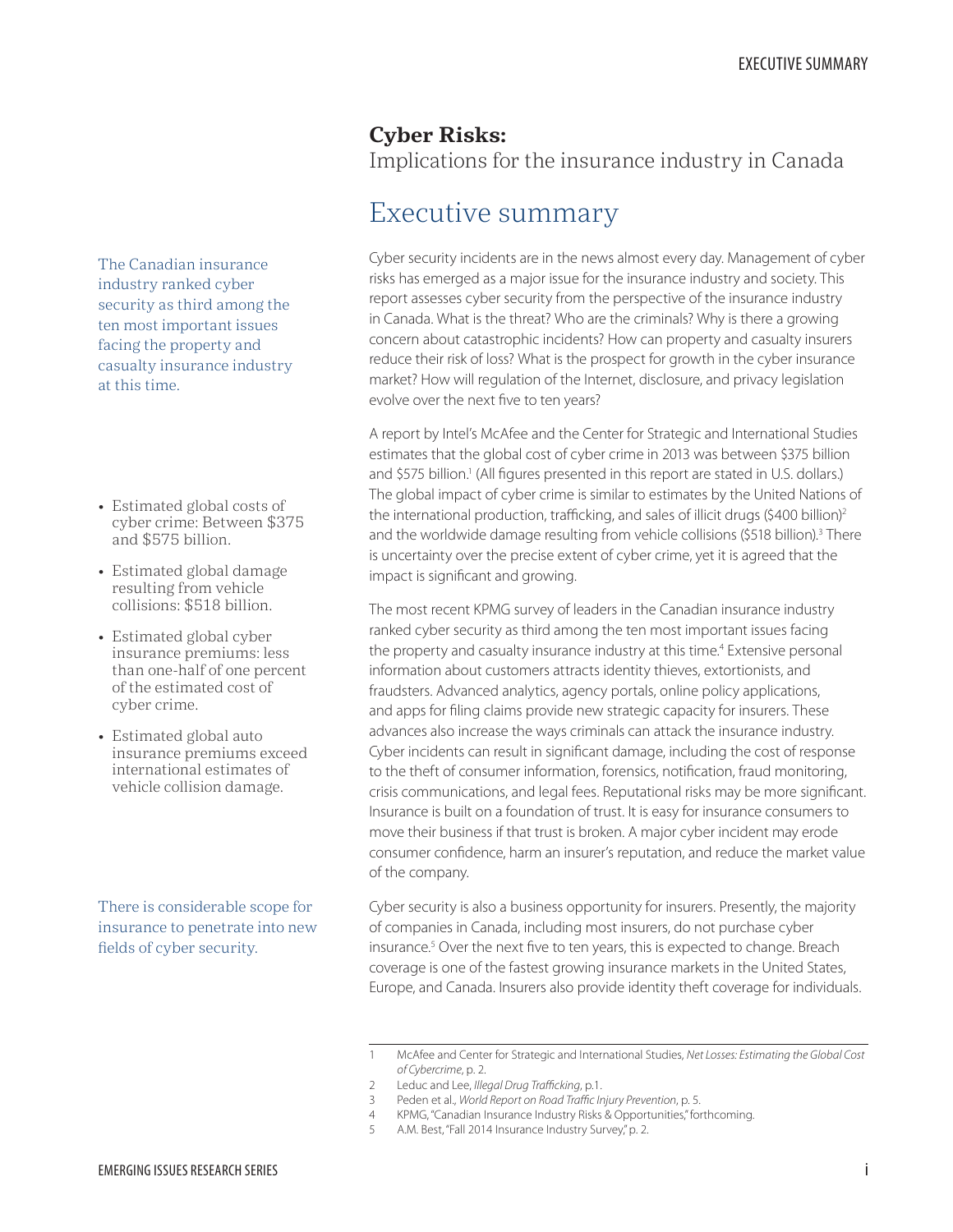### **CYBER RISKS** IMPLICATIONS FOR THE INSURANCE INDUSTRY IN CANADA

However, most cyber risks are not insured. Global cyber insurance premiums, for example, are presently less than one-half of one percent of the estimated cost of cyber crime. In contrast, global auto insurance premiums exceed international estimates of vehicle collision damage. Beyond the insurance industry's success with breach and identity theft coverage, there is considerable scope for insurance to penetrate into new fields of cyber security. Current barriers to expansion include the difficultly in determining calculable risk due to the absence of information about the likelihood and consequences of cyber attacks seeking to steal trade secrets, and the accumulation risk if millions or perhaps hundreds of millions of policyholders experience loss from a single, catastrophic cyber incident.

*The insurance industry is well positioned to promote cyber security, just as the industry is a champion for road safety, crime prevention, and fire prevention.*

Despite barriers to the provision of insurance coverage for all cyber risks, the insurance industry is well positioned to promote cyber security, just as the industry is a champion for road safety, crime prevention, and fire prevention. Also, evolving federal and provincial privacy legislation will have a significant influence over insurance practices. Insurance companies providing cyber insurance may become more actively engaged in contributing to the federal government's cyber security strategy. There is scope for insurers to work with the government to secure increased information about the frequency and severity of cyber incidents, and to determine the role of the federal government if a catastrophic event should occur.

This is a critical time for the Canadian insurance industry to explore cyber security.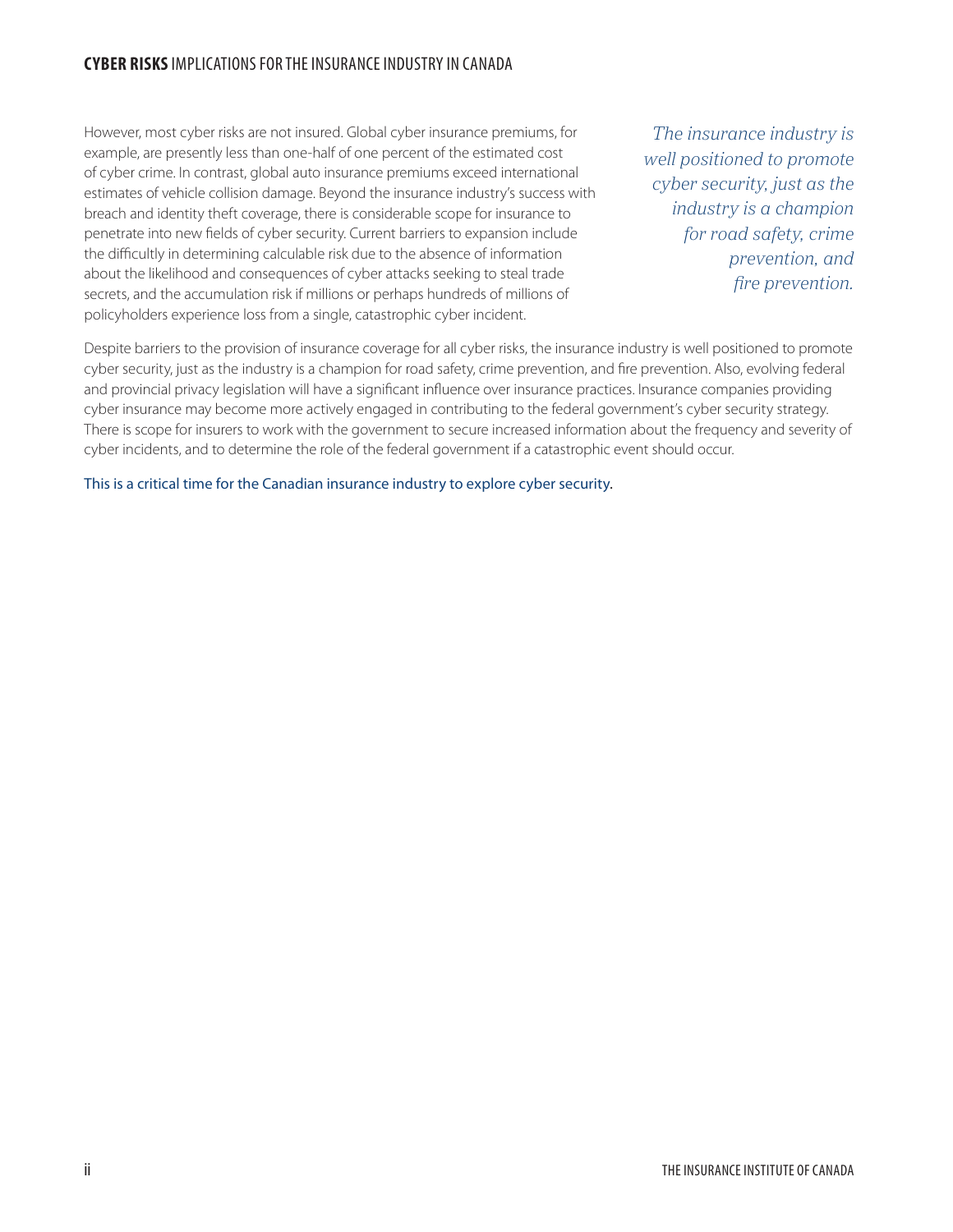# Contents

|                                                        | 48. |
|--------------------------------------------------------|-----|
|                                                        |     |
| Appendix III – A case study from the chemical industry |     |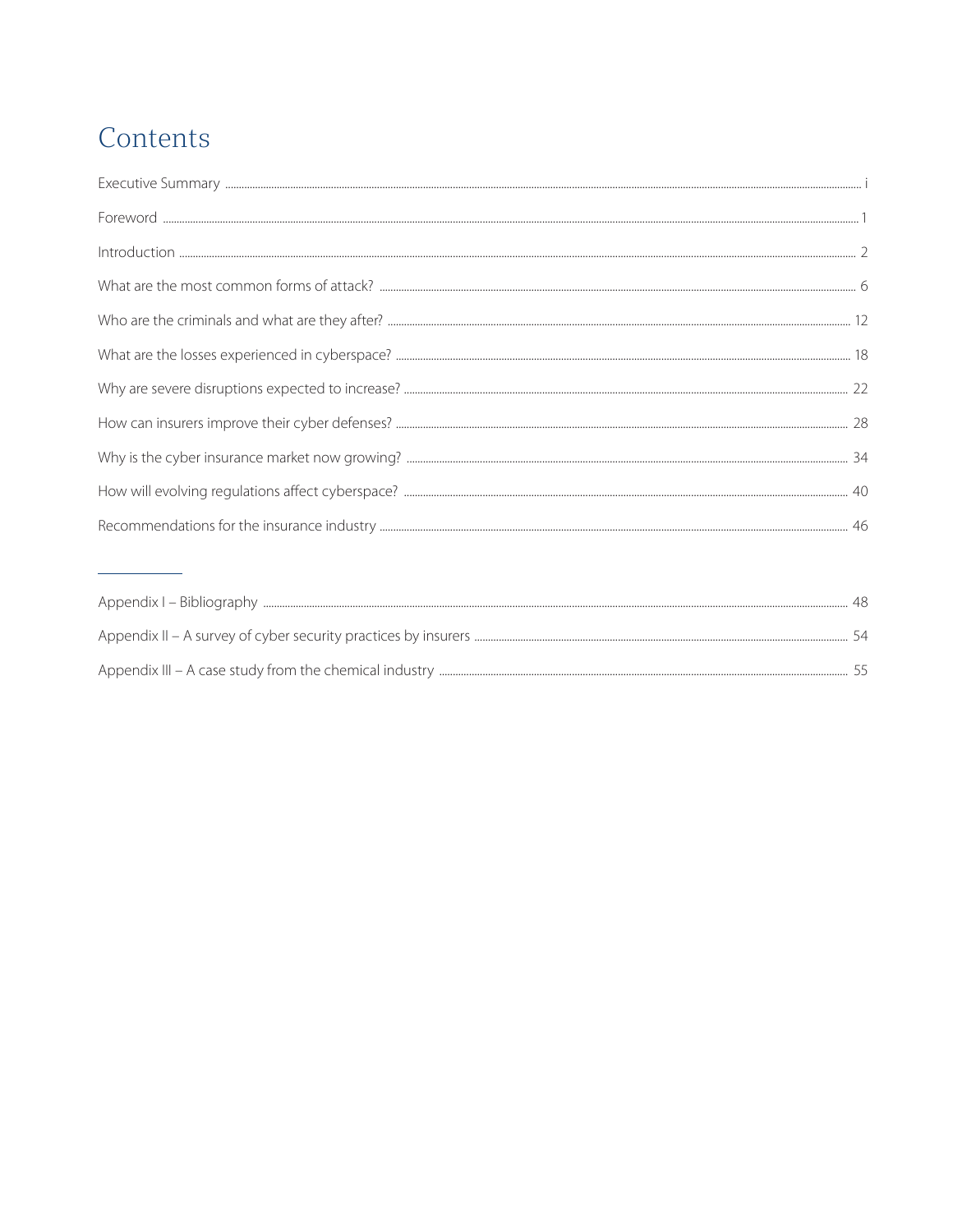## <span id="page-5-0"></span>Foreword

The Insurance Institute is proud to publish this first of a series of reports on emerging issues impacting the property & casualty insurance industry in Canada.

Our intention is to provide research of value to our stakeholders. We are confident that this research report, and those to follow, will provide information and insights to enable insurance organizations to broaden their understanding of how emerging risks will impact the delivery of insurance products and services in Canada.

This report on Cyber Risks provides a significant launch to this Emerging Issues Research Series. The topic of cyber risks and cyber security seems omnipresent in the media but, for the most part, has an international focus. We saw an opportunity to research the topic from the perspective of our industry in Canada and particularly as it relates to the potential frequency and severity of cyber risks and security breaches.

We saw cyber space as the great unknown frontier that we – society in general and the insurance industry in Canada specifically – are engulfed in, but can't fully comprehend. The scope and potential capacity of cyber criminals is growing. Meanwhile, the capacity to defend and the capacity to transfer the risk may be limited.

This report provides a broad scope perspective to what is known about cyber crime today, and the current and potential cyber activities and events that could impact society in general and the insurance industry, in the near future.

It is our hope that you will find this research report interesting and insightful, with helpful resources and constructive recommendations.

Sincerely,

Ahman

Peter Hohman, FCIP, MBA, ICD.d President & CEO, Insurance Institute of Canada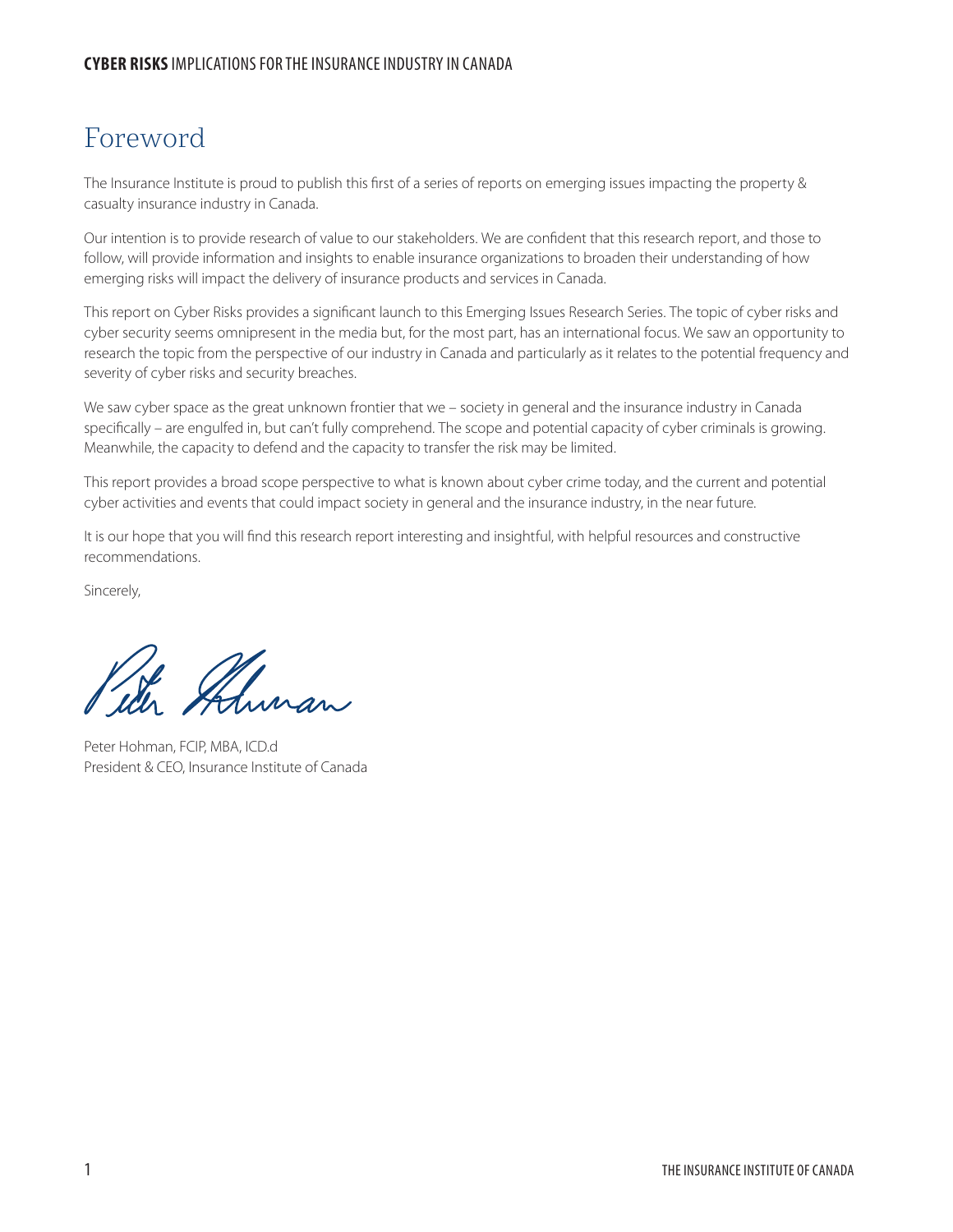#### <span id="page-6-0"></span>**Growth of Cyberspace Globally**

| Year | <b>Internet Users</b><br>(millions) | <b>Websites</b><br>(thousands) |
|------|-------------------------------------|--------------------------------|
| 1995 | 44.8                                | 23.5                           |
| 1996 | 77.4                                | 257.6                          |
| 1997 | 120.8                               | 1,117.3                        |
| 1998 | 188.0                               | 2,410.1                        |
| 1999 | 280.9                               | 3,177.5                        |
| 2000 | 413.4                               | 17,087.2                       |
| 2001 | 500.6                               | 29,254.4                       |
| 2002 | 662.7                               | 38,760.4                       |
| 2003 | 778.6                               | 40,912.3                       |
| 2004 | 910.1                               | 51,611.6                       |
| 2005 | 1,029.7                             | 64,780.6                       |
| 2006 | 1,157.5                             | 85,507.3                       |
| 2007 | 1,373.0                             | 121,892.6                      |
| 2008 | 1,562.1                             | 172,338.7                      |
| 2009 | 1,752.3                             | 238,027.9                      |
| 2010 | 2,034.3                             | 206.956.7                      |
| 2011 | 2,272.5                             | 346,004.4                      |
| 2012 | 2,511.6                             | 697,089.5                      |
| 2013 | 2,712.2                             | 672,985.2                      |
| 2014 | 2.925.2                             | 968,882.5                      |

Source: Internet Live Statistics

The Internet of tomorrow will almost certainly be less resilient, available, and robust than today.

## Introduction

Canada is one of the most wired countries in the world. Statistics Canada reports that in 2013, 89 percent of Canadian businesses used the Internet, and nearly every enterprise used some form of information technology.<sup>6</sup> The Canadian Internet Registration Authority found that 87 percent of Canadian households were connected to the Internet in 2013, the second highest rate among the G-7 nations.<sup>7</sup> The Authority also found that the number of web pages visited each month by Canadians is the highest in the world, and the average time spent online is second highest. Canadians use computers, phones, and other connected devices to conduct business, communicate, and entertain themselves. Over the last 25 years, cyberspace has reshaped how Canadians live, work, and socialize.

Worldwide, the number of people connected to the Internet tripled over the past decade from almost one billion in 2004 to almost three billion in 2014.<sup>8</sup> The number of people in the world is growing by 80 million a year, while the number of people connected to the Internet is growing by more than 200 million a year. Within the next five years, more than half of the people in the world will be connected to the Internet. There were 50 million websites in the world in 2004. There were almost one billion websites in 2014, a remarkable 20-fold increase over ten years. The rapid growth in Internet users and websites is expected to continue for the next five to ten years, particularly in emerging economies. Rich and poor, north and south, the Internet is bringing the world together, creating a global village. Cyberspace has become indispensible for commerce and communications.

This transformation has also been evident in the insurance industry. Digital technology is essential for the insurance industry in Canada and around the world to manage its business and interactions with consumers. The insurance industry uses computers to store consumer information, resolve and pay damage claims, and assess the risk of future losses. Consumers can go online to secure information about insurance products and pricing, purchase coverage, or make a claim. Insurance has gone digital.

Furthermore, some insurers provide cyber insurance. Recent surveys suggest that within the next five to ten years, most businesses will consider purchasing cyber insurance coverage.<sup>9</sup> The largest and fastest growing element of the cyber insurance market involves insuring the costs associated with a major data breach. In contrast, corporate espionage, catastrophic cyber incidents, and several other cyber risks are largely uninsurable at this time. For individuals, insurance is available to cover the costs associated with identity theft. Most other cyber threats are presently not insurable, such as insuring the cost of repairing or replacing an infected computer.

8 Accessed at www.internetlivestats.com.

<sup>6</sup> Statistics Canada, "Digital Technology and Internet Use," p. 3.

<sup>7</sup> Canadian Internet Registration Authority, "The Canadian Internet," p. 1.

<sup>9</sup> Munich Re, *Munich Re Cyber Risk Survey*, p. 1.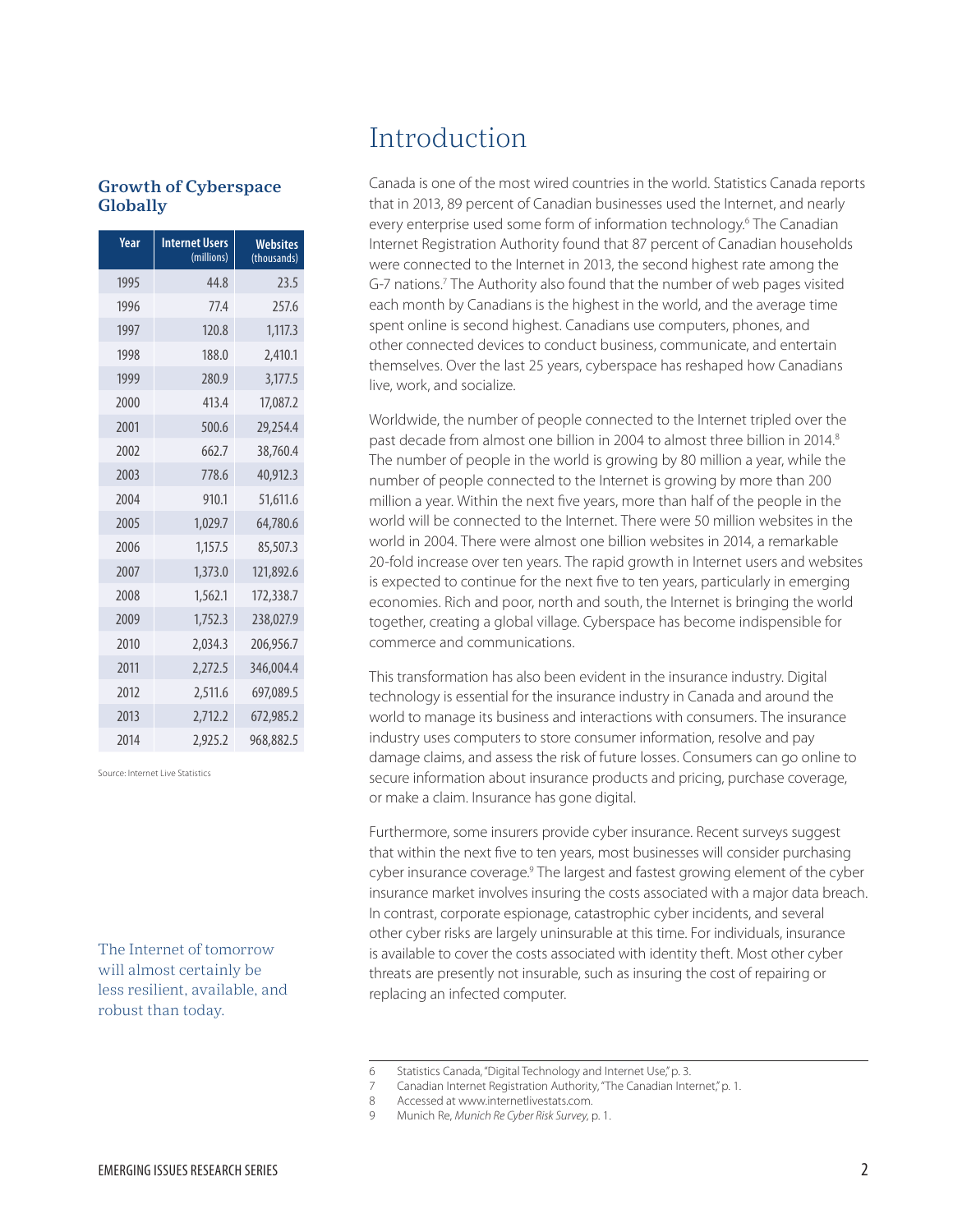## More frequent and severe attacks are expected

A relatively stable environment has supported the remarkable expansion of cyberspace over the last 25 years. This is expected to change. Cyber crime is increasing, and experts warn that cyberspace will become much more dangerous over the next five to ten years.<sup>10</sup> Stories about disruption and loss from cyber events found in books, movies, and television are increasingly expected to become reality. The Internet of tomorrow will almost certainly be less resilient, available, and robust than today. Local cyber incidents may cascade into global shocks. Canadians and the Canadian insurance industry are particularly vulnerable because of heavy reliance on technology.<sup>11</sup>

The Internet may be the most complex system ever created by humankind, and humanity's track record of managing complex systems includes both successes and failures. Society's reliance on the Internet is growing exponentially, but the capacity for controlling developments in cyberspace has not been able to keep pace. Many technology experts and risk managers do not appear to recognize the risk of a major cyber shock over the next five to ten years. As a result, risk managers, corporate executives, and public officials may not be adequately preparing for a catastrophic incident. A focus on current and emerging threats to individual organizations has resulted in little attention on long-term, systemwide cyber threats. This report will explore how society is vulnerable to a catastrophic cascading cyber incident.

IBM reports that about half of the known cyber incidents to date have been directed toward manufacturing companies and financial service providers.<sup>12</sup> This includes the insurance industry. Most Canadians purchase property and liability insurance coverage for their businesses, homes, and vehicles. The insurance industry has information about tens of millions of customers, a large number compared to many other industries. Insurance consumer files include detailed information needed to assess the risk of loss.

However, the property and casualty insurance industry in Canada is very competitive, and this information is spread across more than 300 insurers and tens of thousands of brokerages. The amount of consumer information in each company is smaller than in Canada's largest manufacturers, banks, retailers, and communications companies. Moreover, criminals have more difficulty gaining financially from insurance data than from banking and manufacturing data. As a result, the Canadian property and casualty insurance industry has been a less attractive target for cyber criminals than large banks and manufacturers.

Reported cyber crime rates have been much lower in Canada than those in the United States and Europe. The difference in losses shows that the most attractive initial targets for casual hackers and cyber criminals have been located in the United States and Europe. Cyber security practices in Canada appear to be similar

*Nevertheless, there is an expectation that attacks on the insurance industry and other businesses around the world will increase in frequency and severity over the next five to ten years.*

to those in other advanced countries, so fewer losses in Canada are not due to superior security practices. Nevertheless, there is an expectation that attacks on the insurance industry and other businesses around the world will increase in frequency and severity over the next five to ten years.<sup>13</sup>

The Internet has been an important contributor to many of the recent gains experienced by society. Moreover, much of the innovation and promise anticipated over the next few years is based on the assumption that society will become even

*This report will explore how society is vulnerable to a catastrophic cascading cyber incident.*

<sup>10</sup> World Economic Forum, "Global Risks 2014," and Zurich Insurance and Atlantic Council, "Beyond Data Breaches."

<sup>11</sup> Deloitte, "Global Cyber Executive Briefing," p. 2.

<sup>12</sup> IBM, *Security Services Cyber Security Intelligence Index*, p. 4.

<sup>13</sup> World Economic Forum, "Global Risks 2014," and Zurich Insurance and Atlantic Council, "Beyond Data Breaches."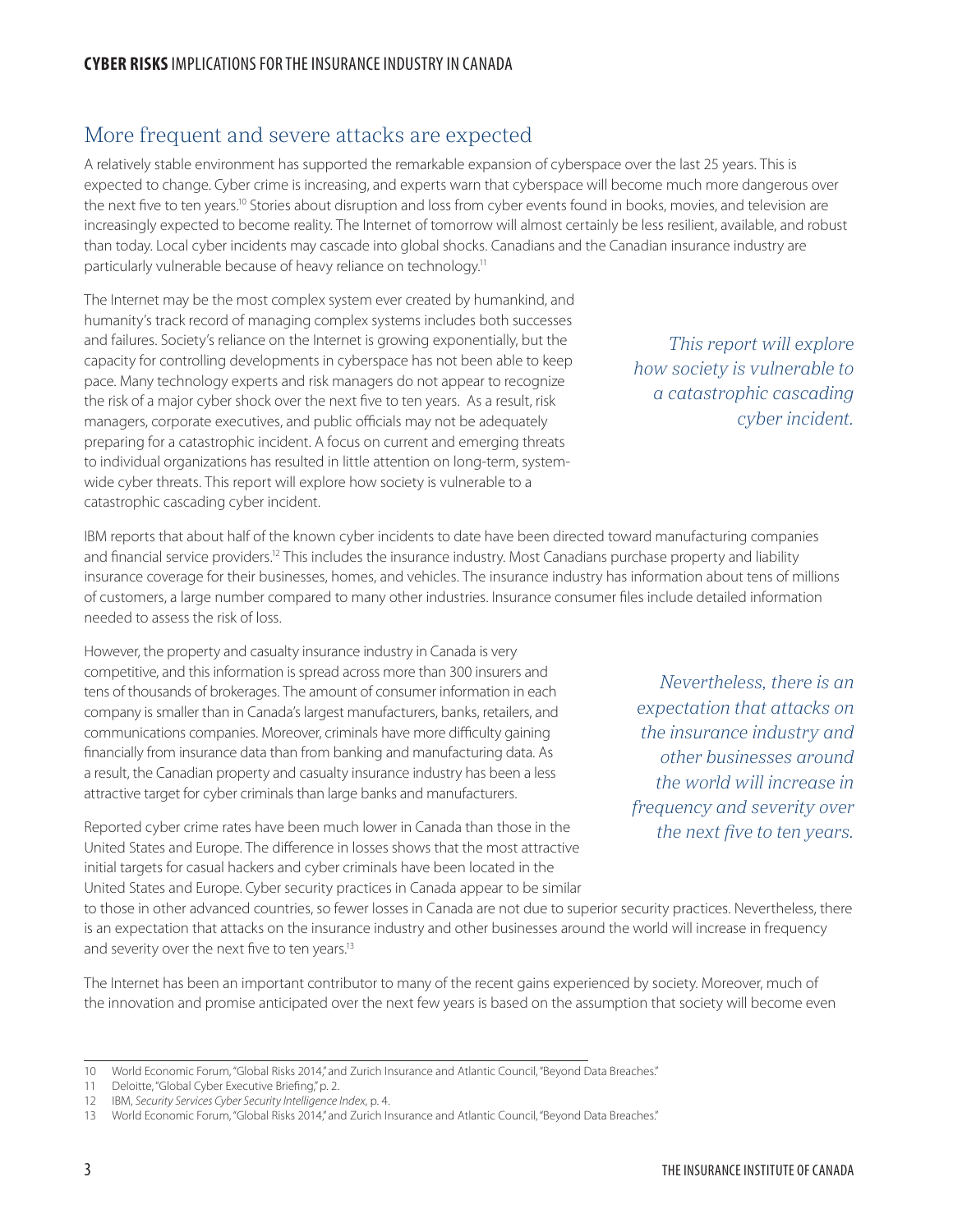more dependent on the Internet. Some of the expected changes include more flexible work arrangements, paperless offices, driverless cars, and low-cost communications. However, these innovations may be threatened because of cyber crime's potential to disrupt this essential foundation of modern society.

*Cyber security was identified as "the risk most underestimated by businesses."*

The Allianz Risk Barometer summarizes the responses from an annual survey

of more than 500 risk managers and insurance experts in almost 50 countries.<sup>14</sup> Cyber security ranked fifteenth highest in 2013, eighth in 2014, and fifth in 2015 among the risks identified by international business leaders participating in the survey. Despite the increasing concern about cyber risks over the years, cyber security was identified in the 2015 Allianz survey as "the risk most underestimated by businesses."

The following chapters seek to address a number of important questions as Canada's insurance industry considers cyber security:

- What are the most common forms of attack?
- Who are the criminals and what are they after?
- What are the losses experienced in cyberspace?
- Why are severe disruptions expected to increase?
- How can insurers improve their cyber defenses?
- Why is the cyber insurance market now growing?
- How will evolving regulations affect cyberspace?

<sup>14</sup> Allianz, "Allianz Risk Barometer: Top Business Risks 2015," pp. 6 − 7.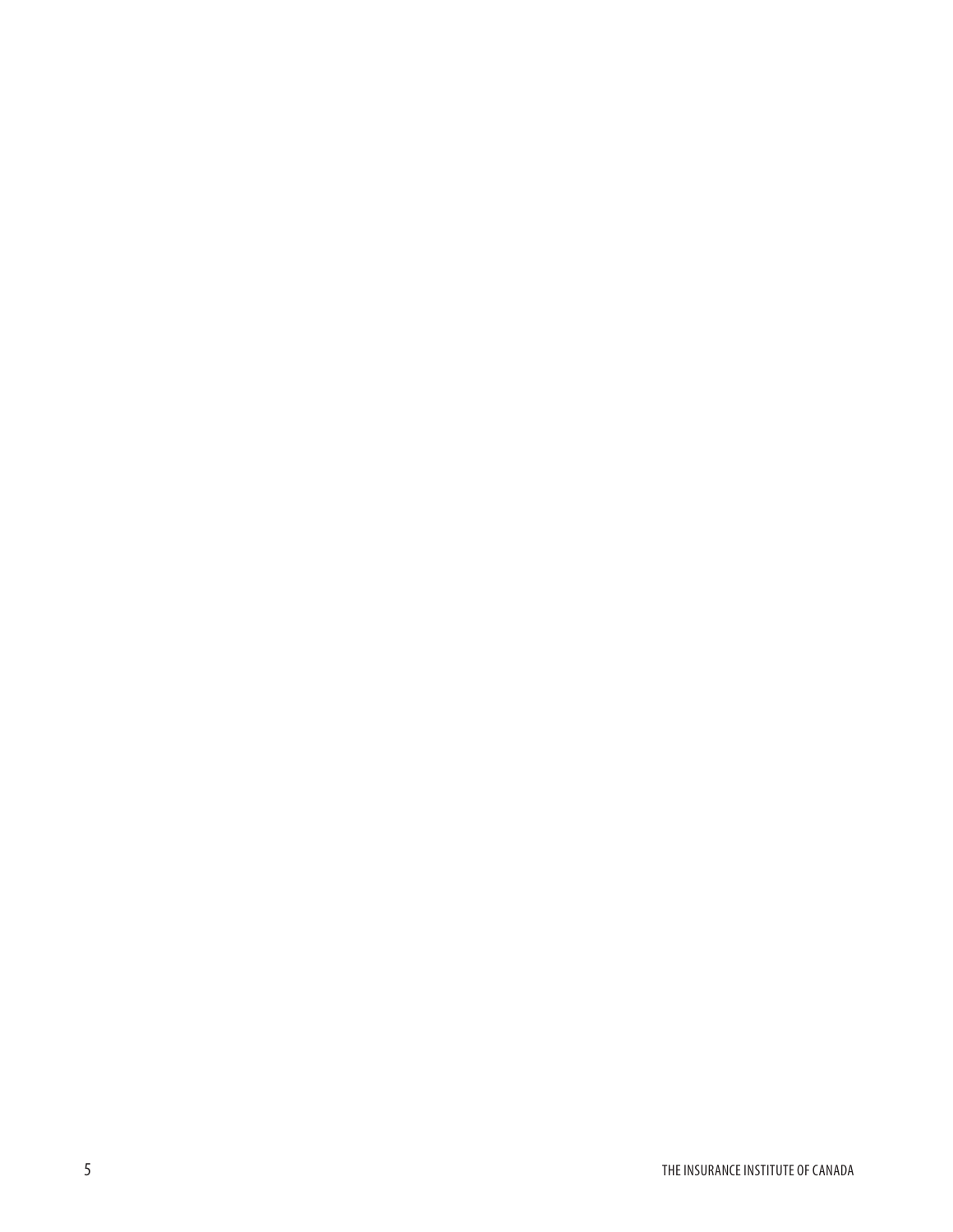#### <span id="page-10-0"></span>**Common forms of cyber attacks**

- Theft and other data attacks
- Malware (phishing and pharming)
- Mechanisms to infect computers

## What are the most common forms of attack?

A complex array of cyber crimes has emerged over the past 25 years. These include attacks that seek to steal or corrupt data and actions that target computer systems to gain control over critical infrastructure. Data attacks that directly target computers include worms and viruses. Crimes that use computer networks include fraud (such as identity theft or phishing scams), harassment (such as stalking or bullying), and theft (such as stealing intellectual property or confidential consumer information).



#### Cyber Incidents by Industry

Canada's insurance industry is primarily focused on attacks that steal or corrupt data and result in a data breach or identity theft. Over time, the nature of cyber attacks has changed. Initial attacks focused on system flaws and technological weaknesses. This included worms and viruses that spread without human direction to deliver malicious software. Increasingly, however, cyber risks also focus on human behaviour. Criminals seek to lure their victims with deception and carefully crafted schemes tailored to achieve a specific result. The particular elements of attacks are constantly evolving as new tools become available. Several common forms of cyber attack are explored below.

### Theft and other data attacks

The majority of cyber criminals seek to steal or corrupt personal and corporate data. In 2013, the 3,700 clients of IBM's Managed Security Services experienced seven or eight cyber incidents each month, on average. Half of these attacks were directed at the manufacturing (27 percent) and financial services (21 percent) industries.15 These included scams to steal credit card information, website vandalism, corporate espionage, and denial-of-service attacks.

Data attacks are common because they are easy to conduct. Many people have the capacity to carry out these attacks. The tools are readily available

<sup>15</sup> IBM, *Security Services Cyber Security Intelligence Index*, p. 4.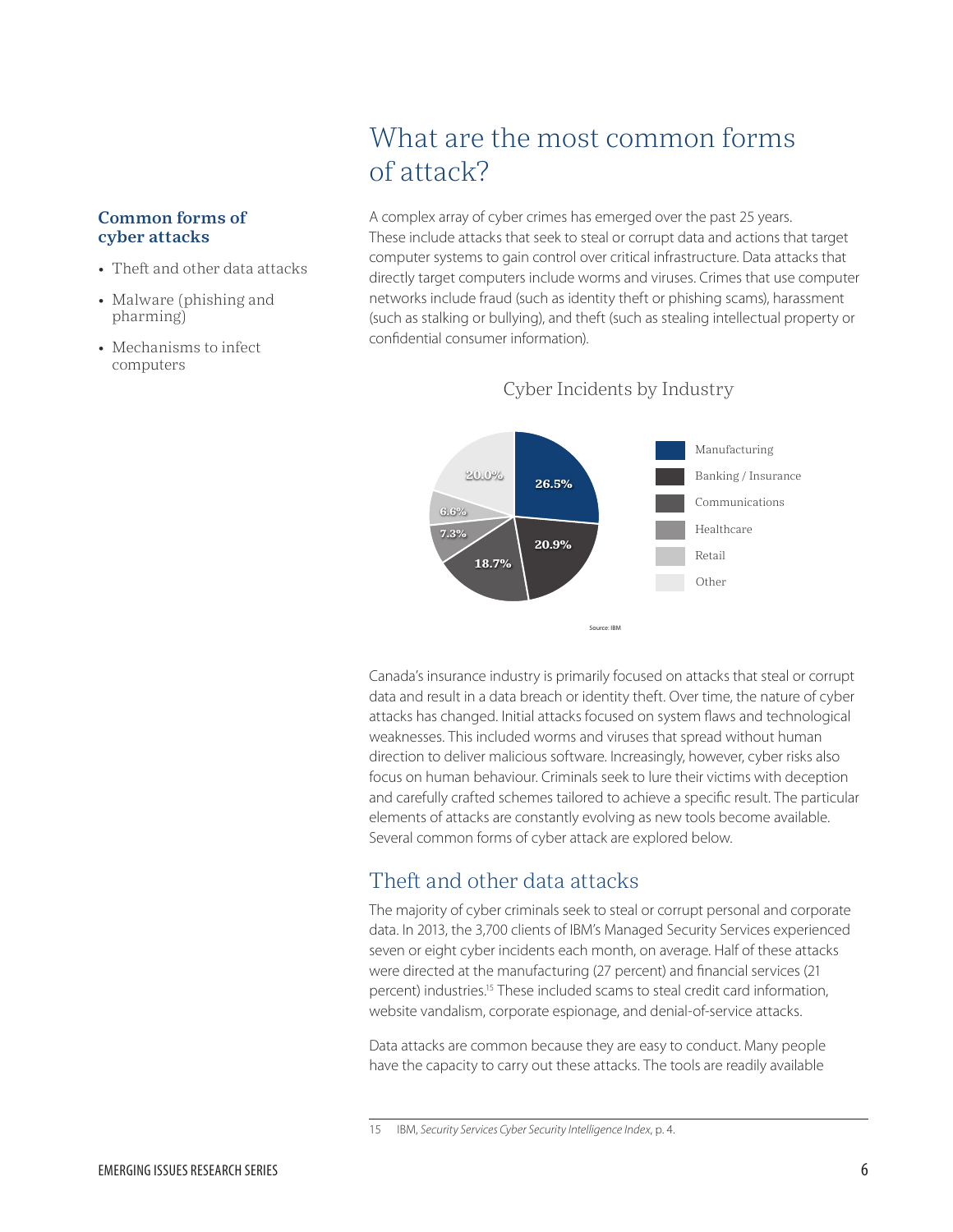and powerful. For example, an off-the-shelf computer can test millions of passwords per second. Most passwords can be cracked in less than a minute. The programs to conduct most attacks, including the tools to support sophisticated campaigns, are available online.

The majority of Canadians, including most employees, are highly vulnerable in cyberspace. Most Canadians have weak password protection on their computers, do not use password protection on their mobile devices, use the same password for multiple applications, and seldom change their passwords. Canadians may make themselves more vulnerable when they use aids to remember passwords, credit card information, billing addresses, and other data.

### Malware

Most of the early infectious software programs were written as pranks or experiments. The objective of many hackers in the 1990s, for example, was to explore weaknesses in computer systems to demonstrate what was possible in cyberspace through innovative programming. Today, malicious software (malware) is the tool most frequently used by cyber criminals to achieve financial gain. Criminals use malware to steal personal, financial, and business information, or disrupt computer networks. Hackers and other cyber criminals use malicious software for the most common forms of attack in cyberspace.

*financial, and business information, or disrupt computer networks.* 

*Criminals use malware* 

*to steal personal,* 

#### Denial-of-service attacks

Malware can be used to create botnets to build a network of computers that can be hijacked and controlled remotely. These servers and personal computers operate normally until a controller takes charge. A remote network will typically involve thousands of computers scattered over a broad geographic area, but may include more than one million computers. In a distributed denial-of-service attack, many computers are directed to overwhelm an Internet site, disrupting or shutting down operations.

Candid Wueest, a cyber security expert at Symantec, estimates that about 10 percent of distributed denial-of-service attacks are directed at banks and other financial institutions.<sup>16</sup> Sometimes a small attack is used to gain the attention of the institution. These attacks may include a request for payment to prevent a larger attack. The extortion requests are sometimes small, perhaps less than \$300, to determine the victim's willingness to pay. There have been reports of demands in excess of \$100,000. Sometimes denialof-service attacks are used to mask incidents whose purpose is to steal personal or

corporate information.

Symantec reports that almost half of denial-of-service attacks involve gaming. Some gamers use targeted denial-of-service attacks to enhance the likelihood of winning a competition or to escalate a dispute. Attackers can purchase a brief attack lasting a few minutes for as little as \$5. An extensive attack lasting several days costs a few thousand dollars. The Symantec report references a study by Prolexic, a denial-ofservice mitigation provider, which found that the average denial-of-service attack lasts 17 hours. Symantec reports that attackers have recently begun using shorter but more intense attacks, using amplification tools to increase the impact of the attack.

 *In 2013, phishing of a contractor led to the theft of millions of customer files from Target. In 2014, phishing was used to steal personal and credit card information from millions of shoppers at Home Depot.*

#### Phishing and pharming

An email that appears to be from a trusted source may include a compelling request for the user to share confidential information such as their social insurance number, date of birth, mother's maiden name, personal identification numbers,

<sup>16</sup> Wueest, "The Continued Rise in DDoS Attacks."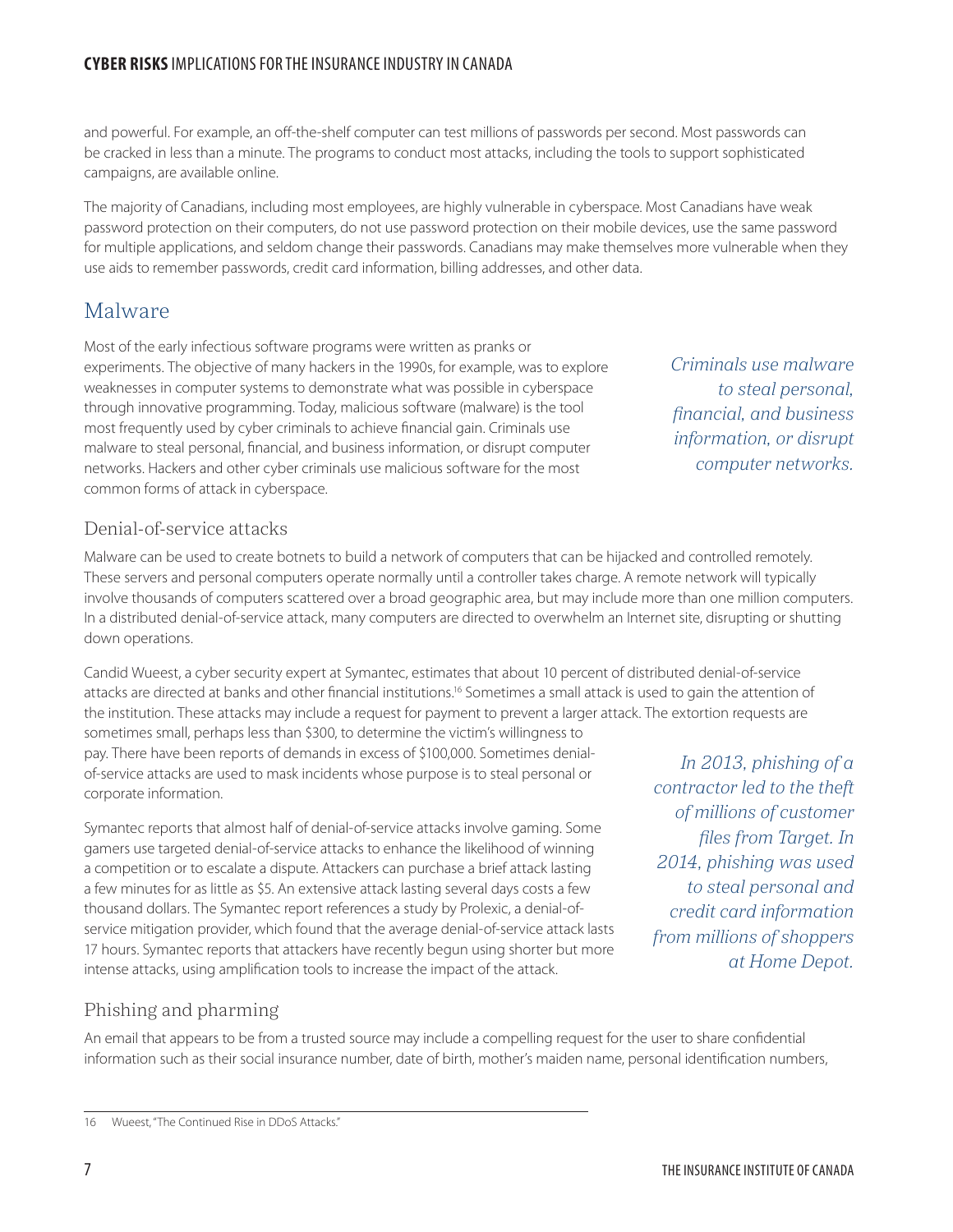credit card information, or sensitive corporate information. Phishing is a broad request asking many users to share confidential information. Spear phishing is a focused request targeting specific users. Pharming also seeks to obtain personal information, but rather than exchanging data through email, the user is directed to a false website to submit information.

To get confidential information, criminals may send the user upsetting or exciting information designed to trigger an urgent response. Some users act before taking the time to think about the situation. The target may be asked to update, validate, or confirm information, a request designed to create the sense that the inquiry is legitimate because the user had previously shared these data. Some criminals follow up with a phone call to further increase the apparent validity of the request and gather additional information.

#### Email Spear Fishing Campaigns (globally, on average, per day)

| 2011 | 165 |
|------|-----|
| 2012 | 408 |
| 2013 | 779 |
|      |     |

Source: Symantec

Having obtained this personal information, criminals may be able to access bank accounts, open new accounts, transfer funds, apply for a loan, create a credit card, make purchases, receive government benefits, obtain a passport, or secure a driver's licence. The criminal may use sensitive corporate information to access personal and corporate data. In 2013, phishing of a contractor led to the theft of millions of customer files from Target. In 2014, phishing was used to steal personal and credit card information from millions of shoppers at Home Depot.

### Watering holes and social engineering

Cyber criminals often use psychological manipulation to achieve their goals. In addition to phishing attacks, some common scams include watering holes, pretexting, baiting, and quid pro quo. These techniques are used to deceive users into sharing sensitive information, like passwords and banking information, with a criminal masquerading as a trusted entity.

Watering holes are an emerging technique criminals are using to launch cyber attacks.<sup>17</sup> Specific individuals are identified as worthwhile targets. The criminals identify and infest websites that are likely to be visited by the targeted individuals. The attackers then wait for the targets to visit the website (the watering hole). During the visit, malware is sent to the computer of the target. Typically, the goal is to obtain remote control over the target's computer to support the theft of corporate and personal information. Individuals who are resilient to attacks using phishing and spear phishing have fallen victim to watering hole attacks.

*Because of the escalating use of social engineering by attackers, companies are encouraged to establish a culture of security. These organizations work to build understanding and awareness throughout the company about the threat of attack and best practices to minimize the risk of loss.*

A growing field of cyber security research is focused on social engineering—that is, how to protect people from being manipulated into inadvertently assisting cyber criminals. Because of the escalating use of social engineering by attackers, companies are encouraged to establish a culture of security. These organizations work to build understanding and awareness throughout the company about the threat of attack and best practices to minimize the risk of loss. Social engineering focuses on human behaviour and decision-making designed to complement and work with investments in technical security systems.

<sup>17</sup> Symantec, *Internet Security Threat Report* 2014, p. 6.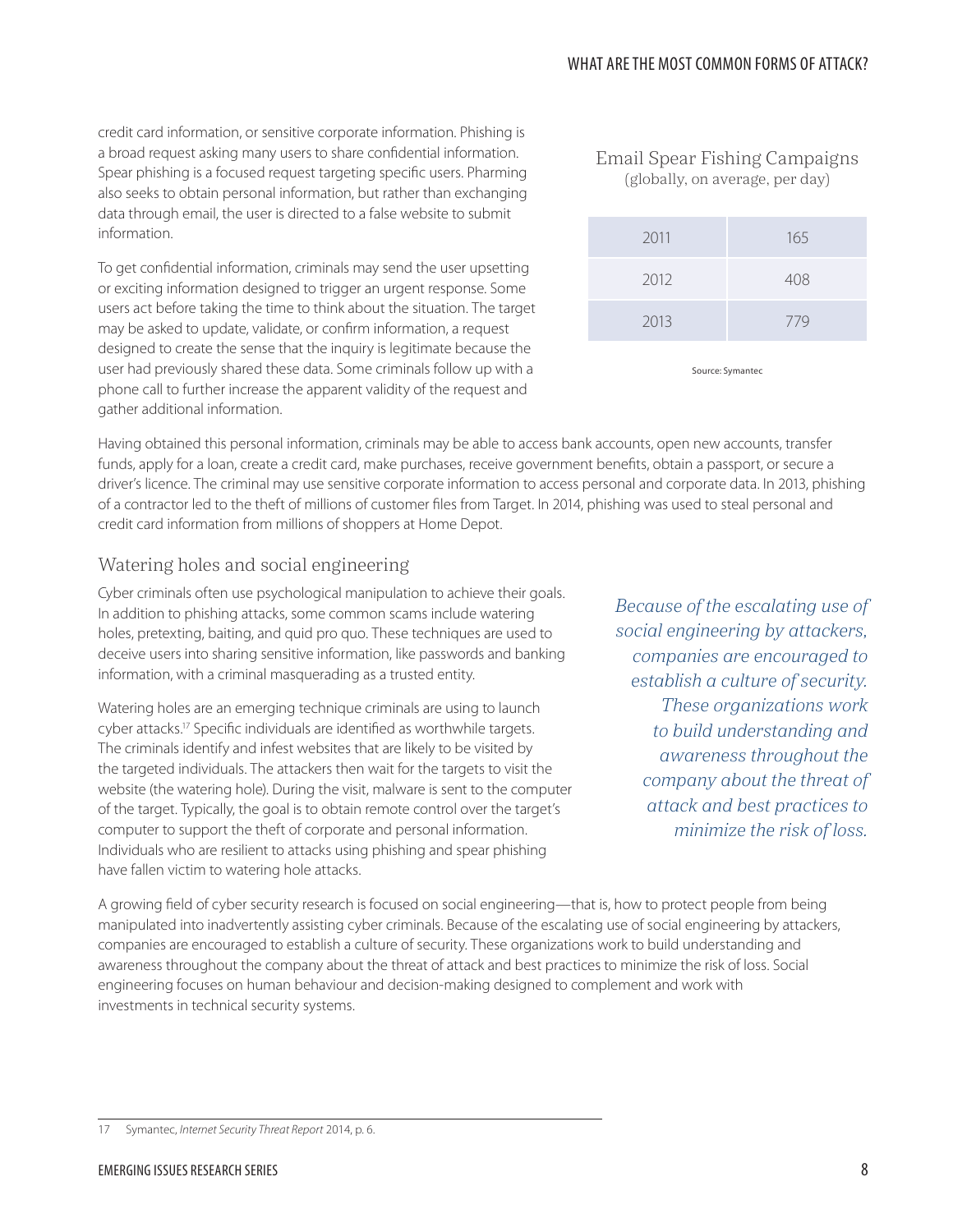### Ransomware

A ransomware scam begins when a user opens a downloaded file and infects their computer. When the file is opened the malware is released and it locks the computer. A message is displayed demanding a payment of a few hundred dollars to unlock the computer. Payment of the ransom, however, does not restore the computer. The first ransomware scams posted a notice that a software licence with Microsoft had expired, and the computer would become functional again when a licensing fee was paid.<sup>18</sup> These scams have evolved. Now they frequently include a notice from what appears to be local law enforcement requesting that a fine be paid because the user has been caught with pirated software or downloaded pornography. These scams generate millions of dollars of revenue for criminals.

### Mechanisms to infect computers

An ongoing challenge for casual hackers and cyber criminals is to get their malware installed on computers. Many mechanisms have emerged. The most common are viruses, worms, and Trojan horses.

### Viruses and worms

Most of the earliest attacks in cyber space involved viruses and worms. These are stand-alone malware programs that selfreplicate and automatically spread to other computers. They are designed to exploit vulnerabilities in network server programs. A computer virus infects executable applications, including the operating system. A worm infects documents and other nonexecutable files. Viruses and worms transmit themselves from computer to computer through networks.

Web Attacks Blocked (globally, per day)

| 2011 | 190,000 |
|------|---------|
| 2012 | 464,100 |
| 2013 | 568,700 |

Source: Symantec

Viruses and worms scan the available networks and replicate in

vulnerable computers. Because they need no human intervention they

can spread quickly and to a large number of unprotected computers. In 1988, for example, Robert Morris, a graduate student at Cornell University, released a worm that ultimately infected between five and ten percent of the servers in the world. The Morris worm was one of the first known cyber attacks. It is also one of the most widespread attacks on record. In 2003, one of the fastest attacks, the Slammer worm, spread to 75,000 computers in less than ten minutes.

Viruses and worms can be designed to provide a back door to an infected computer, permitting remote access and supporting denial-of-service attacks. Some programs have the capacity to delete, encrypt, or transmit files from an infected system. These programs can be used by criminals to steal personal and corporate data, or may be part of an extortion scheme.

One attack targeting a major bank resulted in the theft of personally identifiable information for millions of customers. Debit cards and personal identification numbers were stolen. This information was used to create phony debit cards with stolen data embedded on the cards. The cards were then used to withdraw several million dollars in cash from automatic bank machines around the world.

18 O'Gorman and McDonald, "Ransomware: A Growing Menace."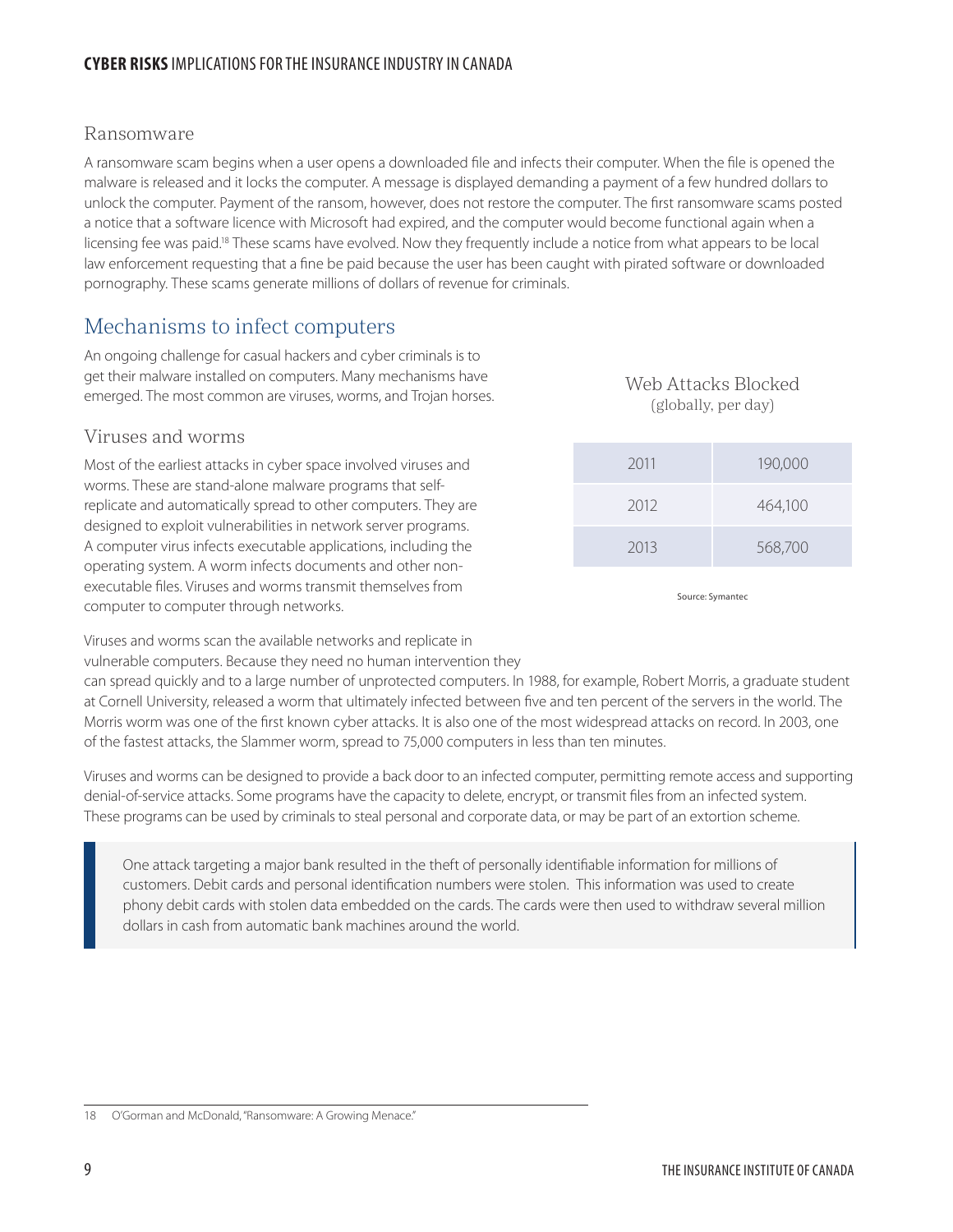### Trojan horse

Most malicious programs are designed to operate with minimal risk of detection. They are typically disguised as something normal or desirable, so users are tricked into loading the program on their computer. With a Trojan horse, a user is enticed to run a program. The program is described in terms that are easily misunderstood and in a way that conceals its harmful effects. A Trojan horse may be designed to encrypt files, or download and execute malicious functions. Spyware and adware, for example, deceive the user into providing consent, allowing attackers to argue that they are not in breach of privacy laws.

A Trojan horse is not self-replicating like a computer virus or worm, but it can be programmed to achieve similar objectives. In particular, a Trojan horse can be used to create a back door and allow an infested computer to be controlled remotely. Trojan horses account for the majority of new infections of computers.<sup>19</sup>

### Cyber security terms

A variety of terms and expressions are used to describe cyber issues. These terms change frequently as new threats emerge and attacks evolve. The Government of Canada provides a useful source of information about cyber expressions through Public Safety Canada's Get Cyber Safe program. This can be accessed at: http://www.getcybersafe.gc.ca/cnt/rsrcs/glssr-eng.aspx.

Two other sources of information about cyber terminology include the Glossary of Security Terms provided by the SANS Institute (http://www.sans.org/security-resources/glossary-of-terms/) and Techterms.com (http://techterms. com). The SANS Institute is the largest organization in the world providing security training and certification. Techterms.com is an online dictionary of computer and technology terms.

### Supervisory control and data acquisition systems (SCADA)

Over the past 25 years, computer-based control systems have been introduced to monitor and remotely control critical infrastructure.<sup>20</sup> These systems are commonly used across Canada's critical infrastructure, including electric power generation and transmission, oil and gas refining and pipelines, water treatment and distribution, and railways and mass transit systems. Cyber attacks could be used to disable or to gain control over these systems. Increasing connectivity means that the failure of

one critical component may have far-reaching effects over large geographic areas. Disruptions may have serious commercial and societal consequences that cascade across sectors and jurisdictions.

Attackers with basic skills have the potential to cause significant harm, while sophisticated attackers have the potential to cause catastrophic damage. Persistent actions often begin with probes to determine the specific nature of the control systems and the security in place. This may be followed by spear phishing, watering holes, and other attacks seeking to gain remote control over the computers of some key individuals who have internal control over the system. A major attack will require financial resources, skilled programmers, and patience. Attacks on control systems and critical infrastructure will likely focus on sabotage that causes physical damage, disruption, and threats to public safety, rather than espionage that steals information and trade secrets.

*Persistent actions often begin with probes to determine the specific nature of the control systems and the security in place. This may be followed by spear phishing, watering holes, and other attacks seeking to gain remote control over the computers of some key individuals who have internal control over the system.*

<sup>19</sup> Doherty, Krysiuk and Wueest, *The State of Financial Trojans 2013*.

<sup>20</sup> Shaw, "SCADA System Vulnerabilities to Cyber Attack."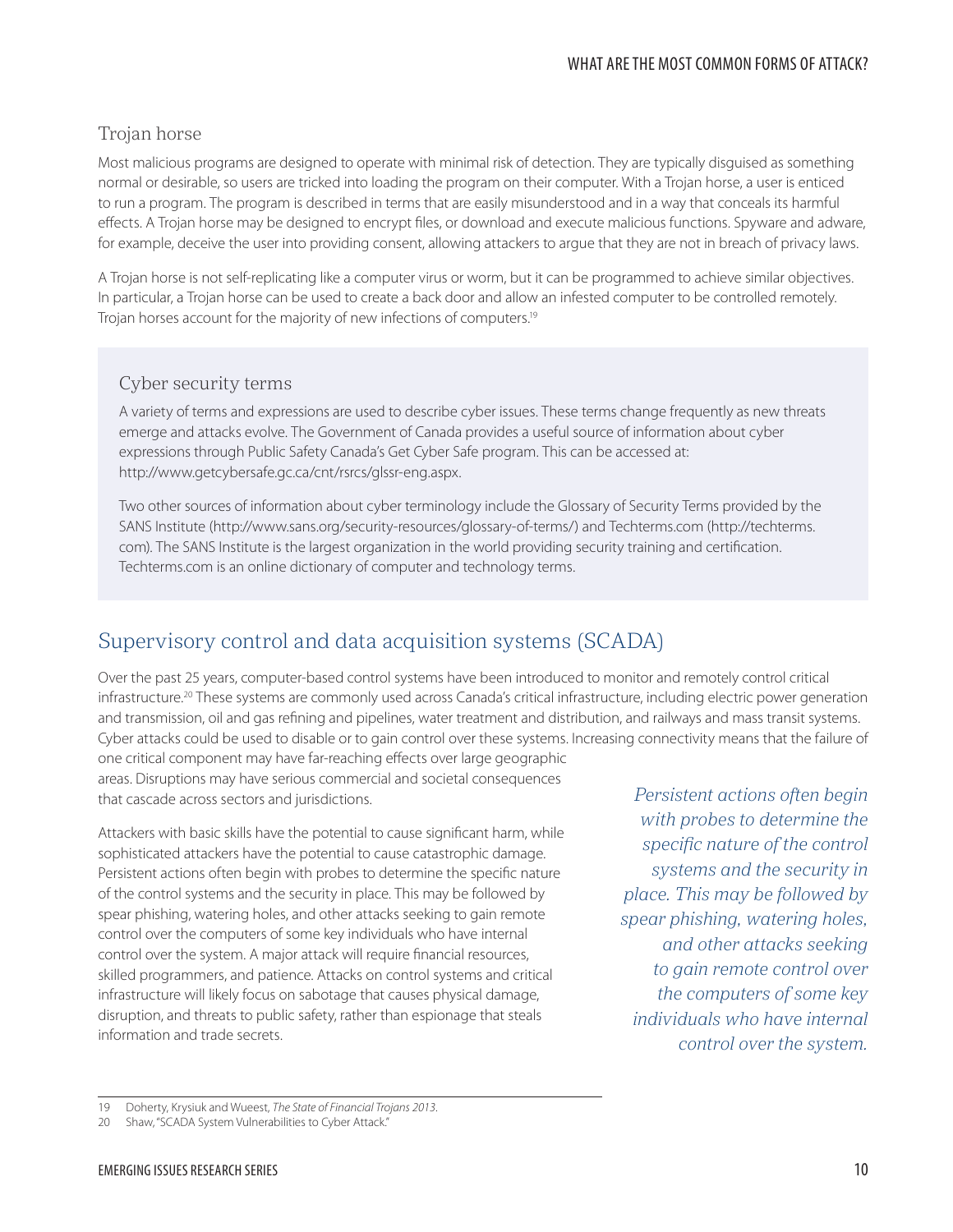### **CYBER RISKS** IMPLICATIONS FOR THE INSURANCE INDUSTRY IN CANADA

A 2014 report on cyber threats to Canada's critical infrastructure describes how systems depend on secure Internet communications and are vulnerable to attack.<sup>21</sup> The banking, insurance, and other financial services industries account for 20 percent of Canada's annual production and are the largest sector in the country. Banks and the other financial institutions are heavily dependent on information technology and communications. This report notes that oil and gas industry leaders have expressed fears that cyber attacks could destroy facilities or severely disrupt production and deliveries to Canadian and export markets. Canada's mass transit system may soon become much more dependent on the Internet. For example, the report describes Bombardier's Primove as a fully integrated urban public transit system. Wireless technology would be used to recharge batteries, schedule transit routes, manage ticketing, and many other functions. Canada's critical infrastructure depends on secure Internet communications and is vulnerable to cyber attacks.

In 2001, 800,000 litres of untreated sanitary waste was released into the rivers and coastal waters as the result of a cyber attack in Queensland, Australia.<sup>22</sup> An individual decided to attack the waste treatment facility. He was frustrated with his former employer and unable to secure full-time employment with the local government that owned the facility. While working with his former employer, the attacker helped to install the control system for the treatment facility. He gained considerable knowledge about the controls. On at least 46 occasions over a twomonth period he directed radio commands to the sewage equipment controls, eventually resulting in the release of untreated sanitary waste into local parks, rivers, and the grounds of a Hyatt Regency hotel.

Admiral Michael Rogers, head of the National Security Agency and the top cyber security official in the United States, issued a warning in late 2014 that three countries may now have the capacity to remotely shut down the national power grid and other critical infrastructure in the United States.<sup>23</sup> In his view, the regular reconnaissance of hackers is a warning that it is only a matter of time until there is a major attack. NATO organized war games in which member countries responded to simulated cyber attacks on critical infrastructure. This was the largest known digital warfare exercise to date. On a smaller scale, attackers could take control of a railroad system and order two trains onto the same track. The resulting collision could significantly erode public confidence in the safety of the transportation network.

Those managing critical infrastructure have made significant investments in security, including systems to manage the risk of physical and cyber attacks. Nevertheless, the risk of attacks to gain remote control over critical infrastructure remains a serious concern.

### IN SUMMARY

*Infections by malicious software (malware) using Trojan horses and phishing have replaced self-replicating viruses and worms as the most common forms of attack by cyber criminals. Attackers design strategies and schemes using social engineering to entice users to download malware. The strategies used by cyber criminals shift and evolve quickly, seeking to stay a step ahead of security systems. Some current threats, such as Trojan horses and watering holes, did not exist a few years ago. New threats will emerge over the next five to ten years, likely targeting cloud computing, cell phones, and other devices connected to the Internet. An effective cyber security strategy must be flexible to evolve with the changing threat.*

<sup>21</sup> Gendron and Rudner, *Assessing Threats to Canadian Infrastructure*, pp. 14 − 16.

<sup>22</sup> Abrams and Weiss, "Malicious Control System Cyber Security Attack," p. 1.

<sup>23</sup> Rogers, "Cybersecurity Threats," pp. 12 − 13.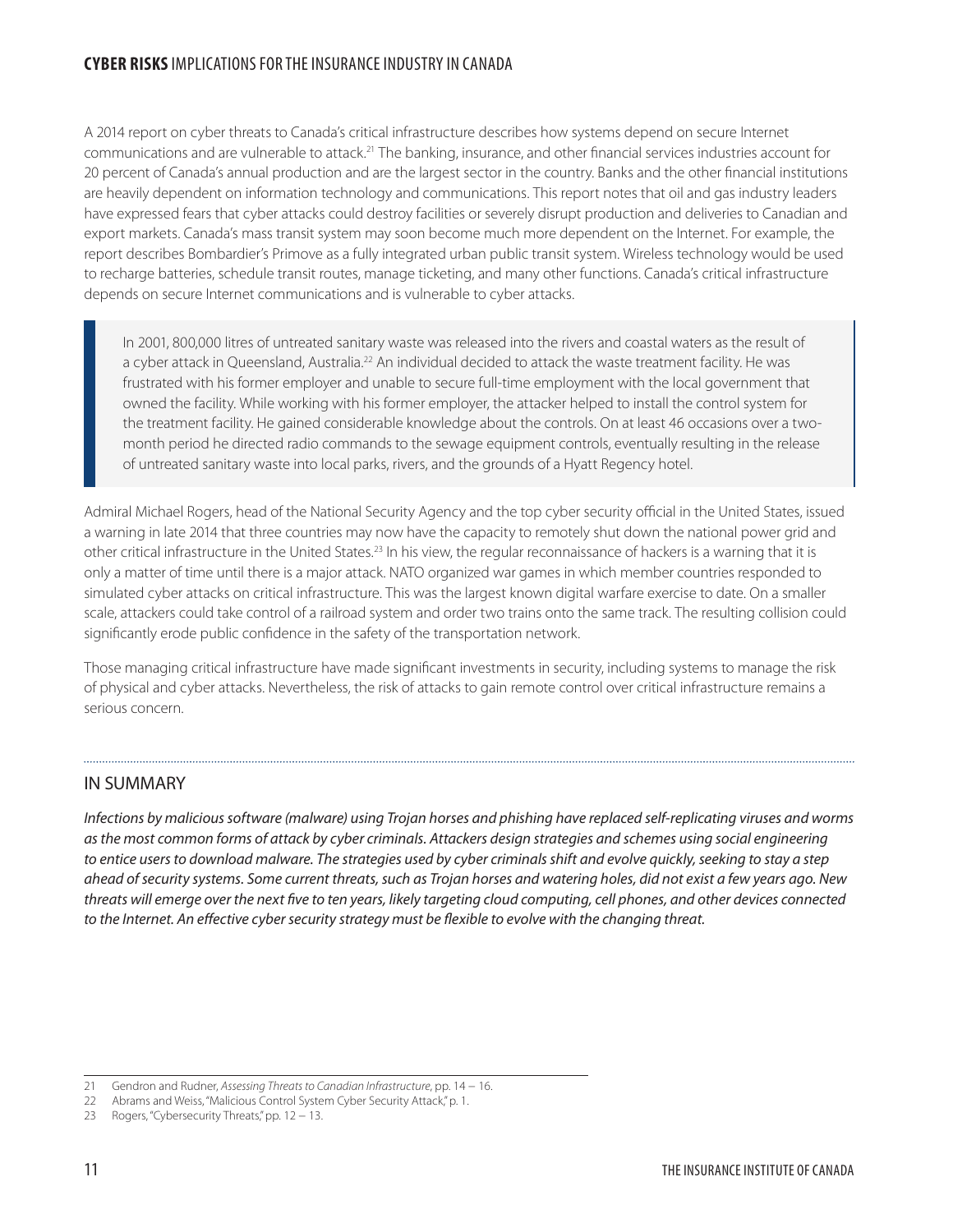#### <span id="page-16-0"></span>**Many different kinds of people use cyberspace to commit crimes**

- Digital natives
- Disgruntled insiders
- • Professional criminals
- • State-sponsored attackers

Some hackers are policyholders using their computer skills to secure justice for a perceived mistreatment by their insurer.

## Who are the criminals and what are they after?

Many different kinds of people are using cyberspace to commit crimes. The motivation for most cyber crimes can be clustered into four broad areas:

- Stealing or destroying information
- Exploiting victims through bullying or stalking
- Stealing corporate knowledge and trade secrets
- Attaining political goals through state-sponsored and terrorist attacks

Those exploiting the Internet range from joy seekers to terrorists. They include adventurers, cyber pirates, bullies, hackers, stalkers, pedophiles, fraudsters, extortionists, organized criminals, state-sponsored corporate spies, and terrorists. Four groups are explored below: digital natives, disgruntled insiders, professional criminals, and state-sponsored attackers.

The threat to Canada's insurance industry includes casual hackers, insiders, and cyber criminals. Casual hackers account for the largest number of attacks on the insurance industry. Most are testing their ability to break into computer systems and they do not intend to cause harm. However, some hackers are policyholders using their computer skills to secure justice for a perceived mistreatment by their insurer. Insider attacks are rare, but these individuals have knowledge that can cause great harm to the operations and reputation of their victims. Cyber criminals have primarily focused on the banking, manufacturing, and retail industries, but when they turn their attention to insurers they have the skills to cause considerable damage. Cyber criminals seek to steal private personal information about consumers and sell it for financial gain or use it for extortion purposes.

### Digital natives

Most people working in the Canadian insurance industry remember milestones when digital technologies, like computers and cell phones, were introduced into workplaces and homes. Some individuals, however, have grown up in a world that always had the Internet. Marc Prensky has written extensively about learning and education. He describes people born before 1980 as digital immigrants, and those born after 1980 as digital natives. Most digital natives are fluent and comfortable using technology at school, home, and work.<sup>24</sup> Cyberspace is a world that digital natives have known for their entire lives.

Statistics Canada reports almost 85 percent of Canadians between the ages of 16 and 24, but less than 9 percent of Canadians over the age of 65, accessed the Internet using mobile devices in 2012.25 Digital natives spend more time than older Canadians on the Internet. Most activities are legal, but some are not.

<sup>24</sup> Prensky, "Digital Natives, Digital Immigrants," pp. 1 − 2.

<sup>25</sup> Statistics Canada, "Canadian Internet Use Survey."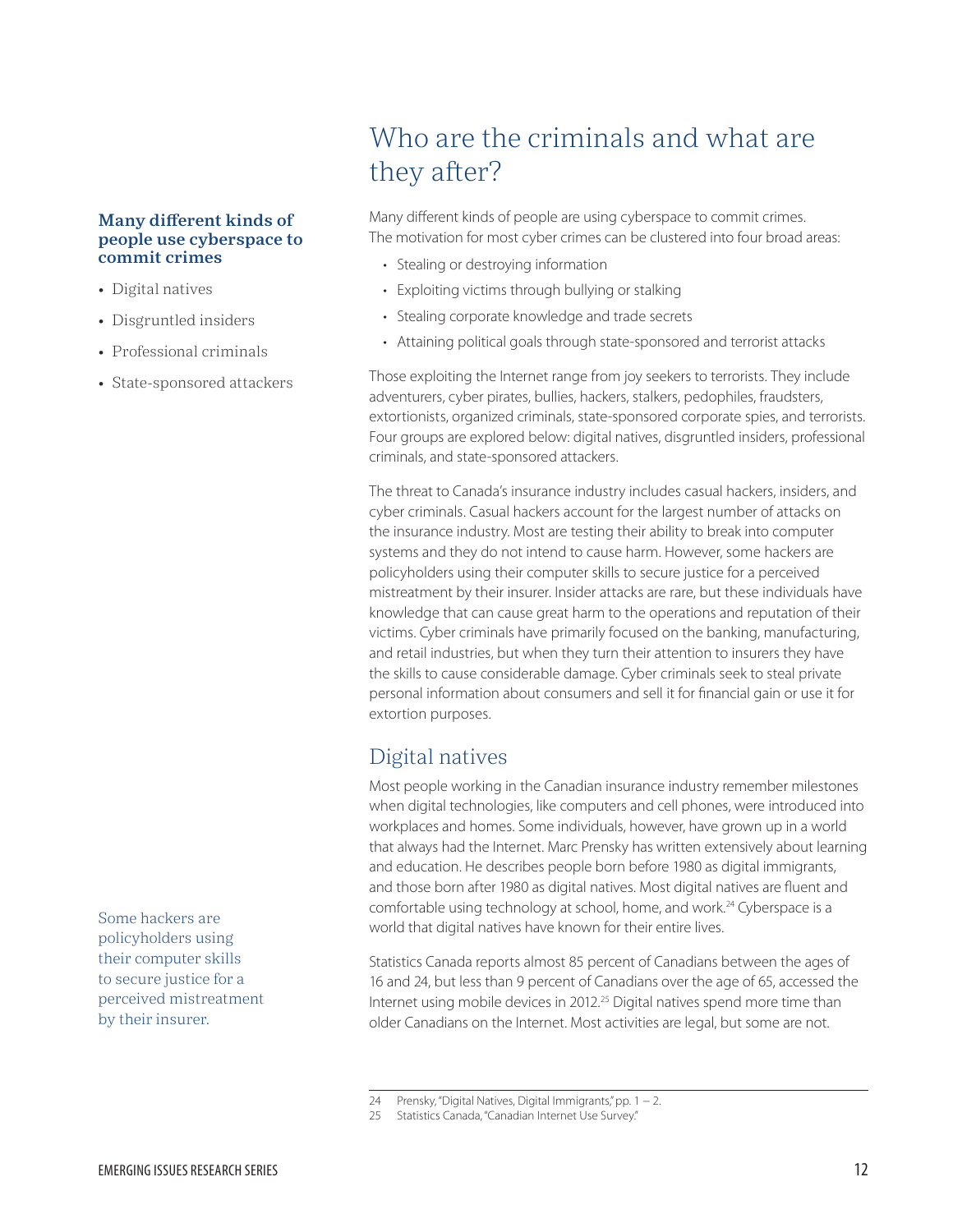### **CYBER RISKS** IMPLICATIONS FOR THE INSURANCE INDUSTRY IN CANADA

The Recording Industry Association of America cites a NPD Group report that in 2009 consumers paid for only 37 percent of the music downloaded in the United States.<sup>26</sup> In 2013, V.I. Labs reported that 43 percent of the software operating in the world was unlicensed.27 V.I. Labs also cited CodeAmour Intelligence reports that in 2011 the countries with the most illegal software were China, Russia, Taiwan, and the United States, while Canada was ranked ninth. GO-Gulf reports that 70 percent of individuals see nothing wrong with downloading pirated music and films.28 The use of technology to bully others may contravene emerging provincial legislation, yet it remains disturbingly commonplace. Most Internet users explore cyberspace, and some gain access to private and confidential corporate or personal information. Some Canadians use the Internet to pursue political objectives like civil disobedience, protests, and activism. This may include illegal activities, like attacks that contribute to denial-of-service.

The number of digital natives in Canada with the skills to exploit the Internet will increase over time. The required equipment – a connected laptop, tablet, desktop computer, or phone – is becoming more affordable every year. The software to conduct attacks can often be freely downloaded. In addition, relatively few resources have been invested in law enforcement to detect and catch cyber criminals, so there appears to be little prospect of punishment, particularly for cross-border attacks. There are no firm data on illegal behaviour by digital natives, particularly for casual hackers, but it appears to be growing.

*The required equipment – a connected laptop, tablet, desktop computer, or phone – is becoming more affordable every year. The software to conduct attacks can often be freely downloaded. In addition, relatively few resources have been invested in law enforcement to detect and catch cyber criminals, so there appears to be little prospect of punishment, particularly for cross-border attacks.* 

From the perspective of the insurance industry in Canada, attacks by casual hackers must be addressed due to their frequency. These include hackers exploring their capacity to break into an insurer's systems, and policyholders seeking justice for perceived wrongful action. Casual hackers account for the majority of attacks on the insurance industry (See Appendix II), and these are expected to increase in frequency over time. The potential consequences of these attacks will grow as the tools to cause disruption become increasingly available.

### Disgruntled insiders and inadvertent actors

IBM reports that most cyber attacks begin outside of the target company, but estimates that 20 percent of incidents involve malicious insiders.29 A further five percent involve insiders who participate unwittingly. Focusing on data breach attacks, Verizon reports that deliberate, accidental, or unintentional actions by insiders account for five to ten percent of breaches.<sup>30</sup> Verizon reports that only 21 percent of insider breach compromises in 2013 involved remote access and "the majority of employees perpetrated their acts while in the office right under the noses of their co-workers, rather than hopping through proxies from the relative safety of their house."31 Some employees, consultants, and former employees know where the most valuable information is stored. Insiders and former insiders have the potential to carry out highly damaging and potentially prolonged attacks, without arousing suspicion until the damage is done.

<sup>26</sup> Recording Industry Association of America, "Scope of the Problem."

<sup>27</sup> Accessed at http://www.vilabs.com/resource-section/stat-watch .

<sup>28</sup> GO-Gulf, "Online Piracy in Numbers."

<sup>29</sup> IBM, *Security Services Cyber Security Intelligence Index*, p. 6.

<sup>30</sup> Verizon, *2014 Data Breach Investigations Report*, figure 5, p. 8.

<sup>31</sup> Ibid., p. 24.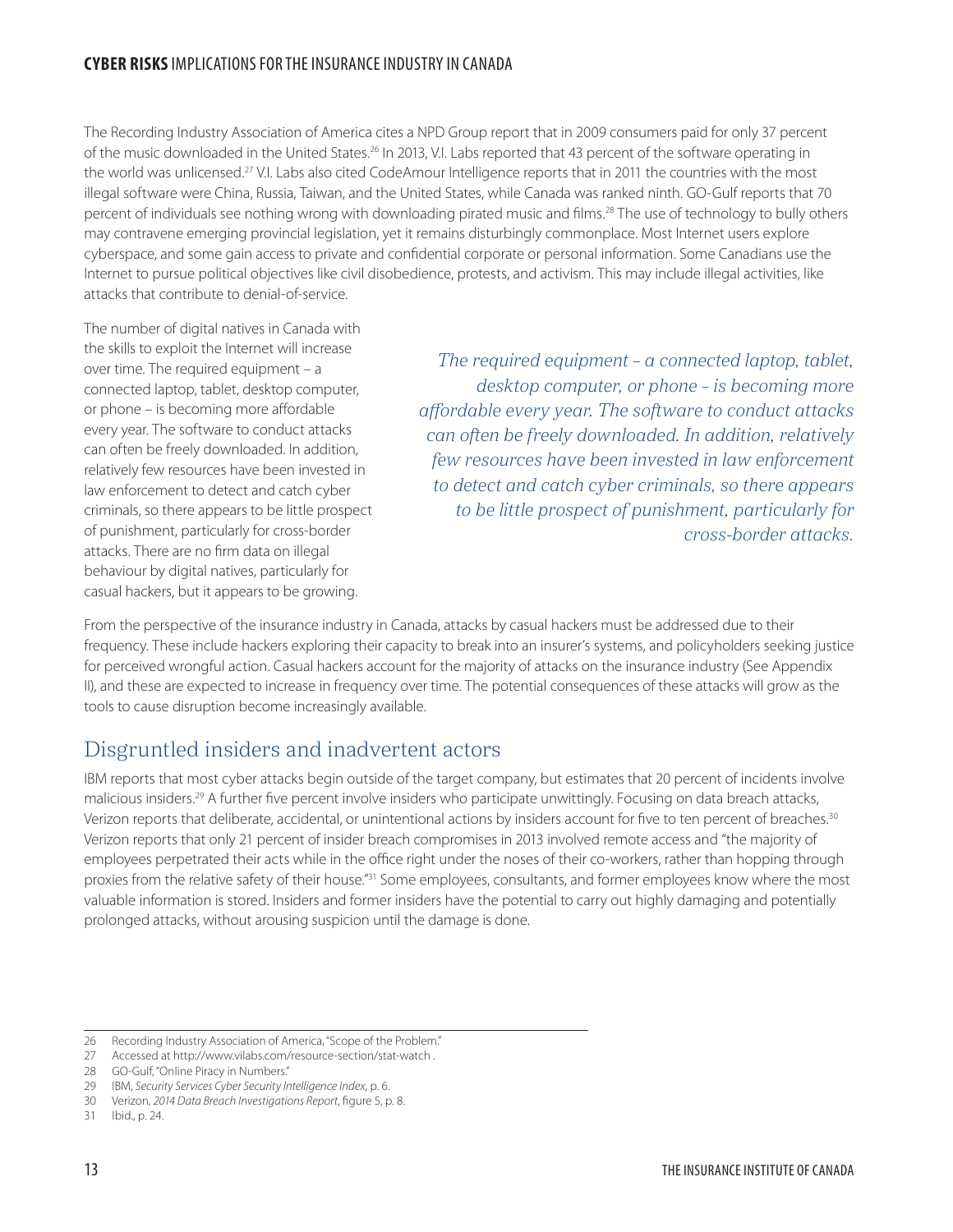Some examples illustrate insider cyber incidents:

- An employee of L'Hôpital Montfort in Ottawa lost a memory stick with records for 25,692 patients, and the hospital is presently subject to a \$40 million class action lawsuit.<sup>32</sup>
- • A Lockheed Martin employee used his company authorization to download hundreds of documents with confidential trade secrets before resigning and giving the documents to a competitor.<sup>33</sup>
- An employee resigned who was responsible for identifying acquisition targets for International Airport Centers. Before he returned his laptop, a secure-delete program wiped the memory. The employer could not undelete files and investigate if the employee had done anything wrong.<sup>34</sup>
- • A temporary computer technician terminated by Forbes erased all the data on five of the publisher's eight servers, and no data could be restored.<sup>35</sup>
- • A temporary employee in the anti-fraud department of the Korea Credit Bureau collected personal information on a memory stick for more than 20 million individuals over a 15-month period, and then sold the data to telemarketers.<sup>36</sup>

Inadvertent actors comprise a small part of the attacker population. These insiders have the potential to cause significant losses. Company insiders who are unwittingly recruited to aid criminals with malicious intent can contribute to highly damaging attacks without arousing suspicion. This may involve information stolen from a laptop, tablet, or cell phone. The stolen information appears to offer authorized outside access to corporate information systems. A major concern is that attacks may be successfully sustained over a prolonged period of time.

### Professional criminals

Cyberspace provides a livelihood for a growing number of criminals. In the past, a few skilled individuals committed most professional cyber crimes. This is changing. Criminal organizations now frequently work with teams of technology

professionals to plan and commit crimes. Cyber crimes are an element of a range of traditional illegal activities that include theft, fraud, and illegal gambling. The crimes are not new, but they are evolving to take advantage of new technologies. They are also becoming more widespread and damaging. International criminal networks sometimes bring together individuals from around the world to commit crimes on an unprecedented scale. Determining attribution is difficult with cyber attacks, particularly with large, complex attacks across national borders.

 *For example, before the high-profile 2014 attacks on Sony Pictures, the attackers warned Sony that the company would be "bombarded" unless it paid monetary compensation for perceived damage that had been inflicted.37*

Many cyber criminals are highly skilled. This is their chosen profession, and they have learned how to acquire and apply the most effective tools of the trade. They are strongly motivated to avoid detection. Professional criminals spend time practicing and honing their skills in a way that most casual hackers do not. Moreover, their motivation is to secure financial gain through theft and extortion, so few barriers constrain their attacks. The exploitation of unwitting insiders, for example, may be one step in a larger attack, with little thought about the impact on the individuals involved.

<sup>32</sup> Meckbach, "OIAA Speaker Explains How Ontario Civil Law on Privacy Affects Cyber Liability Exposure," p. 2.

<sup>33</sup> Lemley, "When Disgruntled Employees Attack."

<sup>34</sup> McCullagh, "Police Blotter: Ex-employee Faces Suit over File Deletion," p. 2.

<sup>35</sup> Harvey, "Battling Employee Sabotage in the Wired Workplace," p. 2.

<sup>36</sup> Osborne, "South Korean Credit Card Firms Suspended over Data Breach."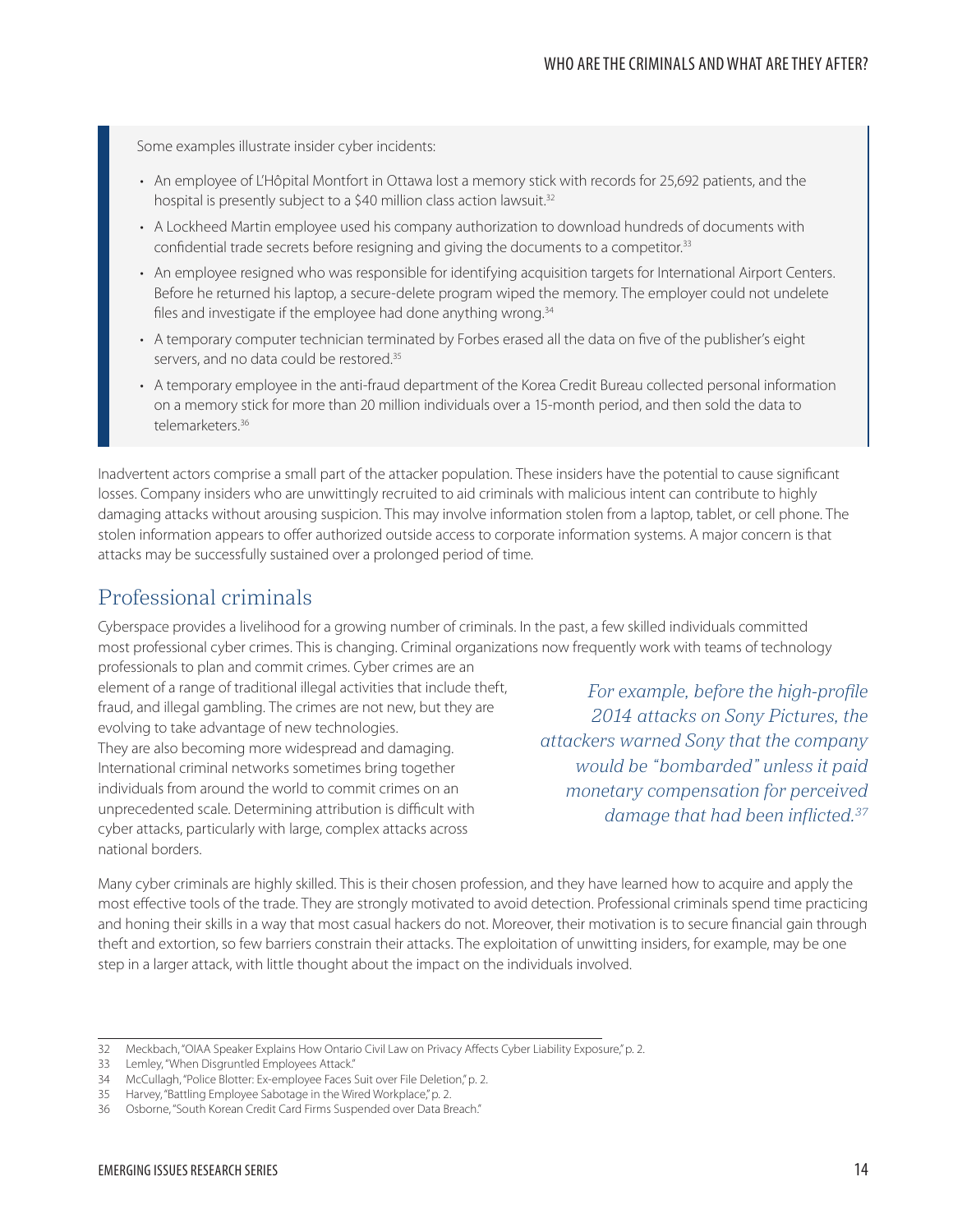Professional criminals often seek to steal personal data and corporate secrets. This information has value and can be sold to others. It can also be used to extort money from corporate victims. For example, before the high-profile 2014 attacks on Sony Pictures, the attackers warned Sony that the company would be "bombarded" unless it paid monetary compensation for perceived damage that had been inflicted.37

Criminals can secure financial gain by selling the information. SecureWorks, the information security subsidiary of Dell Computers, estimates that for bulk orders of 2,000 or more, high-quality stolen credit cards can be purchased for \$9 each. Some orders include a complementary training tutorial for hackers and a "100% satisfaction guarantee or the cards will be replaced."<sup>38</sup> Shear and Stewart, writing for SecureWorks, report that the personal information needed to create a new identity can be purchased for \$250 to \$350. This would include a working social insurance card with a matching name and address. This is the information needed to obtain a driver's licence, birth certificate, or passport. Alternatively, counterfeit foreign passports can be purchased for between \$200 and \$500, and a driver's licence for between \$100 and \$150. This may be a small amount of money for each transaction, but the values accumulate when the information is sold in volume.

A distributed denial-of-service attack is designed to flood a website with so much traffic that the website must go offline and become inaccessible to users. Symantec, a leading supplier of cyber security services for corporations and Norton products for individuals, estimates that the going rate for a denial-of-service attack ranges from \$5 to over \$1,000.39 In contrast, the loss experienced by the company attacked can be significant. This may include sales lost while a website is not operating, and sales lost over the long-term if consumers move their business to another company.

The financial gains for criminals are small for a single piece of information but can be significant when large volumes of information are secured. Moreover, the greatest value for the stolen data is often found with the company that has been attacked, so extortion is a growing cyber crime. The proceeds also appear small when compared to the cost of defending against criminal attacks. For example, JPMorgan Chase Bank responded to the 2013 attacks on its systems with a public commitment to spend \$250 million a year and maintain a staff of more than 100 individuals to protect itself from cyber crimes.

A report by Intel Security's McAfee observes that a criminal may expect to gain \$50 if they steal and sell a bicycle that is a \$500 loss for the owner.<sup>40</sup> There is a large difference between the gain made by a criminal and the loss experienced by a victim in the physical world and also in cyberspace. McAfee identified one study of the cost of cyber crime in Italy that found actual losses of \$875 million, but recovery and opportunity costs for the victims of these attacks was almost 10-fold higher, at \$8.5 billion.<sup>41</sup>

### State-sponsored attackers

State-sponsored cyber attacks are an emerging means to achieve political, military, and economic objectives. Most countries, including Canada, have established active defences against cyber threats. Several countries are now also engaged in attacks. These countries view cyber attacks as a low-cost, high-payoff way to achieve national goals. This may involve crippling



*McAfee identified one study of the cost of cyber crime in Italy that found actual losses of \$875 million, but recovery and opportunity costs for the victims of these attacks was almost 10-fold higher, at \$8.5 billion.*

<sup>37</sup> Byford, "Sony Pictures Hackers Sent Ominous Email to Executives Warning of Attack."

<sup>38</sup> Shear and Stewart, *Underground Hacker Markets*, pp. 5 − 6.

<sup>39</sup> Wueest, "The Continued Rise of DDoS Attacks," p. 12.

<sup>40</sup> McAfee and Center for Strategic and International Studies, *Net Losses: Estimating the Global Cost of Cybercrime*, p. 6.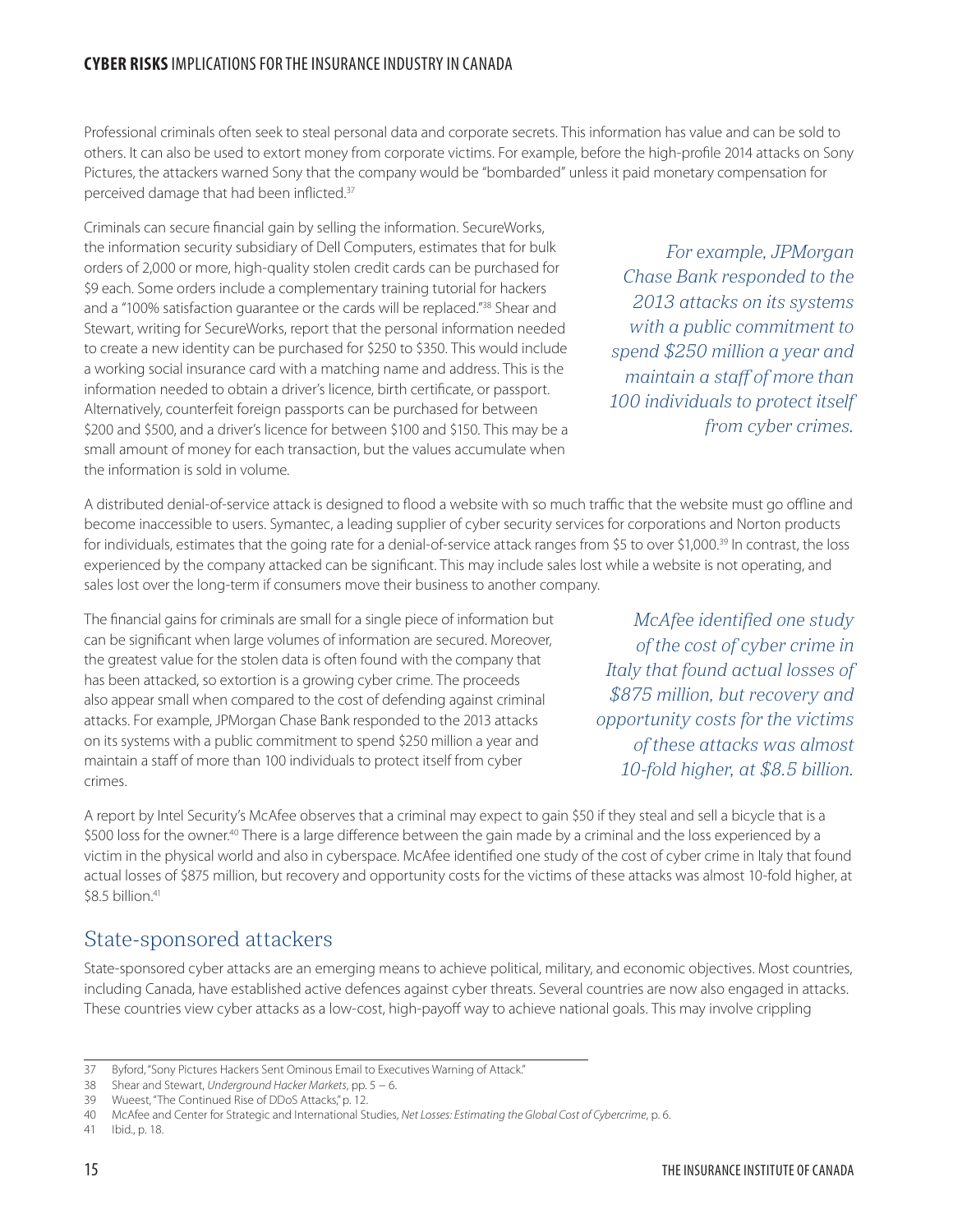foreign financial institutions, stealing military secrets, or disrupting commerce in a rival nation. For example, Appendix III describes an attack on the chemical industry. There is the potential for state-sponsored attacks on the insurance industry.

With a few exceptions, nation-states are the only organizations with the capacity to conduct large-scale and persistent cyber attacks. The attacks should not be viewed as ends in themselves, rather they are a means to achieve a variety of political goals. State-sponsored cyber attacks tend to have a clear motive, and determination of the motive can be essential in determining who the attackers are and the best defence to mitigate losses.

Attribution of responsibility for cyber attacks is difficult, particularly for state-sponsored incidents. Many attacks are designed to be covert and these are not visible for the public. Effective attacks include many layers of secrecy. Attacks can be run through third-party systems or sympathetic arm's-length organizations. In this way the state that was directing the attack could deny its involvement. One of the greatest challenges involved in defending against cyber attacks is the problem of correctly identifying the perpetrator.

Cyber security experts, like Kenneth Geer and others at FireEye, believe that the determination of the most likely source of a state-sponsored attack should be based on understanding the unique history and political system of each country.42 The distinctive characteristics of state-sponsored attacks frequently reflect the essential qualities of the sponsor nation. As discussed below, forensic experts at FireEye argue that this is evident in the attacks that appear to have been directed by a number of countries, including the United States, Russia, and China.

### United States

Several leaders from Europe have foresworn the use of cyber attacks, but the United States government appears to have sponsored several of the most sophisticated cyber attacks. This includes Stuxnet, Duqu, Flame, Gauss, and perhaps Regin. Stuxnet, for example, is a malware program designed to disrupt Iran's nuclear enrichment program. The attack was narrowly focused on a few critical computers, and concealed within apparently legitimate operational data. The program included many innovative elements that had never been used before (zero-day exploits) and significantly raised the bar in terms of understanding what is possible to achieve in a cyber attack. Ultimately, the malware destroyed Iran's centrifuges. Moreover, Stuxnet has unfortunately become widely available and could be used to support attacks by others, including nation-states and perhaps terrorists. The experts at FireEye believe that attacks directed by the United States would showcase cuttingedge programming and creativity, require a high level of financial investment, and have significant legal oversight.

### Russia

Many Russian criminals use the Internet, but the extent of state-sponsored attacks by Russia is unclear. Computer experts in Russia are known for their technical skills, capacity for innovation, and ability to remain undetected. The government appears to have used cyber attacks to shut down Chechen protests. FireEye and others believe that Russia participated in the infamous denial-of-service attack on Estonia, although the Government of Russia denies any involvement. FireEye believes that the Red October campaign, spying on millions of Russians, may have involved the government monitoring its own people. And Russia is thought to be creating chaos in government information systems in Ukraine. Nevertheless, experts at FireEye are surprised that Russia has not been implicated in more cyber attacks to steal military secrets or disrupt foreign economies.

### China

The Chinese have been implicated in hundreds of cyber attacks on a broad range of targets around the world. This includes hacking financial institutions, absconding with military technology, stealing manufacturing and communication trade secrets, and gaining control over critical infrastructure. Chinese attacks often emphasize quantity over quality, often using brute force attacks in contrast to the more elegant and innovative attacks of the United States and Russia. FireEye reports

<sup>42</sup> Geers et al., "World War C."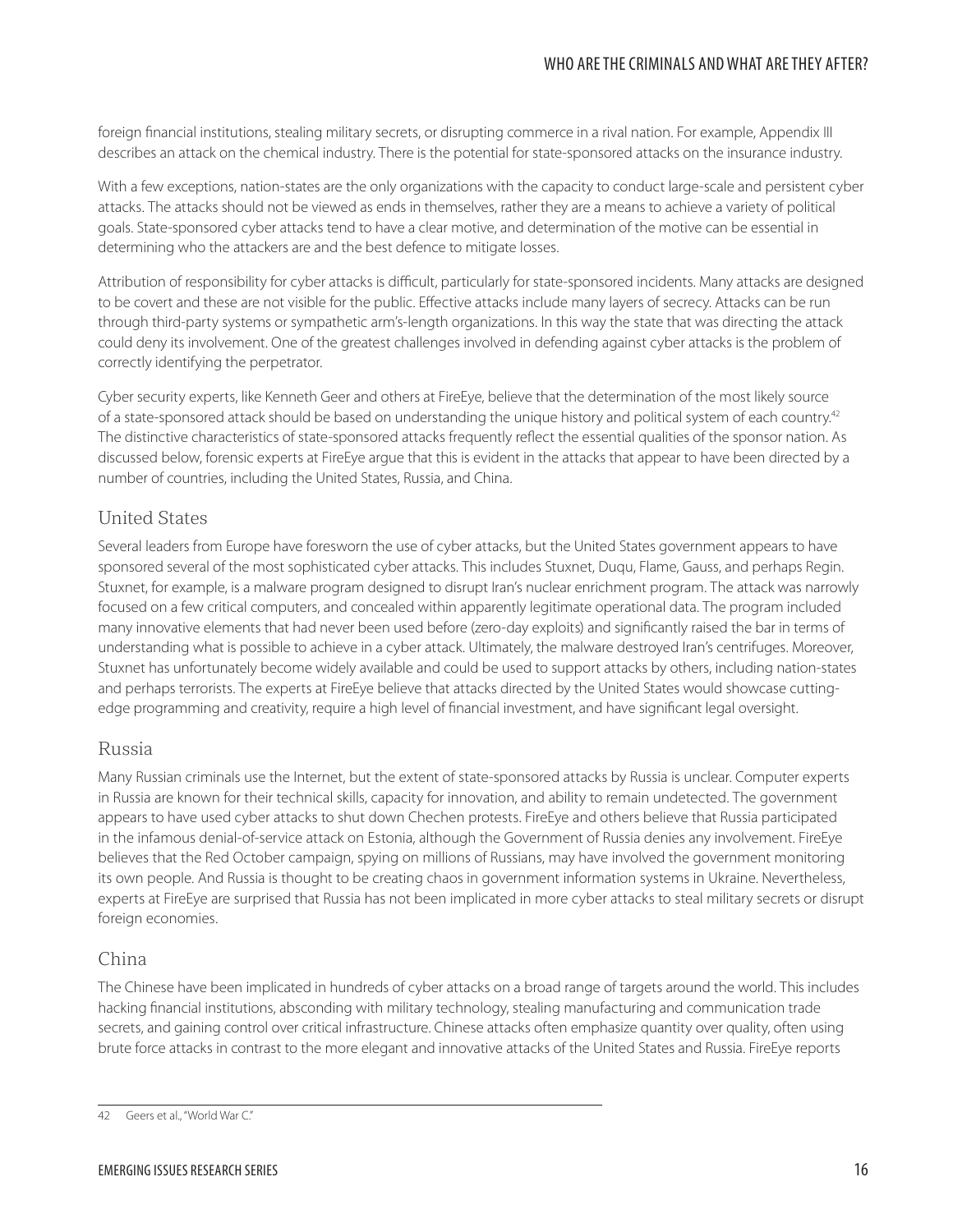that the vast majority of the state-sponsored cyber incidents appear to involve China, and these attacks are expected to increase. Chinese malware is often not the most advanced or creative, but it has been effective due to the volume of attacks and seeming indifference to being caught.

### IN SUMMARY

*The number of potential cyber attackers is growing each year, and they are becoming more skilled. Attackers include casual hackers, insiders, professional cyber criminals, and state-sponsored organizations. One of the challenges for Canada's insurance industry and others in defending against cyber attacks involves identification of the perpetrator. Attribution of cyber attacks is notoriously difficult.*

- • *Casual hackers, insiders, cyber criminals, and state-sponsored attackers typically design their attacks to allow deniability.*
- • *Attacks may operate through a network of remotely controlled computers, helping to hide the location where the attack is initiated and controlled.*
- • *Criminal organizations can be hired to conduct an attack, masking the identity of the perpetrator behind the attack.*
- • *Some cyber criminals use false flag attacks designed to mislead forensic investigators by including clues implicating someone that is not part of the attack.*<sup>43</sup>

<sup>43</sup> Geers et al., "World War C."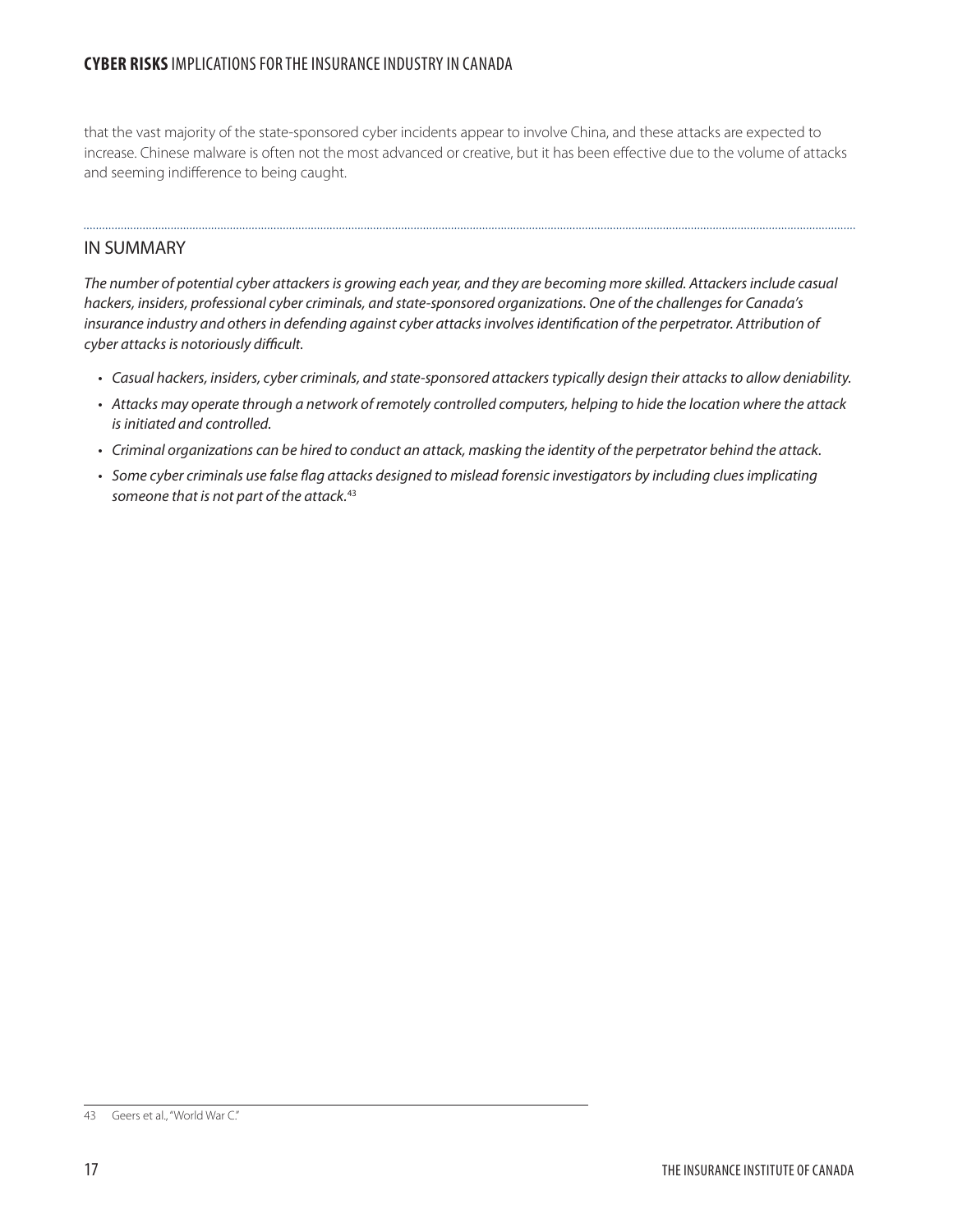#### <span id="page-22-0"></span>**Costs for Businesses**

- Estimated cost of cyber crime globally: \$375 to \$575 billion
- Estimated cost of cyber crime in Canada: \$3 to \$4 billion
- Additional costs that are hard to quantify: damage to company reputation, erosion of consumer confidence, immediate and future lost sales as well as subsequent and necessary sercurity enhancements

#### Cyber Crimes Rates (precent of GDP)

| Japan                | $0.02\%$ |
|----------------------|----------|
| United Kingdom       | 0.16%    |
| Canada               | 0.17%    |
| FU.                  | 0.41%    |
| China                | 0.63%    |
| <b>United States</b> | በ 64%    |

Source: McAfee

## What are the losses experienced in cyberspace?

Canadians are among the world's leaders in embracing the Internet and reaping its benefits. At the same time, Canadians have not been as enthusiastic in understanding the vulnerabilities of cyberspace and implementing secure operating procedures. This combination leaves individuals and businesses in Canada, including the insurance industry, vulnerable to attack due to the relative absence of security in the present system.

Each year, more businesses and individuals in Canada experience losses through cyber crime. This includes the insurance industry. Cyber experts predict that the losses will grow. They expect that there will be an escalation in the frequency and severity of loss events. Experts warn of the potential for catastrophic cyber events resulting in widespread and prolonged disruption and losses.<sup>44</sup>

### The costs for businesses

Evidence of damage is clear following a vehicle collision or residential fire. The damage from a cyber crime, however, can be difficult to see and measure. It takes time before businesses learn that they are victims of a cyber crime. When an incident is detected, most companies do not report the losses, unless required by law. Moreover, it is difficult to put a value on the loss experienced. Nevertheless, Intel's McAfee and the Center for Strategic and International Studies estimate the global cost of cyber crime in 2013 was between \$375 billion and \$575 billion.<sup>45</sup>

The global impact of cyber crime is similar to estimates by the United Nations of the international production, trafficking, and sales of illicit drugs (\$400 billion)<sup>46</sup> and the worldwide damage resulting from vehicle collisions (\$518 billion).<sup>47</sup> Cyber losses are significant and warrant increasing attention from businesses, individuals, and policy makers. But cyber losses do not yet appear to be a large enough threat to result in a major counter-offensive.

McAfee and the Center for Strategic and International Studies estimate that cyber crime rates in Canada are well below the international average. Estimated cyber losses in Canada are \$3 billion to \$4 billion a year or 0.2 percent of the Gross Domestic Product, while the global rate is four times higher, at 0.8 percent.48 The estimated cost of cyber crime in Canada is much lower than that in the United States, Germany, and China; similar to the United Kingdom; and much higher than that in Japan. International variation in losses appears primarily to reflect differences in the frequency and severity of attacks, rather than differences in defensive capacity.

<sup>44</sup> Deibert, "Distributed Security as Cyber Strategy," p. 23.

<sup>45</sup> McAfee and Center for Strategic and International Studies, *Net Losses: Estimating the Global Cost of Cybercrime*, p. 2.

<sup>46</sup> Leduc and Lee, *Illegal Drugs and Drug Trafficking*, p.1.

<sup>47</sup> Peden et al., *World Report on Road Traffic Injury Prevention*, p. 5.

<sup>48</sup> McAfee and Center for Strategic and International Studies, *Net Losses: Estimating the Global Cost of Cybercrime*, p. 21.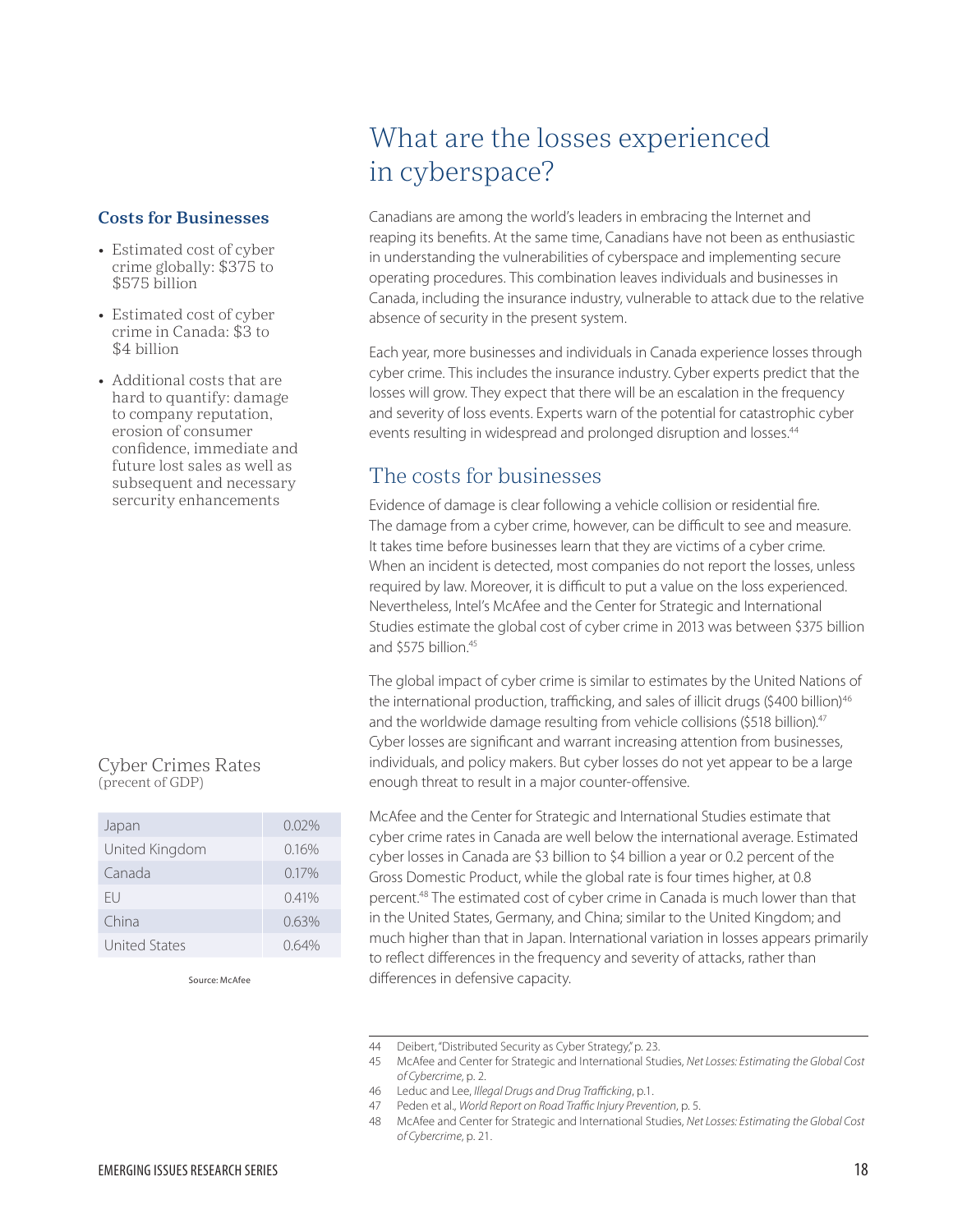#### **CYBER RISKS** IMPLICATIONS FOR THE INSURANCE INDUSTRY IN CANADA

Estimates of the cost of cyber crime tend to focus on shortterm direct damage. The full consequences are difficult to quantify but are greater than those included in these measurements. For example, the theft of confidential consumer information can harm the reputation of a company, erode consumer confidence, and result in lost sales. The long-term impacts are typically excluded from loss estimates, as these losses are hard to quantify. Attacks can steal intellectual property and other trade secrets, and cyber attacks have the potential to erode success in the marketplace. Service disruptions that prevent sales, result in downtime, and reduce employee productivity are costs that are difficult to measure.

Information has become increasingly available about data breach attacks that result in the theft or loss of personal consumer information. A 2014 study by the Ponemon Institute and Hewlett-Packard Enterprise Security found



Insider Attack Discovery Time

that it took, on average, 170 days before a data breach was discovered.<sup>49</sup> If the attack involved an insider, the time was nearly twice as long. A further 45 days, on average, is required for the clean up. As a result, it typically takes seven months between the initiation of an attack and the recovery. Some data breach attacks take a year or more to resolve.

A 2014 Ponemon Institute study sponsored by IBM found that for the companies that experienced a data breach the average cost per record stolen or lost in 2013 was \$145.50 The cost was highest in the health sector (\$359). Financial sector costs were also above average (\$206). Costs in the retail sector were much lower (\$104).

In 2007, TJX announced that personal consumer information for more than 45 million credit and debit cards holders had been compromised. Early estimates suggested that the breach might cost the company more than \$1 billion, including one estimate of \$4.5 billion.<sup>51</sup> In 2014, 25 class action lawsuits were settled and the retailer ultimately paid out \$177 million dollars.<sup>52</sup> This case demonstrates the significant challenges associated with assessing the financial impact of a cyber attack.

Sony suffered a breach of its PlayStation network in 2011. This resulted in the possible exposure of the personal data for all of its customers. Sony announced costs of ¥14 billion (\$170 million).53 The PlayStation network was shut down for almost one month. The Information

Cyber Espionage Discovery Time



<sup>49</sup> Ponemon Institute, *2014 Global Report on the Cost of Cyber Crime*.

<sup>50</sup> Ponemon Institute, *2014 Cost of Data Breach Study*, p. 8.

<sup>51</sup> Dignan, "The TJX Data Breach: Why Loss Estimates Are Overblown."

<sup>52</sup> Hartwig and Wilkinson, *Cyber Risks: The Growing Threat*, p. 17.

<sup>53</sup> Tassi, "Sony Pegs PSN Attack Costs at \$170 Million."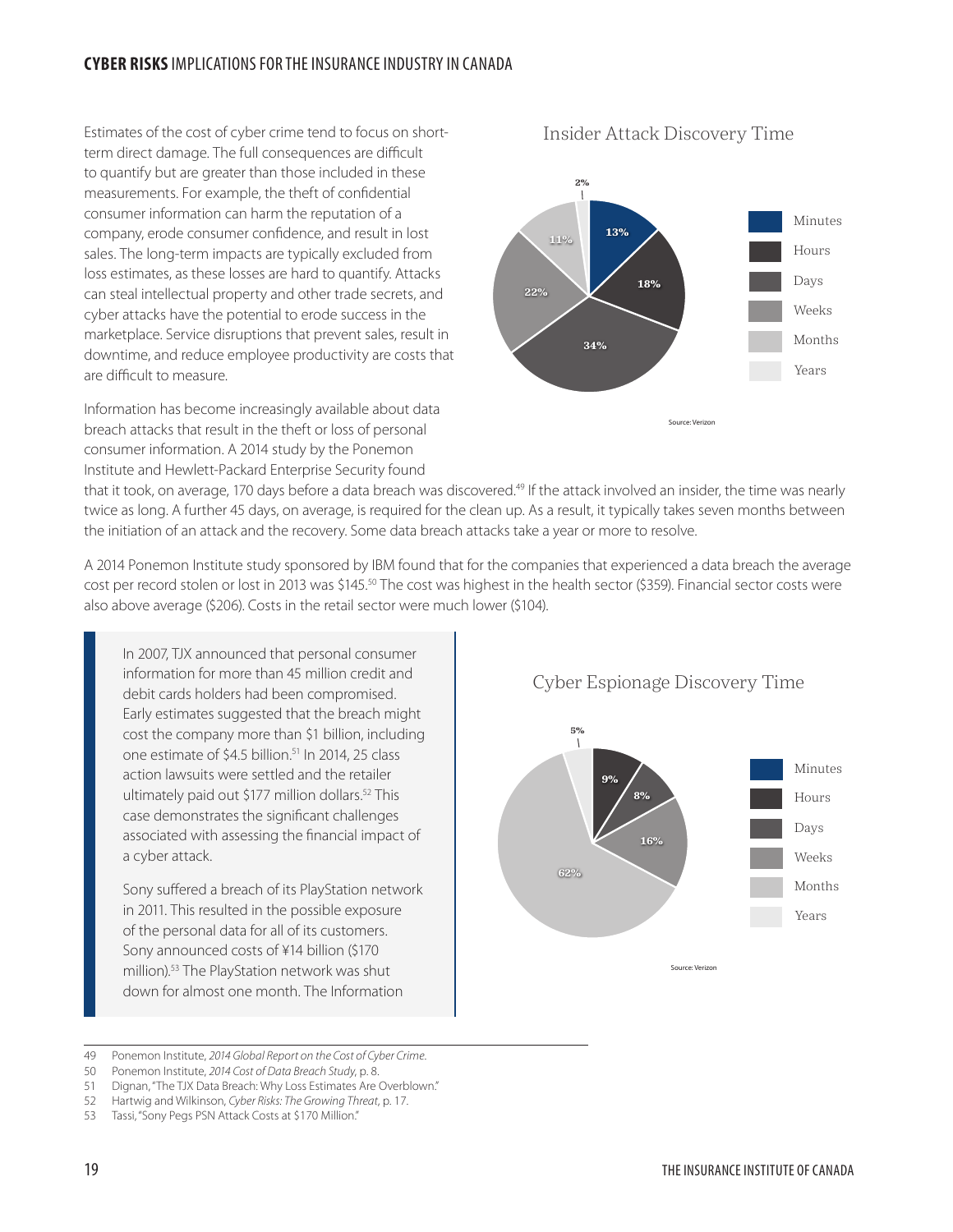Commissioner's Office in the United Kingdom fined Sony £250,000 (\$400,000) for exposing the personal data of about 100 million accounts.<sup>54</sup> The Deputy Commissioner David Smith criticized Sony's cyber security practices including the comment, "The security measures in place were simply not good enough."

In 2013, Target experienced a data breach involving information for more than 100 million customers, including 40 million credit cards. Target is facing more than 70 class action lawsuits.<sup>55</sup> The company estimates that the breach may cost \$148 million,<sup>56</sup> some of which will be recovered from a \$100 million cyber insurance policy. Costs included reimbursement to financial institutions for issuing new credit cards, retrofitting their security systems, and reduced sales. The CEO and CIO both are no longer with Target, at least in part due to the incident. The impact on the reputation of Target is hard to quantify, but may be material and sustained.

JPMorgan Chase Bank had the records of 76 million customers compromised in 2013.<sup>57</sup> The bank previously made significant investments in information security; nevertheless, many of its servers were accessed. The bank replaced much of its information technology infrastructure after the attack, a process that took several months. As a result of the attack, JPMorgan Chase Bank made a public commitment to a significant and ongoing investment in cyber security.<sup>58</sup>

Home Depot experienced a breach in 2014 that compromised 56 million credit cards and stole 53 million email addresses.<sup>59</sup> The hackers initially accessed the company network in April 2014 with the username and password of a third-party vendor. Between April and September, the attackers were able to access credit card information from customers shopping at Home Depot stores in the United States and Canada. The company reported \$27 million in related expenses in 2014. Further expenses in 2015 will result from at least 44 lawsuits. Home Depot has \$100 million in cyber insurance coverage, with a \$7.5 million deductible.

Sony was hit again in late 2014 through its film division. The group responsible threatened to release data and secrets. Sony refused to meet the ransom demands and the hackers released confidential internal communications and four films. At the time of writing this report the situation at Sony is still not resolved, and costs continue to mount. The Sony attack is likely the most costly cyber breach incident to date.

### Corporate espionage

While considerable information is available about major data breaches, there is much less information about the frequency and cost of attacks that seek to steal corporate trade secrets and other confidential company information. Companies generally choose not to release this kind of information, increasing the challenge of estimating the frequency, severity, and consequences of these attacks. Some cyber espionage victims are government agencies. The insurance industry is likely more interested in the risk of corporate espionage in terms of the potential to provide coverage than in the risk that trade secrets owned by an insurance company would be stolen. In part this reflects extensive regulation of automobile insurance.

### National Research Council

In the summer of 2014, the Government of Canada's National Research Council (NRC) was forced to shut down its computer network to stop hackers from stealing sensitive information from the Council and its industrial

<sup>54</sup> Toor, "UK Regulators Fine Sony for 'Preventable' 2011 PSN Hack."

<sup>55</sup> Hartwig and Wilkinson, *Cyber Risks: The Growing Threat*, p. 16.

<sup>56</sup> Kedmey, "Target Expects \$148 Million Loss from Data Breach."

<sup>57</sup> Santus, "What You Need to Know About the JPMorgan Chase Cyberattack," p. 2.

<sup>58</sup> Snyder, "Wall Street Admits That a Cyberattack Could Crash Our Banking System at Any Time."

<sup>59</sup> Associated Press, "Home Depot Faces Dozens of Lawsuits after Massive Security Breach."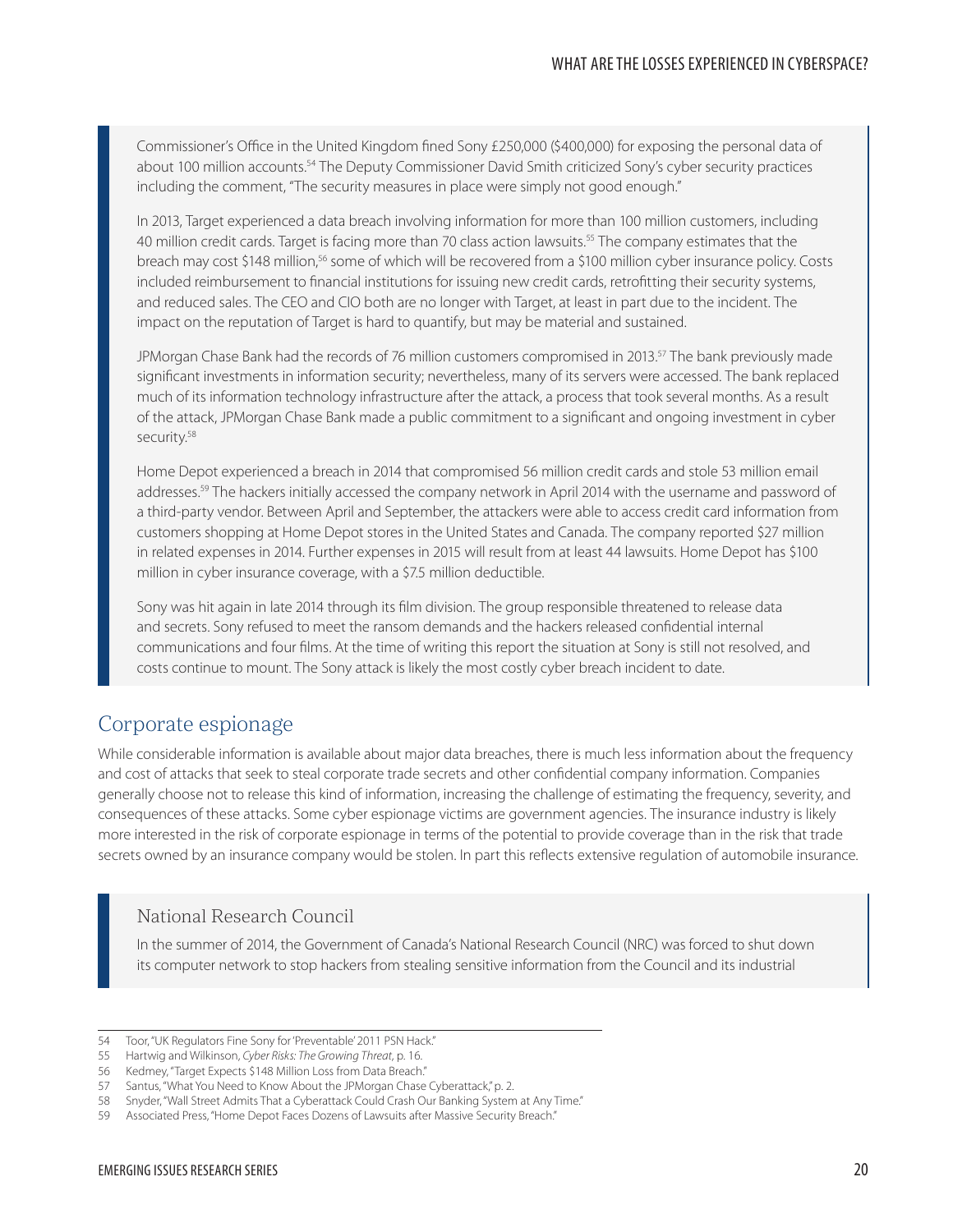partners.<sup>60</sup> NRC is the mechanism the federal government uses to partner with private companies to support industrial research.

The attack began with spear-phishing emails targeting NRC employees.<sup>61</sup> The email included malicious links disguised as safe information. Users who opened the attachments triggered malware that was downloaded using a vulnerable version of Internet Explorer. The malware allowed the hackers to steal usernames and passwords to the corporate network. The criminals then sought to steal intellectual property, trade secrets, and other sensitive information. It remains unclear what was done with the information stolen from the National Research Council.

#### Nortel

For the majority of 114 years, between 1895 and 2009, Nortel was the largest and most successful technology company in Canada. In 2004, it was discovered that malicious hackers had gained almost complete access to the company's communications systems. The attack likely began in 2000 and was still operating ten years later when Nortel declared bankruptcy in 2009. Hackers working from Chinese addresses were using passwords from Nortel executives, including a former CEO, to access emails, research, and business plans. Brian Shields, who led the internal Nortel investigation of the breach, believes that attacks by criminals working for China's Huawei Technologies accessed the CEO's files and ultimately contributed to the insolvency of Nortel.<sup>62</sup> Today, Bell Canada and many other former Nortel customers purchase telecommunications equipment from Huawei Technologies.

#### IN SUMMARY

*While cyber attacks are less visible than other losses, they are significant. International estimates of the cost of cyber crime are similar in size to the illegal drug industry and the damage from vehicle collisions. Losses in Canada are lower than in many other countries, but are a serious and growing threat. These include insurable risks, such as identity theft and data breach attacks on banks and retail companies. The majority of cyber losses, however, are not presently insurable, including cyber espionage. The strong dependency of Canadians and Canadian businesses on the Internet increases Canada's vulnerability to future cyber attacks.*

<sup>60</sup> CTV News, "Chinese Cyberattack Forces Computer Shutdown at National Research Council."

<sup>61</sup> Bronskill, "Chinese Hackers Attacked National Research Council Computers."

<sup>62</sup> Berkow, "Nortel Hacked to Pieces," pp. 1 − 2.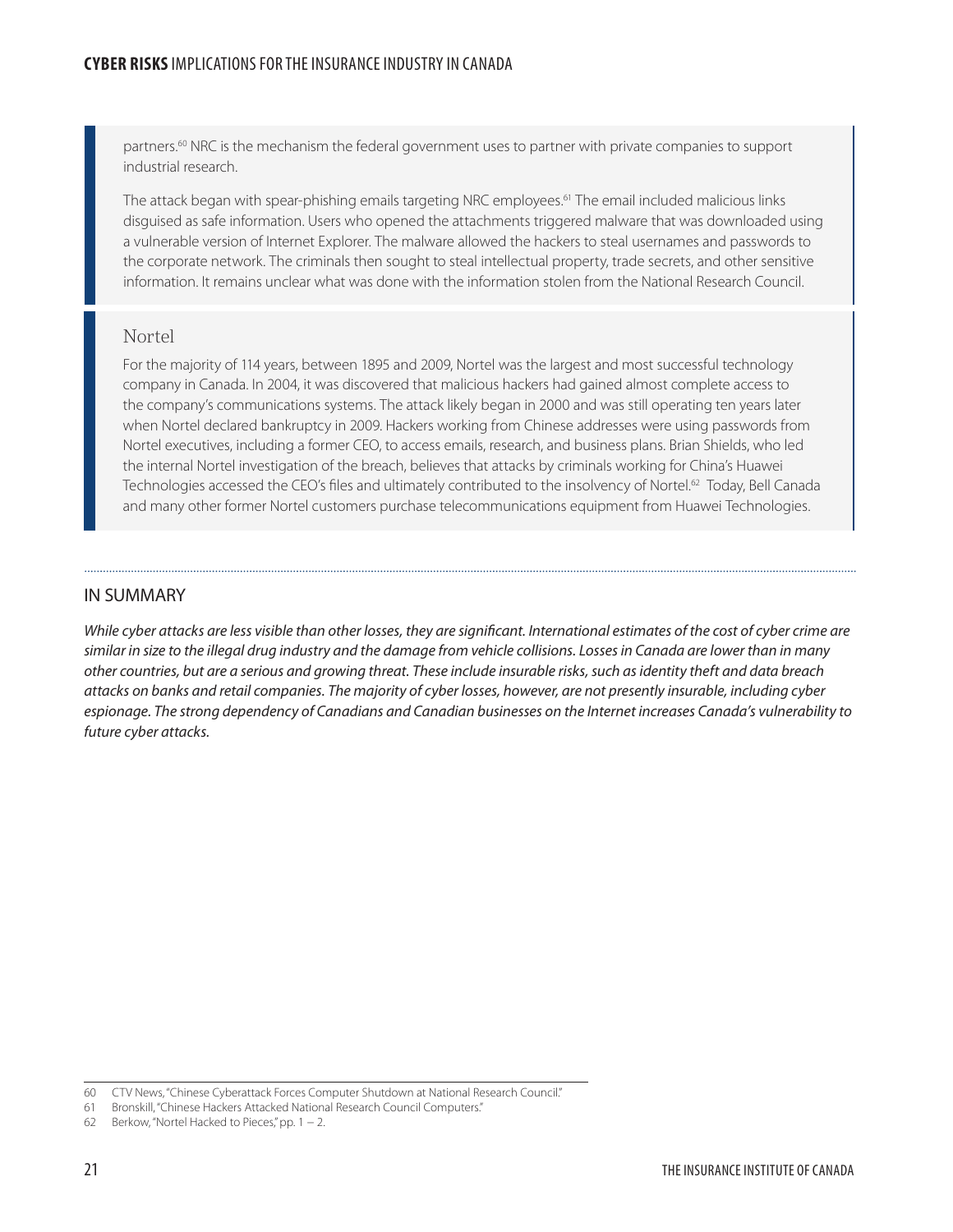#### <span id="page-26-0"></span>**The major risk of loss**

- Theft of intellectual property
- Theft of funds
- Theft of confidential information
- Opportunity cost

The threat of harm appears to be building faster than the capacity to prevent and mitigate catastrophic cyber incidents.

## Why are severe disruptions expected to increase?

Cyberspace has proven to be surprisingly resilient to disruptions. The losses experienced have been large, but are less significant than expected. Over the past 25 years, experts predicted a major increase in the frequency and severity of disruptions. Fortunately this did not occur. Nevertheless, predictions of increased difficulties in cyberspace remain. In recent years, a consensus has emerged that cyberspace will become less open, less resilient, and less valuable than the current system.<sup>63</sup>

Terms like digital disintegration, cyber hurricane, and cybergeddon have emerged to describe the prospect of extensive, widespread, and persistent problems. The descriptions of potentially catastrophic cyber incidents are frequently compared with hurricanes, earthquakes, and other natural hazards that are having a significant impact on the insurance industry. Some technology experts predict that the current system is doomed to collapse. They are encouraging efforts to build new support systems for international commerce and communications to replace the current ones. At a minimum, the experts anticipate reduced public confidence and trust in the Internet over the next five to ten years as a place for secure communications and commerce.

*Organizations under attack may experience a very difficult week or two, but they generally have been able to execute continuity plans, rebuild information systems, and get back to business. The system has been resilient, but it is not secure.*

There have been disruptions in the past. Some were widespread and affected many connected to the global system (like the Morris Worm). These occurred several years ago, did not last long, and did not have major consequences. Most recent disruptions have been relatively narrow, sometimes inflicting serious losses on those affected (like Nortel), but affecting a relatively small portion of the user community. Organizations under attack may experience a very difficult week or two, but they generally have been able to execute continuity plans, rebuild information systems, and get back to business. The system has been resilient, but it is not secure.

Widespread, prolonged disruptions in global communications and commercial networks have not occurred. However, cyber experts believe that these attacks will come in the next five to ten years.<sup>64</sup> Many anticipate that the first cyber crisis

<sup>63</sup> Deibert, "Distributed Security as Cyber Strategy," p. 23.

<sup>64</sup> Zurich Insurance and Atlantic Council, "Beyond Data Breaches," p. 3.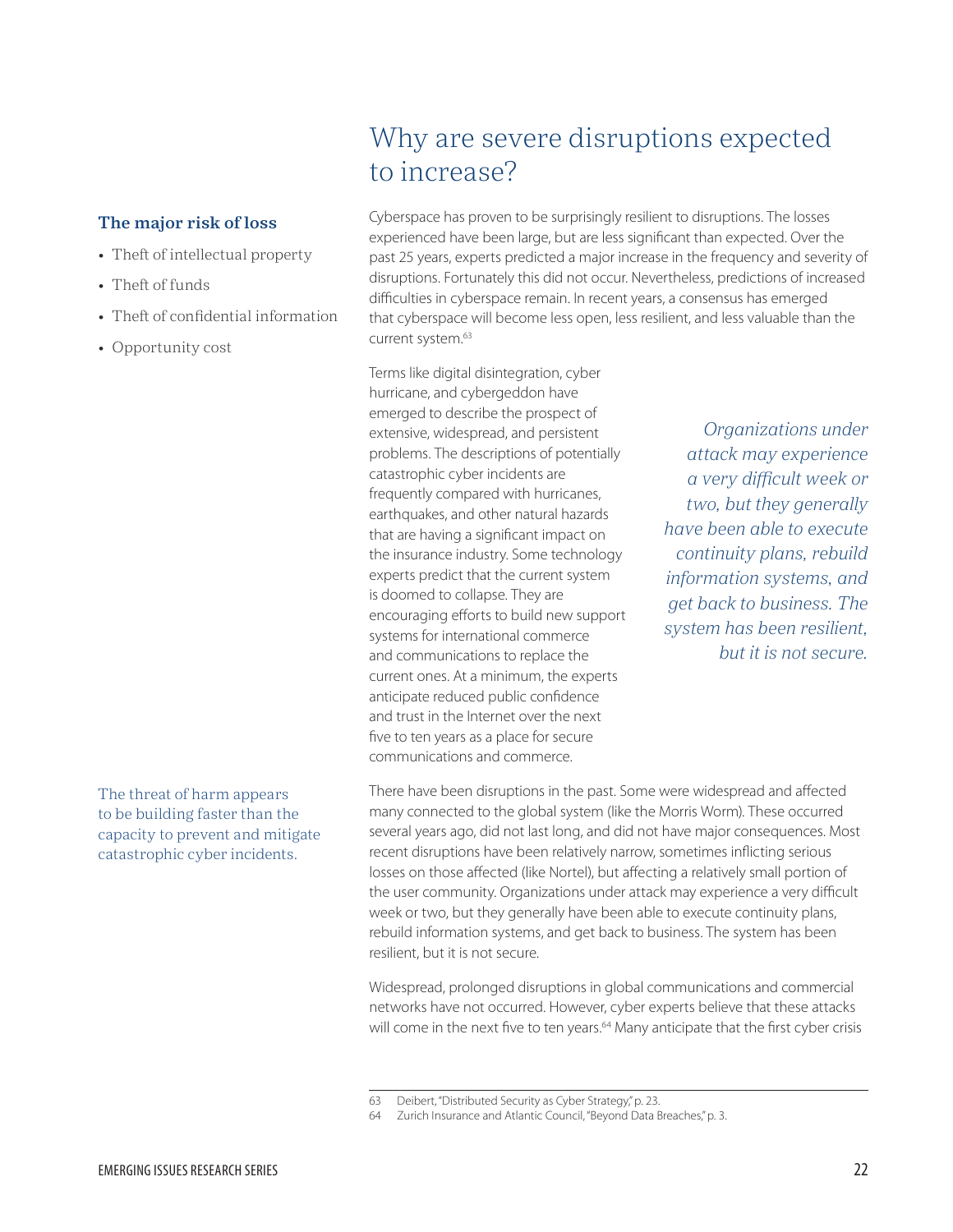### **CYBER RISKS** IMPLICATIONS FOR THE INSURANCE INDUSTRY IN CANADA

will involve an attack on the critical infrastructure of a major economy, such as shutting down the power grid in the United States. A prolonged attack could have global consequences. Several countries, a few criminal organizations, and perhaps some terrorist groups have the ability to mount a major, sustained attack. The threat of harm appears to be building faster than the capacity to prevent and mitigate catastrophic cyber incidents.

An issue of growing concern involves systemic threats in cyberspace. Cyber attacks with catastrophic consequences were inconceivable to most people a few years ago, but are now seen as inevitable by a growing number of experts.<sup>65</sup> Concepts like interdependence and cascading events have recently entered into the discussions about cyber security. While the Internet has been resilient over the past 25 years, there is a growing sense that the system supporting global communications and commerce is vulnerable.

Several elements have been identified warning that the resilience of cyberspace is gradually being undermined, increasing the vulnerability of the Internet and the communications and commerce that it supports:<sup>66</sup>

- In cyberspace it is easier to attack than defend. The defender must protect all vulnerable points, while the attacker needs to find one way through the defences.
- Defenders often underestimate the risk of loss. Attackers are learning that the profits from cyber crime are high and rising, and there is little risk of being caught.
- • Many of the tools required to build an attack on global networks are readily available. The key elements can be downloaded from the Internet and tailored to support a specific attack.
- There continues to be rapid growth in the number of individuals capable of launching an attack. This includes people, organizations, and countries with the necessary equipment and knowledge.
- The potential rewards from cyber crime continue to grow rapidly, while there is relatively little cost in terms of people and equipment required to mount an attack.
- Growth in the Internet of things means that billions of devices are being connected online. There are more entry points to the system and more parts of life that are vulnerable to disruption.
- The interconnectedness and complexity of cyberspace increases the difficulty of identifying attackers and holding them responsible.
- • Cyber warfare is an emerging risk to the critical infrastructure that is essential to support society. This includes the threat of attack by foreign governments or terrorists.

Cyberspace is increasingly vulnerable to a catastrophic attack that may undermine the gains made over the last 25 years and block the advancements expected over the next five to ten years. A foundation for the success of the Internet has been trust. Unfortunately, gains built on trust can unwind and be lost quickly when that trust is threatened. Individual participants, like insurance companies, are actively working to protect the trust that they have built with their customers and other stakeholders, but it is unclear who, if anyone, is working to preserve public trust in the Internet as a whole, or how this can be accomplished.

*A foundation for the success of the Internet has been trust. Unfortunately, gains built on trust can unwind and be lost quickly when that trust is threatened. Individual participants, like insurance companies, are actively working to protect the trust that they have built with their customers and other stakeholders.* 

65 Rogers, "Cybersecurity Threats," pp. 2 − 4.

<sup>66</sup> World Economic Forum, "Global Risks 2014."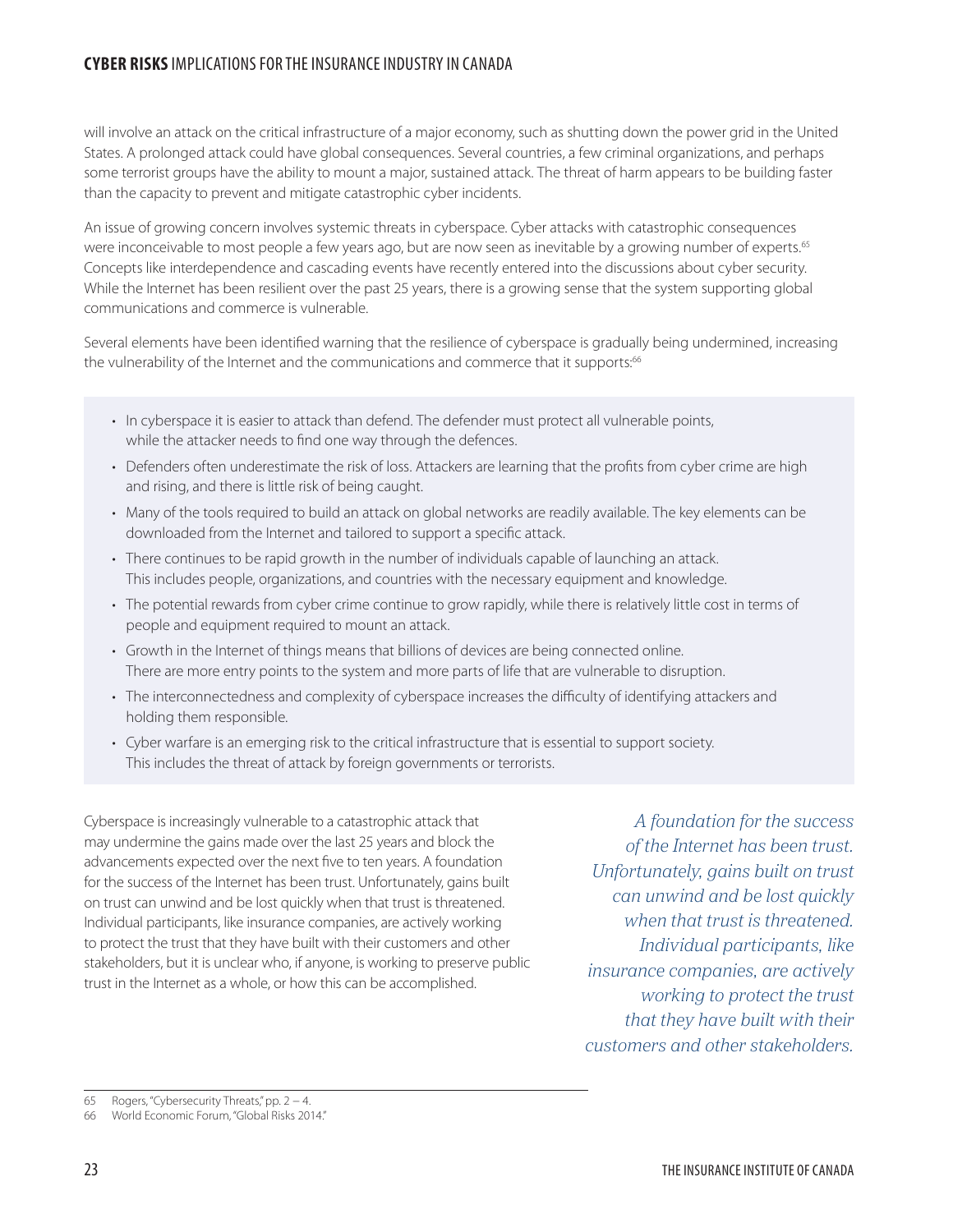### The major risk of loss

Intel's McAfee and the Center for Strategic and International Studies estimate that the Internet generates between \$2 trillion and \$3 trillion in economic activity around the world each year.<sup>67</sup> The McAfee study found that cyber crime extracts between 15 percent and 20 percent of the value generated by the Internet. They report four major types of cyber losses – theft of intellectual property, theft of funds, theft of confidential information, and opportunity cost. Each of these aspects of the McAfee report is explored briefly below.

### Theft of intellectual property

The largest source of loss from cyber crime involves the theft of trade secrets and other intellectual property. The actions of some individuals, companies, and countries to steal intellectual knowledge is an issue that has affected society for many generations, but the importance of this problem is increasing in the digital world. The threat of cyber theft is forcing companies to redirect scarce resources to protect existing corporate knowledge.

*Canadian economic prosperity is fundamentally reliant on an open network of global communications, and there will be a cost to the quality of life if Canadians are unable to sustain the security of cyberspace.*

### Theft of funds

Financial crime is the second largest source of direct losses from cyber crime. Criminals use data breach attacks on retailers and direct attacks on financial institutions to secure personal information about tens of millions of people that can be used to extract money from automatic bank machines, transfer funds between accounts, and support other methods to steal large sums of money. The theft of financial assets can be readily monetized and used to build on existing criminal activities.

### Theft of confidential information

The theft of confidential business and consumer information is the third major source of direct losses. This includes investment information, exploration findings, and sensitive negotiations data. Some experts anticipate that cyber attacks will be increasingly used for stock market manipulations through the theft of insider information, acquisition plans, and other information that could affect company stock prices. Financial manipulation is difficult to detect and can be very lucrative for criminals.

### Opportunity cost

Opportunity cost is the fourth largest consequence of cyber crime. If confidence erodes in the Internet as a trusted place for commerce and communications, companies and individuals may choose to invest less in research, adopt increasingly riskaverse behaviour, and direct more resources to cyber defence. The world may become a less dynamic and innovative place, and turn into a place driven more by fear than opportunity. There is a trade-off between risk and reward for individuals and businesses. Canadian economic prosperity is fundamentally reliant on an open network of global communications, and there will be a cost to the quality of life if Canadians are unable to sustain the security of cyberspace.

### Breach attacks are rising

Research by the Ponemon Institute commissioned by IBM found that 42 percent of data breach events involve malicious or criminal attacks.68 Malicious attacks are the main cause of breaches. This may involve casual hackers or criminal groups. There continues to be growth around the globe in the number of disenfranchised people that become hackers. Potential hackers include individuals with little prospect for meaningful employment, strong computer literacy, and access to the basic tools needed to conduct an attack on the Internet. Hackers also include a growing number of criminals who are motivated by

<sup>67</sup> McAfee and Center for Strategic and International Studies, *Net Losses: Estimating the Global Cost of Cybercrime*, p. 7.

<sup>68</sup> Ponemon Institute, *2014 Cost of Data Breach Study*, p. 9.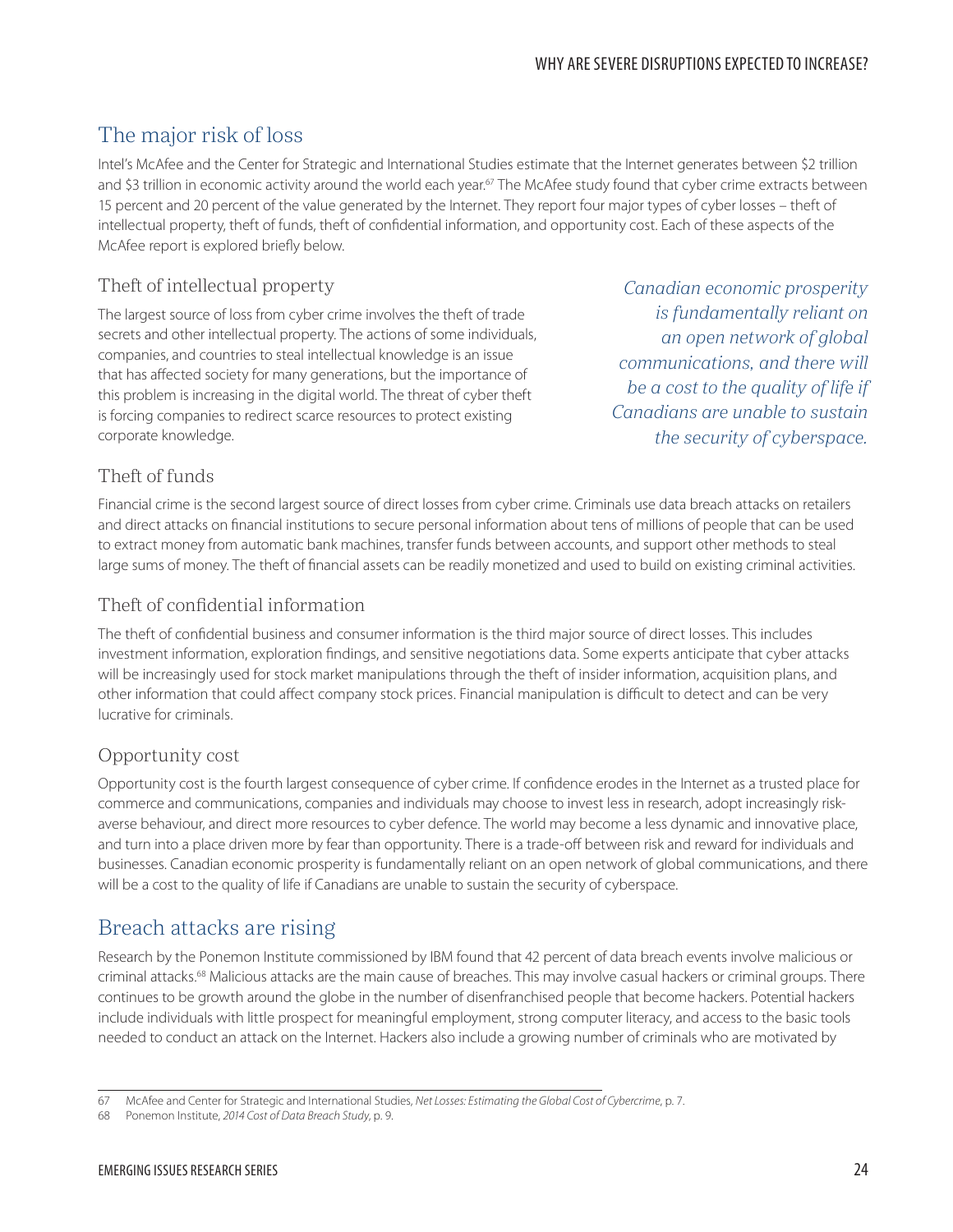lucrative rewards and small risk of penalties. The expectation is that cyber attacks will grow in frequency and severity over the next five to ten years.

About 30 percent of data breach events in the Ponemon study involve human error. This includes negligent employees and contractors. Increasingly, staff members connect their own laptops, phones, and tablets to the workplace system, yet fail to follow proper security protocol. This offers an opening for criminals and casual hackers to access corporate information. The overall trend has been toward a growing number of devices connected to the system, increasing the risk of disruption. Efforts to establish a stronger corporate culture of security has not kept pace with actions to make it easier for employees to connect to the workplace, further increasing the risk of attacks.

30% 29% 42% System Glitch Human Error Criminal Attack Source: Ponemon (Cost of Data Breach)

Main Causes of Data Breaches

*Efforts to establish a stronger corporate culture of security has not kept pace with actions to make it easier for employees to connect to the workplace, further increasing the risk of attacks.*

The remaining 29 percent of data breach events involve system glitches. This may involve information technology or business process failures that are found to leave the system open to attack. Older, legacy systems were often not designed to provide high levels of security. Also, large organizations operate multiple systems, and some parts may be difficult to bring up to the security standards applied elsewhere in the company. Company actions to modernize information technology do not appear able to keep up with the actions of persistent attackers. For example, companies that seek to patch application and system software within 48 hours of a new security release may find it difficult to get timely patches for legacy systems.

An assessment of thousands of breach incidents by IBM found that half of the time (49 percent) the motivation of attackers is opportunistic.<sup>69</sup> Hackers take advantage of existing vulnerabilities without any specific motivation or objective. While these attacks are relatively easy to detect and seldom result in serious harm, they occur with great frequency so they need to be addressed. Almost one quarter of the time (23 percent), criminal attackers are seeking to steal trade secrets, financial assets, or consumer data. These organized criminal efforts can be very dangerous and often require the greatest effort to prevent. And one-sixth of the time (15 percent) the attacker is an employee who is angry with the company. Attacks by disgruntled employees are uncommon, but have the potential to do great long-term harm to the company and its reputation.





69 IBM, *Security Services Cyber Security Intelligence Index*, p. 6.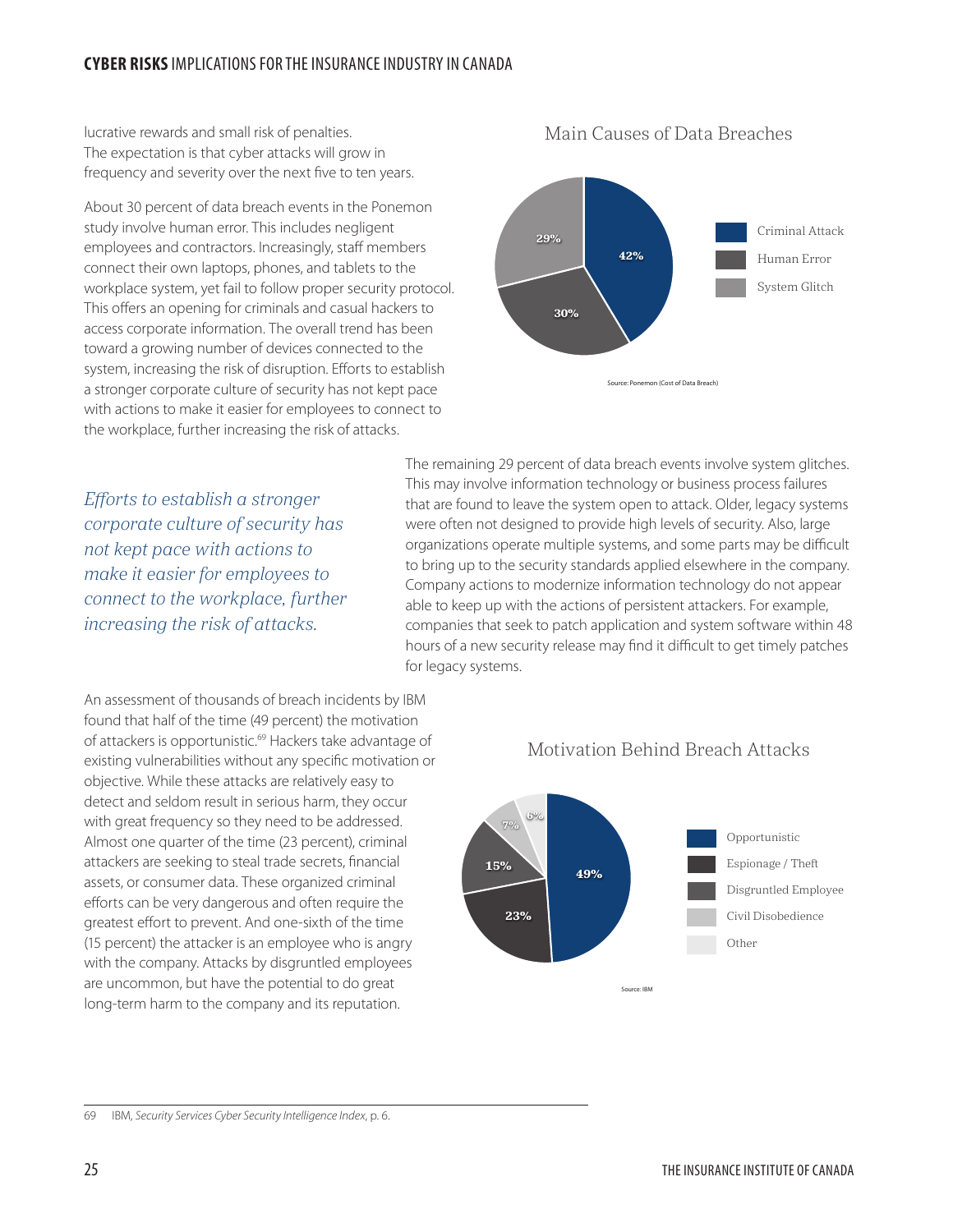### Who governs the Internet?

Many years ago, the initial connections that grew into the Internet involved trusted colleagues in academic and government research laboratories seeking to work together. Each system was distinct and developed independently. Cyberspace evolved from techniques introduced to facilitate communications and sharing of knowledge between the systems of trusted colleagues. During its formative years, the objective of cyberspace was to facilitate communications between independent systems. Security was not a priority. Protection against hostile attackers was not designed into the early systems.<sup>70</sup>

Over time, private corporations accelerated the development of the Internet. Presently billions of people and devices can now interact. Cyberspace may appear to be a single, global network, but in practice it is a patchwork of systems that can communicate and transfer information. Many groups are beginning to impose regulations on the Internet, both at the national and international levels, but no organization is in charge. The Internet has emerged as a public good, like fresh air and clean water, where the use by one individual does not diminish its availability and value to others. Like most public goods, however, most people assume that cyberspace will always be available, until difficulties arise.

Management of cyber security for the system, when it was considered, has been viewed as the responsibility of the individual participants.<sup>71</sup> Corporations are expected to protect their intellectual property and consumer information. Individuals are expected to protect their personal information. Public agencies protect the extensive information they have acquired. The accumulation of the actions of many participants was seen as the foundation for security of the system. It has been assumed that the system would be safe if each participant was serious about security. Moreover, there has been a sense that the failure to address security issues by some of the participants would present a risk for those companies and individuals, but that the system as a whole would not be at risk.

*The Internet has emerged as a public good, like fresh air and clean water, where the use by one individual does not diminish its availability and value to others. Like most public goods, however, most people assume that cyberspace will always be available, until difficulties arise.*

This approach has been largely successful over the past 25 years, a period when the Internet was less significant and less complex than it is now. Moreover, the security interests of individuals, corporations, and governments were largely converging over most of this period, and the Internet was not essential to support daily needs. Recently, however, the various stakeholders are increasingly seen as holding diverging interests that are sometimes in conflict.<sup>72</sup> For example, Internet providers have protected the privacy of users, but recently law enforcement officials have presented compelling arguments that this information should be accessible to prevent or resolve crimes. Is the protection of society from crime more or less important than the value of personal privacy? Conflicting objectives that were absent or trivial in the past are growing in importance as various stakeholders explore the security of the system.

*It has been argued that the current system is unmanageable given its size and complexity.*

An important risk to the system is the absence of global governance. Cyberspace has largely grown through the networking of a diverse set of services developed by private corporations. Public regulation has emerged in recent years at the national level and is expected to increase, but the system as a whole is not managed or regulated. Indeed, it has been argued that the current system is unmanageable given its size and complexity.

<sup>70</sup> Deibert, "Distributed Security as Cyber Strategy."

<sup>71</sup> World Economic Forum, "Global Risks 2014."

<sup>72</sup> Deibert, "Distributed Security as Cyber Strategy."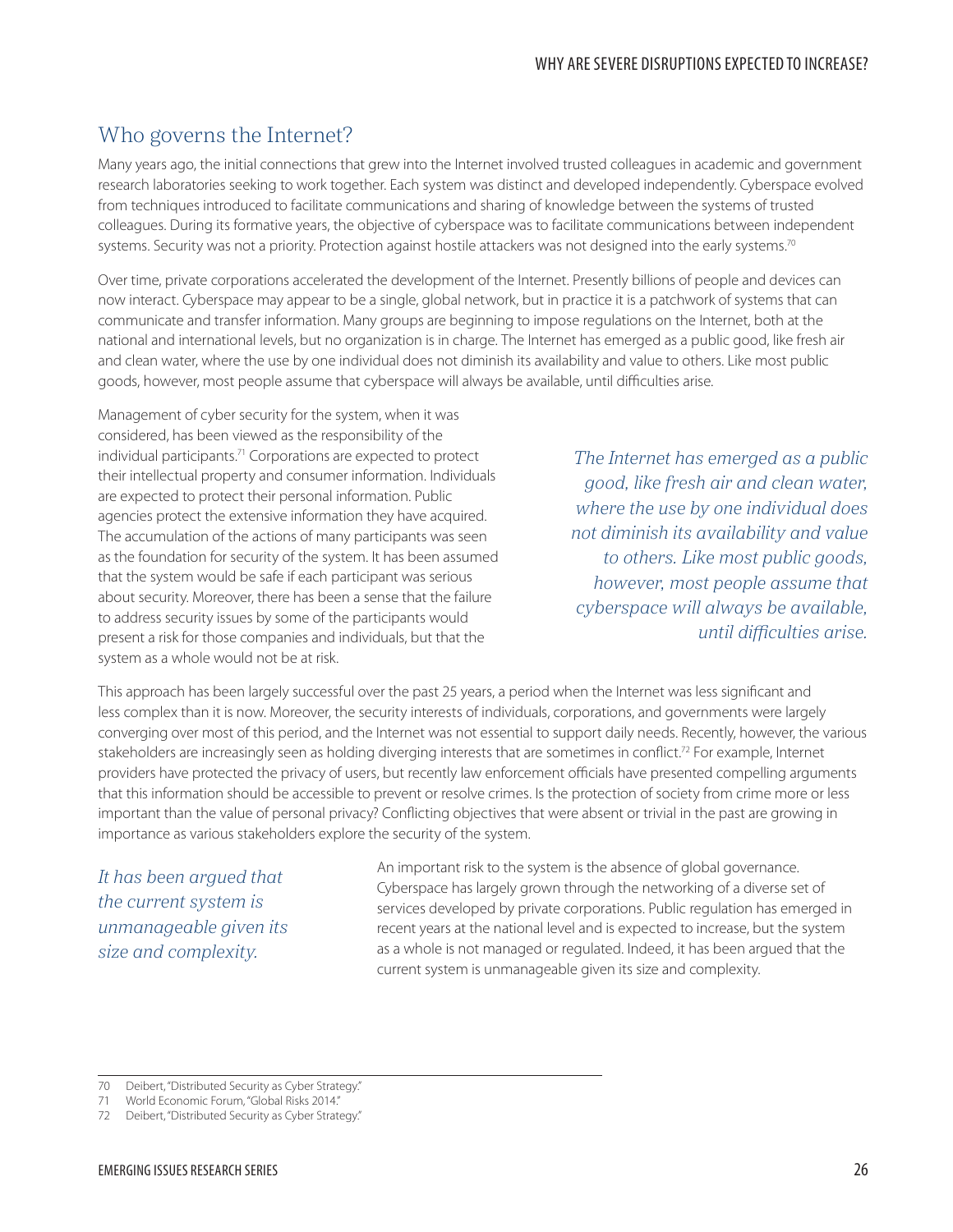Zurich Insurance, the Atlantic Council, the World Economic Forum, and others have proposed that lessons learned from the recent global crisis in the financial sector can provide a possible solution for addressing aspects of the risk of catastrophic failure that is now present in cyberspace.73 The self-interest of individual financial institutions reduced the risk of bank failures, but a few institutions have the potential to disrupt the entire financial system. Systemically important financial institutions are now subject to special regulatory attention. Similarly, there are a few organizations that are essential to the success of Internet. These organizations could be subject to public supervision. The goal would be to establish regulations to ensure that the system itself is not at risk, while retaining relatively little regulation for most participants as a means to encourage innovation.

### IN SUMMARY

*A future where hackers, organized crime, or state-sponsored attackers have an overwhelming advantage over defenders could be just one technological advance away. The expert consensus is that cyberspace will become a less secure place for communications and commerce over the next five to ten years, despite the expectation of increasing attention to build greater cyber security at the corporate and personal level, perhaps with special attention on systemically important institutions.74 In particular, there is growing concern about the risk of catastrophic cyber incidents.*

<sup>73</sup> Zurich Insurance and Atlantic Council, "Beyond Data Breaches," and World Economic Forum, "Global Risks 2014."

<sup>74</sup> Deibert, "Distributed Security as Cyber Strategy."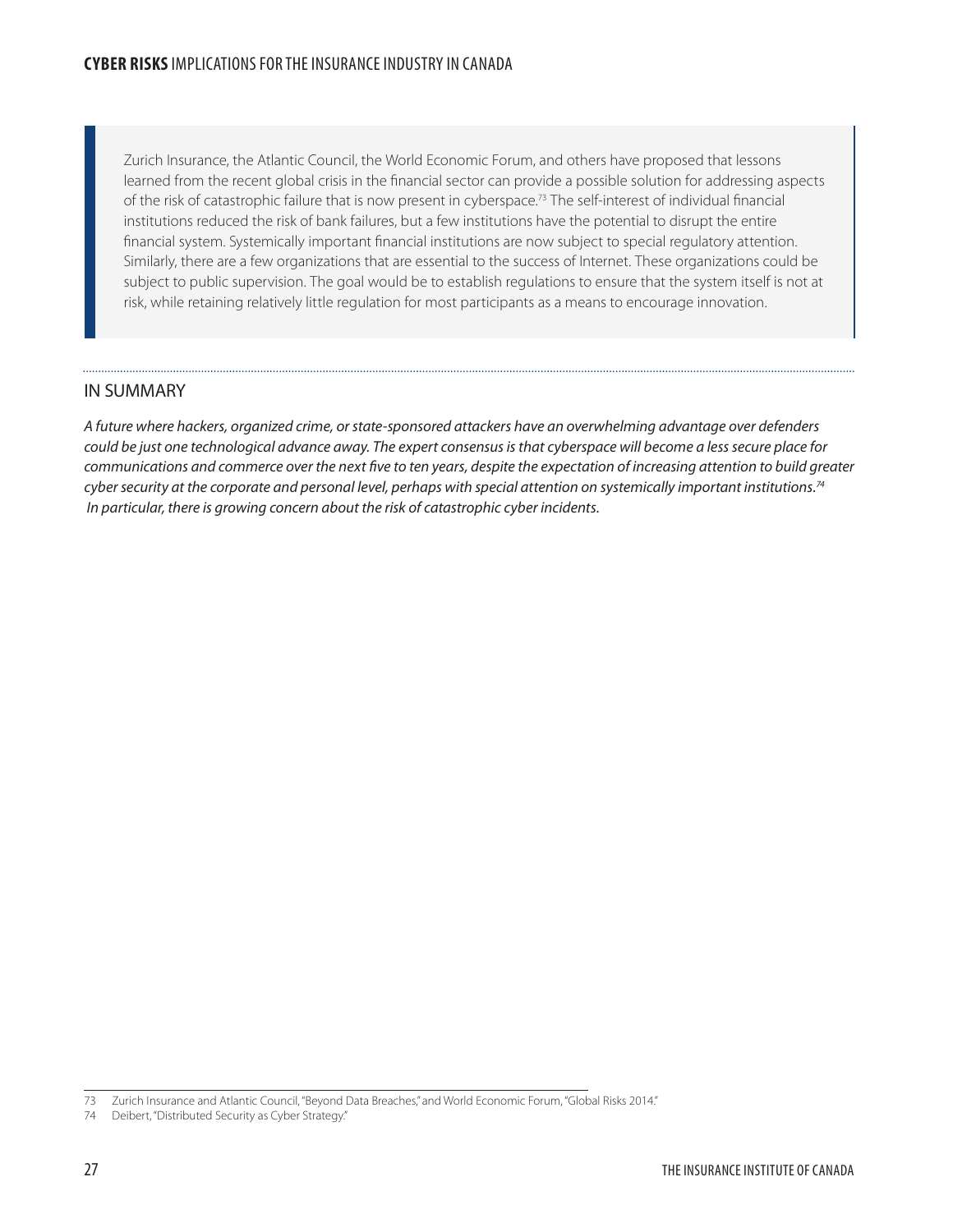#### <span id="page-32-0"></span>**Improving cyber defenses**

- • Assess current levels of preparedness and develop effective cyber security practices
- Determine accountability and ownership
- Evaluate vulnerabilities of current security systems on a regular basis
- Conduct a situational analysis to understand and describe the current cyber security state
- Identify, prioritize and protect essential corporate data
- Develop an incident management system including documentation and response plans
- Adopt an enterprise-wide cyber security policy

For most individual users, improvements, such as using strong passwords, regularly changing passwords for each device, and prompt updating of software, may address up to 80 percent of the risk of compromises due to cyber attacks.

## How can insurers improve their cyber defenses?

Some companies have been employing hackers for more than 40 years to test the risk of others penetrating their computer security systems. These tests typically demonstrate that contemporary security controls and practices increase the difficulty for casual hackers and cyber criminals to penetrate the defenses. Nevertheless, most systems can be breached by a serious and sustained attack. Even the best systems are vulnerable.75 Attackers hold an advantage in cyberspace. How can insurance companies, brokers, and others in the insurance industry best defend themselves against attacks and minimize losses?

The Canadian Cyber Incident Response Centre (CCIRC) has identified four strategies that will prevent up to 85 percent of the targeted cyber attacks:76

- Use application whitelisting to prevent unapproved programs from running
- Update application software with the most recent security releases
- Update operating system software with the most recent security releases
- Reduce the number of users with administrative privileges

These are technical elements of cyber security strategy. Most importantly, insurers must establish a company-wide commitment to information security, including a better cyber risk awareness throughout the organization.<sup>77</sup>

For most individual users, improvements, such as using strong passwords, regularly changing passwords for each device, and prompt updating of software, may address up to 80 percent of the risk of compromises due to cyber attacks.<sup>78</sup>

To better defend against attack, businesses and individuals need to focus on understanding how human behaviour can affect the risk of loss from cyber attacks. In the past, attacks focused on system flaws and technological weaknesses. Presently, criminals focus on tricking victims into giving access or sharing sensitive information. Security will be enhanced if everyone pauses to think before responding to requests for personal information.

Corporate risk managers have moved away from focusing primarily on preventing cyber incidents and toward minimizing the risk of loss. The PricewaterhouseCoopers (PwC) 2015 report *Managing cyber risks in an* 

78 Zurich Insurance and the Atlantic Council, "Beyond Data Breaches."

<sup>75</sup> World Economic Forum, "Global Risks 2014," p. 39.

<sup>76</sup> Public Safety Canada, "Top 4 Strategies to Mitigate Targeted Cyber Intrusions."

<sup>77</sup> U.S. Department of Homeland Security, *Cyber Risk Culture Roundtable Readout Report*.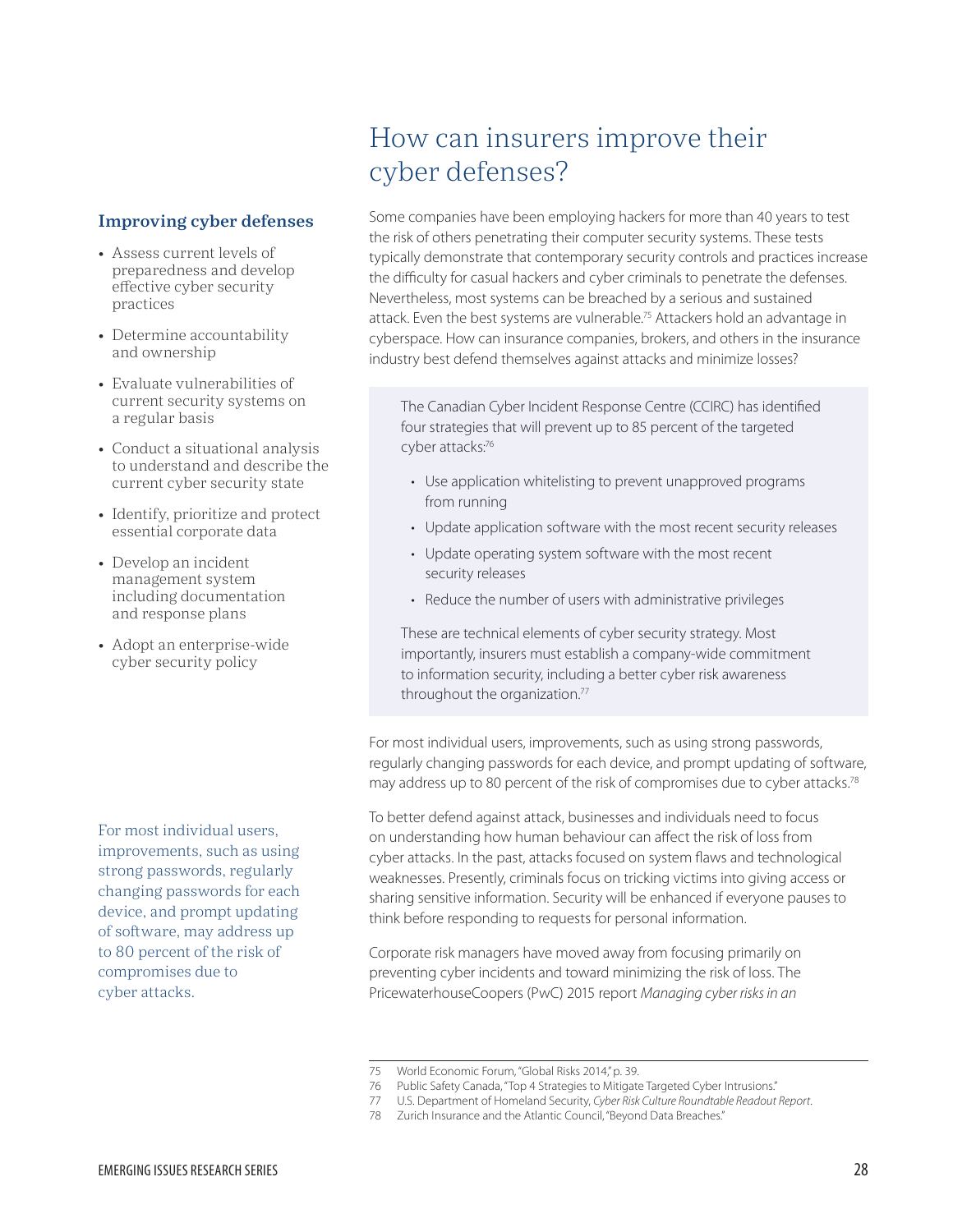*interconnected world* assesses the responses from a survey of 9,700 international business leaders. PwC include the finding that "today's interconnected business ecosystem requires a shift from security that focuses on prevention and controls to a risk-based approach that prioritizes an organization's most valuable assets and its most relevant threats."79

Attacks have become, and will remain, so commonplace that the objective should be to manage regular attacks to minimize the consequences, rather than seek to achieve the unattainable goal of eliminating the risk of attack. Security practices must at least match, if not exceed, those of a company's peers to ensure that the company does not become a target of choice.

*The four actions that should be taken by an organization that is "early in the transformation process" toward more aggressive and proactive management of cyber security. First, put a senior executive in charge. Second, map threats to the business assets that really matter. Third, launch priority projects for early wins. And fourth, accelerate behaviour through incentives and experience-based awareness.*

Cyber security is not a one-size-fits-all approach. Organizations

have unique risks and different tolerances for loss. To address the specific circumstances of each organization, security practices will and should differ between organizations and over time. There is no agreement about cyber best practices that should be applied in all situations.

*Changing the Game on Cyber Risk*, a 2014 report by Deloitte, sets out the four actions that should be taken by an organization that is "early in the transformation process" toward more aggressive and proactive management of cyber security. First, put a senior executive in charge. Second, map threats to the business assets that really matter. Third, launch priority projects for early wins. And fourth, accelerate behaviour through incentives and experience-based awareness.<sup>80</sup>

There are several initiatives that provide useful direction for the management and governance of cyber risk. Among them are the guidance issued in 2013 by the Office of the Superintendent of Financial Institutions (OSFI)81 and the 2014 *Framework for Improving Critical Infrastructure Cybersecurity* issued by the National Institute of Standards and Technology in the United States.<sup>82</sup> These are explored below.

### A brief history of cyber security

The protection of consumer and company information is a long-standing issue for insurers, both pre-Internet and now. Procedures once included maintaining hard copies and secondary disk copies of all data, restricting access to sensitive materials, and generally keeping computers clean to ensure smooth running and prevent inadvertent loss of information.

For many years, information technology professionals managed the detection, response, and threat of cyber attacks. Technology experts managed the threat that technology might disrupt corporate activity. The threat has evolved from casual hackers sending infectious worms and viruses to cyber criminals seeking to steal or destroy personal data and corporate information. The emerging threats were security attacks using technology, such as spear phishing and watering holes, in addition to the earlier technology attacks using worms and viruses. Many companies developed an approach that combined the expertise of security specialists and information technology experts.

The introduction of enterprise risk management has been an important recent development to better integrate cyber security into the mainstream of corporate management and governance. Most banks and insurance companies now use enterprise risk management, but studies suggest that perhaps 90 percent of the non-financial companies in North America do not use enterprise risk management, including most small and mid-sized companies.

<sup>79</sup> PricewaterhouseCoopers, *Managing Cyber Risks in an Interconnected World*, p. 31.

<sup>80</sup> Deloitte, *Changing the Game on Cyber Risk*, p. 6.

<sup>81</sup> Office of the Superintendent of Financial Institutions, "Cyber Security Self-Assessment Guidance."

<sup>82</sup> National Institute of Standards and Technology, *Framework for Improving Critical Infrastructure Cybersecurity*.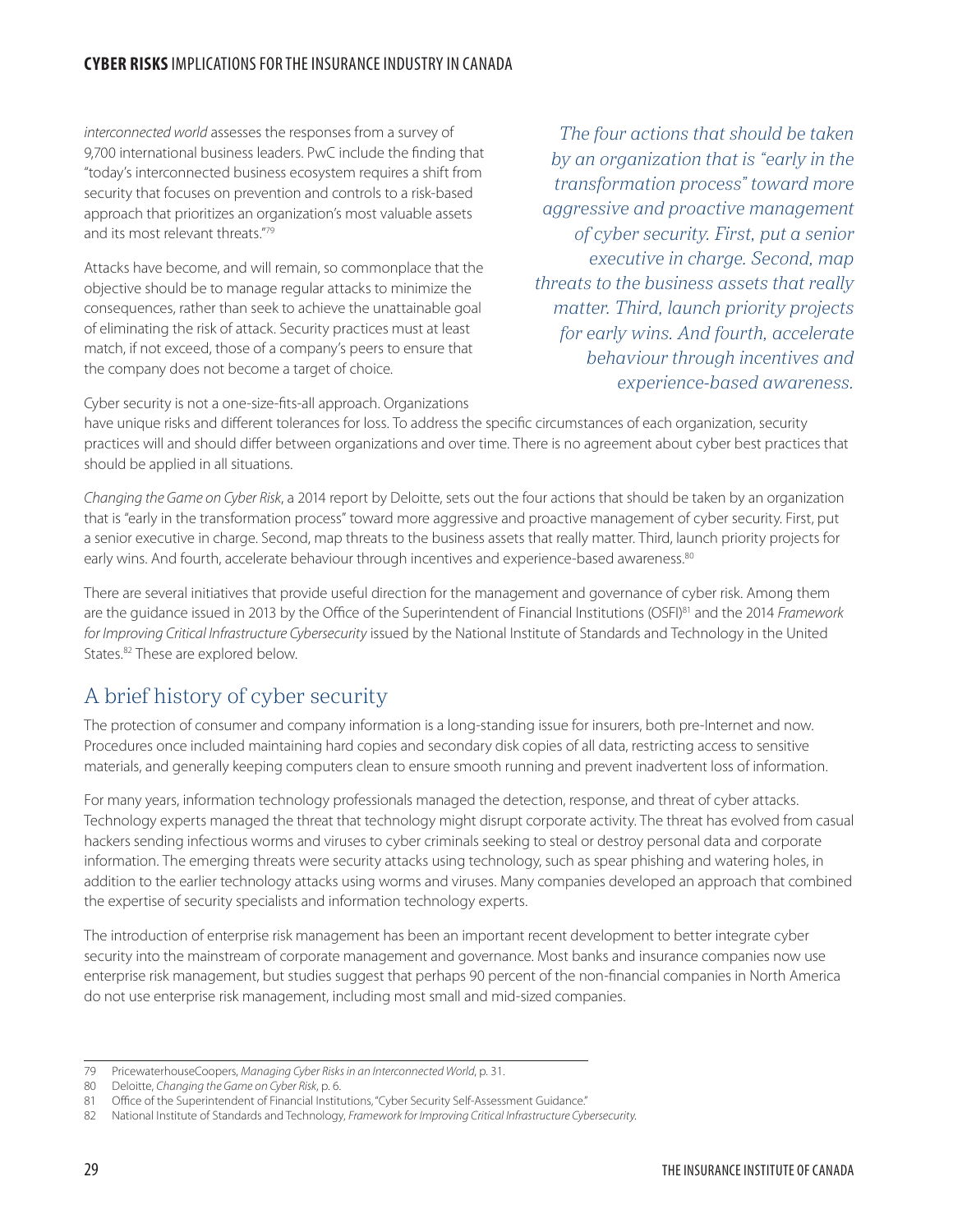#### HOW CAN INSURERS IMPROVE THEIR CYBER DEFENSES?

With enterprise risk management, technology and security professionals no longer manage cyber risk in isolation. Cyber risks are assessed in relation to the other risks facing the company. This integration supports a better evaluation of the resources that should be devoted to detecting and mitigating the consequences of attacks. The governance of corporate risk management can be used to bring cyber issues to senior management and the board of directors in a consistent and timely manner. Risk management also encourages strategies for managing the peril, rather than reacting to attacks.

The 2014 cyber security framework published in the United States by the National Institute of Standards and Technology provides a risk management framework for organizations to do the following:

*With enterprise risk management, technology and security professionals no longer manage cyber risk in isolation. Cyber risks are assessed in relation to the other risks facing the company. This integration supports a better evaluation of the resources that should be devoted to detecting and mitigating the consequences of attacks.* 

- Understand and describe their current cyber security state
- Determine their target state for cyber security
- Identify and prioritize opportunities for improvement
- Assess progress toward the target state
- Communicate among stakeholders about cyber security $83$

This voluntary framework is designed to enable organizations to apply risk management best practices to improve the security and resilience of critical infrastructure. The framework was designed to be applied regardless of the size, degree of risk, or extent of technical sophistication of the organization. Moreover, the framework is a living document that will evolve over time.

### OSFI Guidance for assessing cyber security

In October 2013, the Office of the Superintendent of Financial Institutions (OSFI) issued the *Cyber Security Self-Assessment Guidance*. 84 This template was designed to help banks, insurers, and other financial institutions to assess their current level of preparedness and develop effective cyber security practices. The voluntary OSFI Guidance includes 89 questions about the state of cyber security for banks, insurers, and other financial institutions. These questions are organized into six groups that are explored below:

- • Organization and resources
- • Cyber risk and control assessment
- Situational awareness
- Threat and vulnerability risk management
- • Cyber security incident management
- • Cyber security governance

<sup>83</sup> National Institute of Standards and Technology, *Framework for Improving Critical Infrastructure Cybersecurity*.

<sup>84</sup> Office of the Superintendent of Financial Institutions, "Cyber Security Self-Assessment Guidance."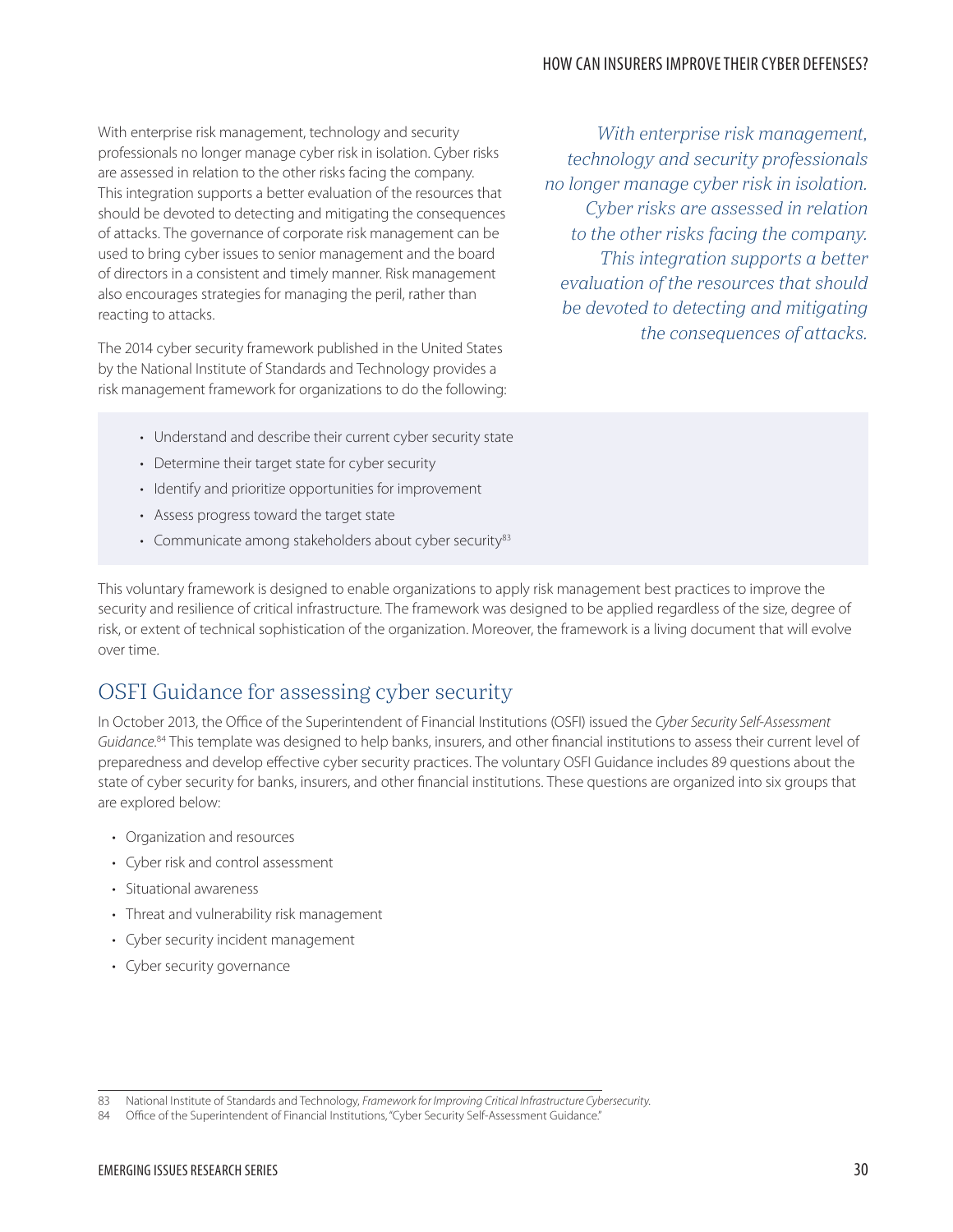### Organization and resources

OSFI's Guidance begins with an assessment of accountability and ownership. The company should have a cyber security framework. The framework should set out who is accountable for maintaining and implementing the plan. The company should set out the financial and human resources, and authority to do this work. In particular, there should be a group responsible for threat detection, management, and response. The group members should have sufficient skills and access to training. Security training and awareness training should be provided to all staff, both new and existing.

OSFI's Guidance sets out basic questions to assess the company's capacity to address cyber risks. The questions apply to any insurance company regardless of the specific circumstances – large or small, Canadian or branch, regional or national, broker or direct. The company needs to have a plan and the people to implement the plan.

A number of studies show that the frequency of attacks and the severity of losses are reduced for companies that demonstrate a healthy risk culture with respect to cyber security.<sup>85</sup> OSFI's Guidance sets out the issues that should be addressed to establish a healthy risk culture, and allows for variation in practices between institutions, based on the risk of loss.

### Cyber risk and control assessment

The cyber security system needs to be regularly evaluated, seeking to identify and address potential vulnerability both within the company and from outside. The evaluation should include the use of third parties to assess the risk of attack, review risks from outsourcing, and evaluate the vulnerability of critical information technology service providers. Some practices should include regular penetration tests to identify security control gaps in the network infrastructure, testing with third-party mitigation service providers, and attack simulations.

*Since 2008 the Cyber Incident Response Centre has published 40 to 90 advisories each year and issued one to eight alerts.*

Within the company there is the potential for human error, vulnerabilities in legacy systems, and lax security behaviour by employees. Poor behaviour would include carelessness, perhaps by new employees unaware of security expectations, and the risk of sabotage by disgruntled employees. Outside the company, contractors, service providers, and outsourcers all have access to company data. It is important to evaluate the company's vulnerability to internal and external threats on a regular basis. In addition, regular testing of software and other processes is important to effectively manage the risk of loss.

### Situational awareness

It is essential to understand the cyber risks facing the insurance industry and the circumstances of the insurance company. This can begin with a comprehensive inventory of the software and hardware used by the company, network maps, and performance data. The company may maintain a history of security events, including severe and minor events. The history should also include near misses where some information is available about an attack, even if a loss did not occur. Larger events should include a detailed evaluation, perhaps with a third-party expert analysis of lessons learned. Insurers should monitor public warnings and industry research on cyber security. For example, since 2008 the Cyber Incident Response Centre has published 40 to 90 advisories each year and issued one to eight alerts.

### Threat and vulnerability risk management

When considering the nature of cyber attack risk and theft of data, it might be useful to think back to pre-Internet days, when protecting a company's corporate information was a matter of placing sensitive papers in locked cabinets and instituting strict rules as to who had access to the data and under what circumstances. Today, the nature of the safes and

<sup>85</sup> U.S. Department of Homeland Security, *Cybersecurity Insurance Workshop Readout Report*, p. 32.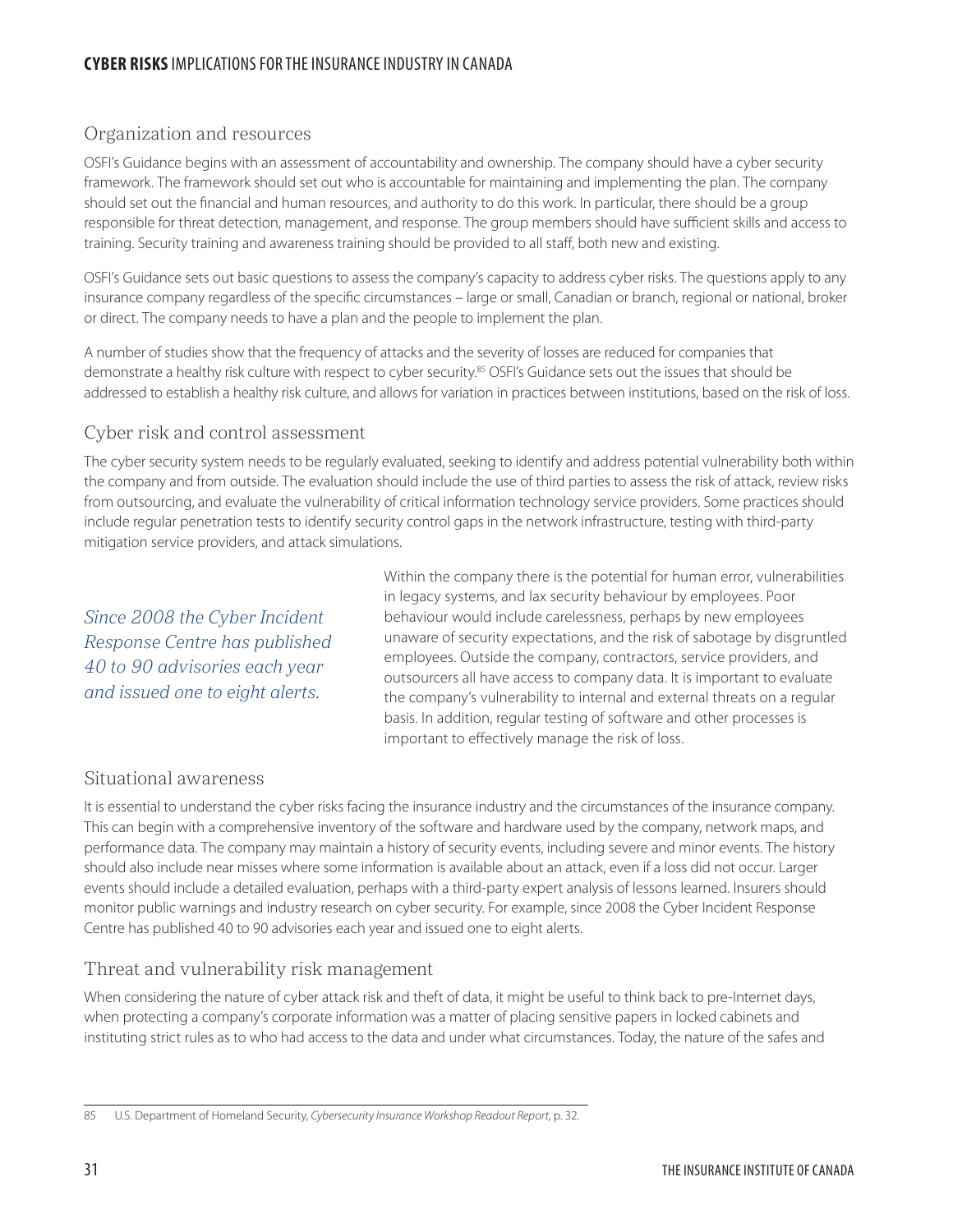locked cabinets has shifted to cyberspace. Protecting essential corporate data remains a priority and will determine the consequences for the company when a theft is attempted. Modern information security programs define categories of sensitivity and provide the greatest protection to the "crown jewels" – that is, information with the greatest risk of causing significant harm if stolen or destroyed.

OSFI's Guidance on threat and vulnerability risk management includes 30 detailed questions on the current industry best practices. The major issues include data loss detection and prevention, cyber incident detection and mitigation, software security, network infrastructure, security configuration and management, network access control, outsourcing, and communications with customers.

### Cyber security incident management

The consequences of an attack can be significantly mitigated through a rapid and effective response to an incident. The company should have a documented incident response plan. Appropriate authorities should be designated to ensure appropriate command over the response. This may include delegated expenditure authority for minor and severe attacks, and established criteria for escalation. Procedures should be documented to monitor, analyze, and respond to attacks. There should be an approved communications plan for key internal stakeholders, including senior management, risk managers, and the board of directors. There should also be a plan for informing key external stakeholders, such as consumers, regulators, the media, and critical service providers.

A comprehensive incident management system needs to be implemented quickly to be effective, but it also must be sustained over a lengthy period of time. With many significant data breach events, the company may need months to recover from an attack. Simulations can be powerful tools to test and evaluate the system. The incident management plan should also include a post-event evaluation process of lessons learned in order to improve the company's capacity to address future incidents.

*With many significant data breach events, the company may need months to recover from an attack. Simulations can be powerful tools to test and evaluate the system.* 

### Cyber security governance

The final section of OSFI's Guidance stresses the importance of governance in the effective management of cyber security. It includes more than two dozen questions probing to ensure that the insurer has an enterprise-wide cyber security policy. The company needs to ensure that the cyber security policy is consistent with policies dealing with information security, business continuity, outsourcing, and the company's overall risk appetite. Appropriate management and board oversight is needed to support implementation of the cyber security policy. Ideally, the insurer's cyber security policy should be benchmarked against that of its peers.

### IN SUMMARY

*OSFI's Guidance provides a framework for insurance companies in Canada to assess their preparedness for cyber attacks and to identify any gaps that should be addressed in their cyber security policy. The Guidance covers six elements that should be considered in a comprehensive cyber security policy. Each insurer has unique needs and requirements when it comes to cyber security, and OSFI's Guidance provides a flexible yet comprehensive framework for this important work.*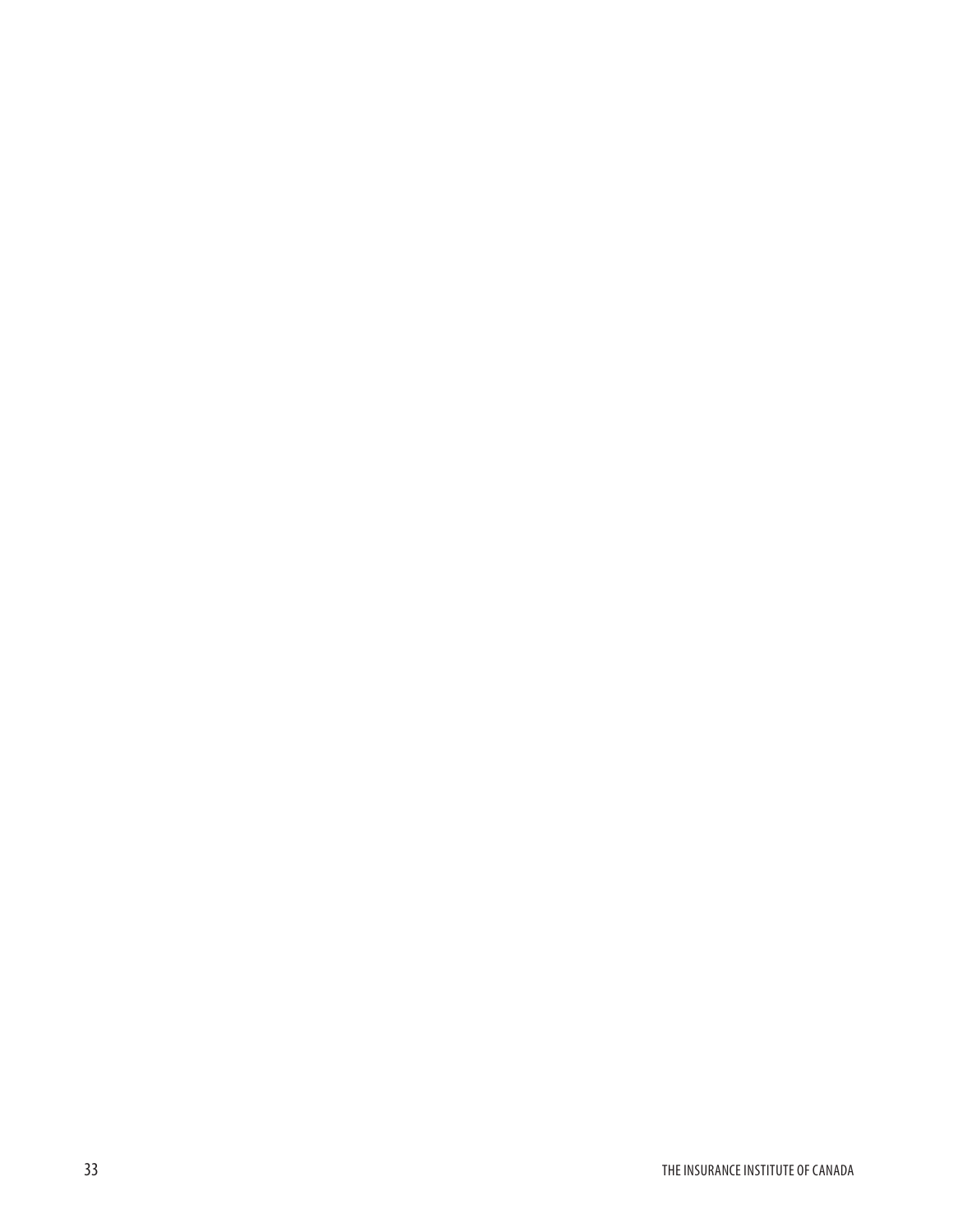#### <span id="page-38-0"></span>**Current coverage available**

- Cyber breach
- Identity theft

#### **Barriers to expanding coverage**

- Determining calculable losses
- Determining accumulated risk from catastrophic incidents

Breach coverage is the cyber success story of the insurance industry over the past ten years.

## Why is the cyber insurance market now growing?

Complete protection from cyber attacks is unachievable. Cyber insurance can provide financial protection against some residual risks. Similar to other perils, companies and individuals work to mitigate the likelihood and consequences of attacks, and then consider paying a premium to transfer part of the remaining risk to an insurer. Policyholders expect insurance practices that reward sound risk mitigation with lower prices and better coverage terms. Consumers also expect that insurance will be available to cover most of the residual threat of loss from a broad range of cyber attacks.

Over the next five to ten years, cyber insurance will likely become a standard purchase for most businesses concerned about data breaches.<sup>86</sup> Insurance will also be important to help individuals manage the threat of identity theft. However, the market for cyber insurance is very small in relation to the extent of cyber crime. Cyber insurance premiums presently are less than one-half of one percent of the estimated \$375 billion to \$575 billion in annual cyber crime losses. In contrast, global vehicle and fire insurance premiums are greater than annual damage from collisions and fire. Most cyber risks are uninsured or presently uninsurable. The role of insurance to help society manage cyber security is not comparable to that for perils like vehicle collisions, fire losses, and theft.

Many companies would like to purchase insurance coverage against cyber attacks that seek to steal corporate secrets, but this is not insurable because of the absence of information about the frequency, severity, and consequences of losses. The insurance industry in the United States, in partnership with government, has begun exploring the idea of insuring against the risk of a catastrophic cyber attack, but this coverage is presently not available due to lack of information about attacks and concern about accumulation risk.<sup>87</sup>

### A brief history of cyber insurance

Cyber insurance has been available since the late 1970s. The first insurer offered information and communications technology coverage.<sup>88</sup> In the 1980s, coverage expanded to include cyber security insurance marketed primarily to banks and other blue chip corporations. In the 1990s, the cyber insurance market grew from one insurance company to a few insurers. This was a very small, specialized market during this formative period.

The market changed in the late 1990s due to concerns about Y2K, and in the early 2000s with the 9/11 attacks. These events increased awareness across the business community about cyber vulnerabilities and the limited protection provided by traditional insurance coverage. Despite growing interest, virtually all of the corporate expenditures for cyber security over this period were

<sup>86</sup> Hartwig and Wilkinson, *Cyber Risks: The Growing Threat*, p. 21.

<sup>87</sup> U.S. Department of Homeland Security, various reports.

<sup>88</sup> U.S. Department of Homeland Security, *Cybersecurity Insurance Workshop Readout Report*, pp. 8 − 10.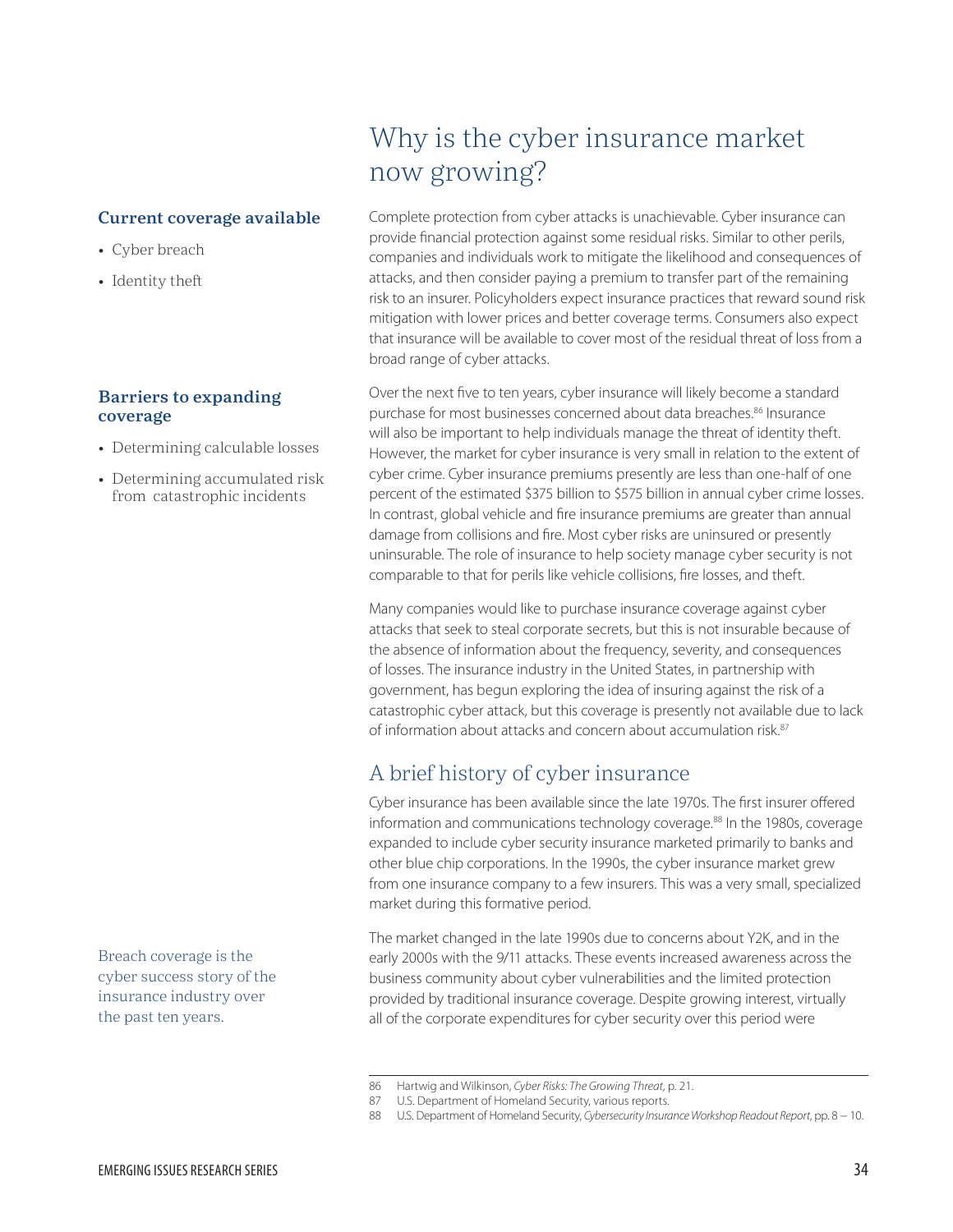invested in loss mitigation and avoidance, not insurance. The cyber insurance market remained small, and did not meet the expectations of consumers and the industry.

*63 percent of corporate decision makers were concerned about the risk of security breach of customer or employee data, and 97 percent were directing similar or increasing resources to defend against attacks, but only 36 percent chose to purchase cyber insurance.*

Insurance companies responded to Y2K, 9/11, and emerging information about the likelihood and potential severity of losses. Caps and limits on coverage were introduced to control the risk of accumulation, and insurance companies began to revise wordings to exclude the risk of many losses from cyber attacks from most general coverages. For example, the Insurance Services Office's standard wording for a commercial general liability policy now excludes cyber risk. Considerable effort in the insurance industry was directed to the management of cyber issues during this period, but this did not result in any meaningful expansion of the cyber insurance market, or to the development of coverages that appealed to corporate consumers. In 2002, the global cyber insurance market generated \$150 million to \$300 million dollars in annual revenues.<sup>89</sup>

The current cyber insurance products have largely emerged over the past decade. The market is now growing quickly from a small base. A 2012 survey by Chubb found that 63 percent of corporate decision makers were concerned about the risk of security breach of customer or employee data, and 97 percent were directing similar or increasing resources to defend against attacks, but only 36 percent chose to purchase cyber insurance.<sup>90</sup>

A 2014 survey by Partner Re found that the cyber insurance market grew five-fold between 2006 and 2013, an average annual rate of growth of almost 30 percent.<sup>91</sup> The survey found that more than 90 percent of brokers and underwriters expect that demand for cyber insurance will increase somewhat or increase significantly. The major drivers for increased demand are news of cyber related losses, increased

awareness of the threat, and a requirement for coverage by a third party.<sup>92</sup>

A 2014 survey of 100 risk managers by Munich Re found that 82 percent of corporations were able to find cyber insurance coverage that met their needs.<sup>93</sup> Of the risk managers responding to the survey, 23 percent do not plan to purchase cyber insurance, 35 percent will maintain their current coverage, 18 percent plan to increase their cyber insurance coverage, and 24 percent plan to purchase coverage for the first time. This is a strong foundation for sustained growth of the cyber insurance market. Cyber Insurance Plans



Using reports from a variety of sources, it appears that global sales of cyber insurance premiums were near \$0.2 billion in 2002. Over the past decade, the market grew at an average annual rate of about 20 percent to reach \$1.5 billion in 2013. If this market sustains growth of 15 to 20 percent a year, then global cyber insurance premiums will reach \$3.5 billion to \$4.5 billion by 2020, and \$7.0 billion to \$11.1 billion by 2025. There is significant potential for even faster growth.

<sup>89</sup> Kovacs, Markham, and Sweeting, "Cyber-Incident Risk in Canada and the Role of Insurance," p. 23.

<sup>90</sup> Chubb, "Public Companies' Perceptions of Risk," pp. 14 – 15.

<sup>91</sup> Partner Re, *Cyber Liability Insurance Market Trends*, pp. 2 − 4.

<sup>92</sup> Canadian Press, "Cyber Insurance in Demand after Recent Data Breaches," pp. 1 − 2.

<sup>93</sup> Munich Re, *Munich Re Cyber Risk Survey*, p. 1.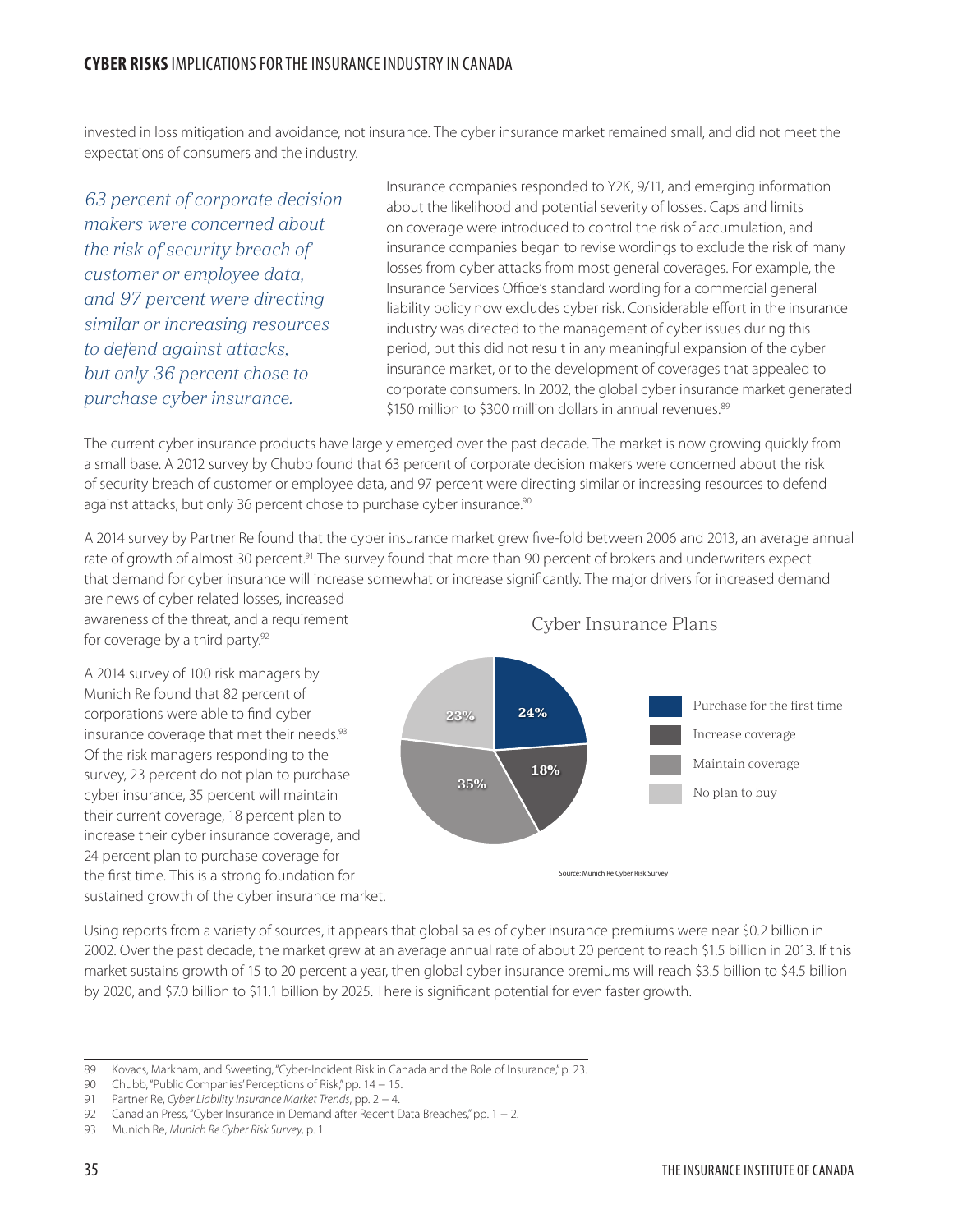#### WHY IS THE CYBER INSURANCE MARKET NOW GROWING?

### Cyber breach coverage

Cyber insurance helped Target and Home Depot significantly lower their breach-related expenses. Breach coverage is the cyber success story of the insurance industry over the past ten years. Insurance companies active in this market are growing increasingly comfortable with estimating the likelihood, severity, and consequences of attacks seeking to steal or destroy personal information. Companies that explored but did not purchase this coverage five years ago are now finding that the current coverage better meets their needs, and the product has become more affordable.<sup>94</sup> Major corporations in some industries, such as banking, online retail, hotels, restaurants, and healthcare providers, are driving the expansion of the cyber breach insurance market. Simplified products are now also widely available for most small- and mid-sized companies.

There are large variations from company to company in the specific insurance coverage presently available.<sup>95</sup> Most cyber breach insurance covers losses associated with the following:

- Disclosure injury
- Reputational injury
- • Litigation defence costs and regulatory penalties
- Privacy notification expenses and credit monitoring
- • Crisis management, including forensics and public relations
- Income lost due to business interruption
- Professional negotiations and funds to pay extortion costs

Insurance does not eliminate the harm experienced by cyber victims; rather, insurance works to reimburse some of the financial losses. Insurance coverage is designed to encourage actions by policyholders to reduce their risk of loss from cyber attacks. In particular, the cost to purchase coverage is based on the specific security actions taken by policyholders, so cyber insurance encourages increased investments in protection from attacks.

### Identity theft coverage

Over the past few years, many insurance companies in Canada have begun offering identity theft coverage. This coverage may be added to home, condominium, or tenant insurance policies. Identity theft coverage has been included at no charge by some insurance companies or offered as an inexpensive endorsement.

This coverage often includes reimbursement for identity restoration expenses, professional advice, and reimbursement of lost income resulting from the time required to speak with the police and credit agencies. Policies typically include a cap on the maximum payment. There are differences in the coverage offered by insurance companies, particularly in the maximum payment, but the differences are relatively small for a coverage that is new in the market.

### Barriers to expanding insurance coverage

If the insurance industry is to expand coverage to presently uninsurable losses, insurers need to know more about the incidents that are occurring, how to value them, and how to measure the effectiveness of security strategies designed to prevent and minimize them. The insurance industry is providing coverage to help society better manage the risk of loss from data breaches and identity theft, but insurance remains largely absent in addressing most other cyber perils. Adverse selection and moral hazard are long-standing issues that increase the difficulty of providing some insurance coverages, such as overland flooding, but these are not as significant for cyber insurance. The major obstacles to the development of insurance coverage for other cyber perils involve difficulties in determining calculable loss and the accumulation risks associated with catastrophic events, as explored below.

<sup>94</sup> Armerding, "Cyber insurance: Worth It but Beware of the Exclusions," p. 1.

<sup>95</sup> Burke, "The Future of Cyber Insurance," p. 4.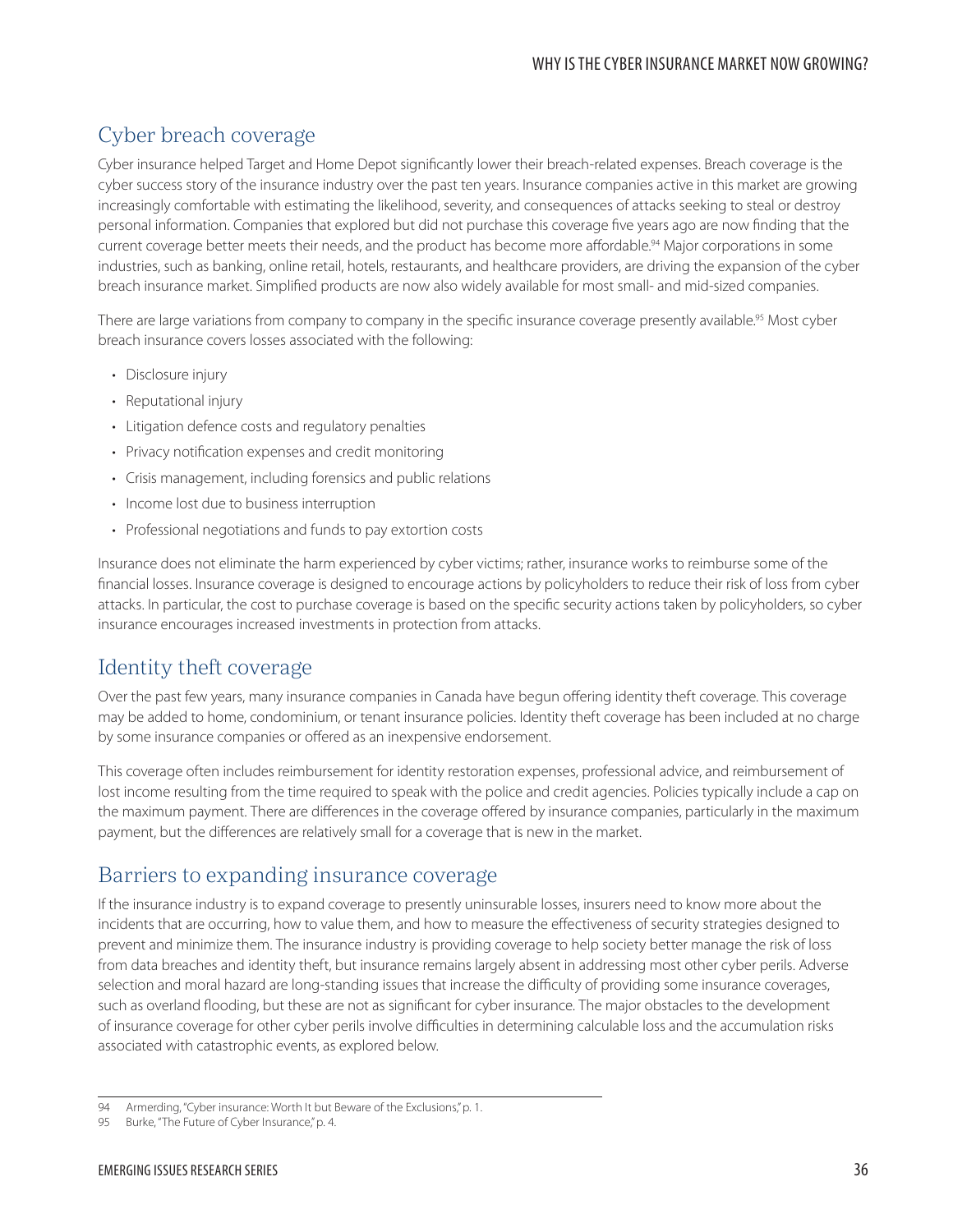### **CYBER RISKS** IMPLICATIONS FOR THE INSURANCE INDUSTRY IN CANADA

### Sufficient information to determine calculable loss

A barrier to insuring a broader range of cyber risks is the determination of the calculable loss. Unlike most fire losses and vehicle collisions that are observed and recorded by public officials, similar information is not available about the vast majority of cyber incidents. Many businesses would like to purchase insurance against losses from corporate espionage. Businesses would also like to insure against the risk of losses that may occur if cyber criminals gain remote control over the operating systems of critical infrastructure. However, these perils are largely uninsurable. The vast majority of incidents of this nature are not reported. Because insurers cannot anticipate with confidence the chance of a loss, this risk cannot be transferred.

Beyond the need for information about the frequency of penetrations are concerns about severity. Due to a lack of reporting, the insurance industry does not have reliable information about the severity of cyber incidents. The theft of a laptop from an employee may reveal a few company secrets, for example, but the theft would be a less severe loss than if a disgruntled employee downloaded and shared hundreds of sensitive documents with a competitor. A hacker who gains remote control over the lighting system would be a less significant threat than an extortionist who gains control over the national power grid.

*A specific objective would be to spur the development of broadly accessible cyber risk actuarial data needed to advance the cyber security insurance market more comprehensively.* 

Perhaps the greatest challenge involves quantifying the consequences of the attack. The cost of replacing a laptop is easy to estimate, but it is difficult to put a value on the stolen corporate information on the computer. The costs may eventually be revealed in terms of lost future sales, but these are difficult to determine at the time of the incident. The concept of calculable loss is essential for insurability. The risk of cyber attacks to steal intellectual property or gain remote control over operating systems is largely uninsurable at this time due to the absence of data about the frequency, severity, and value of the losses.

Some insurance companies provide cyber insurance coverage using manuscripted policies. These client-specific agreements are custom drafted to address the specific needs of a policyholder. Coverages may include otherwise uninsurable risks, because the insurance company is able to secure sufficient information from the client and to consider the risk, but similar coverage cannot be offered to other companies.

The cyber security strategy for the United States has included a provision since 2010 for the federal government to explore collecting and sharing information about the frequency and severity of cyber attacks.<sup>96</sup> Homeland Security held a series of meetings with insurance and risk management experts to identify and address barriers to the provision of insurance, including the idea of establishing a data repository. A specific objective would be to spur the development of broadly accessible cyber risk actuarial data needed to advance the cyber security insurance market more comprehensively. The group is exploring how to pool and share cyber incident information, on an anonymized basis, and make it accessible to insurance carriers and other risk management professionals.

A repository may also provide a benchmark for organizations to assess their current cyber risk management performance against their peers, inform cyber security best practices, and better support the assessment of risk accumulation. Much insurance work revolves around predicting future losses – specifically the likelihood of events and their associated damages. A repository of cyber incident information would build a history of loss events that can be assessed over time.

*A repository of cyber incident information would build a history of loss events that can be assessed over time.*

<sup>96</sup> White House, "Presidential Executive Order 13549" in 2010, "Executive Order 13636" in 2013, and the Cybersecurity Framework in 2014 are some elements of long-standing commitment to increase the volume, timeliness and quality of cyber threat information sharing as a foundation of cyber security policy in the United States.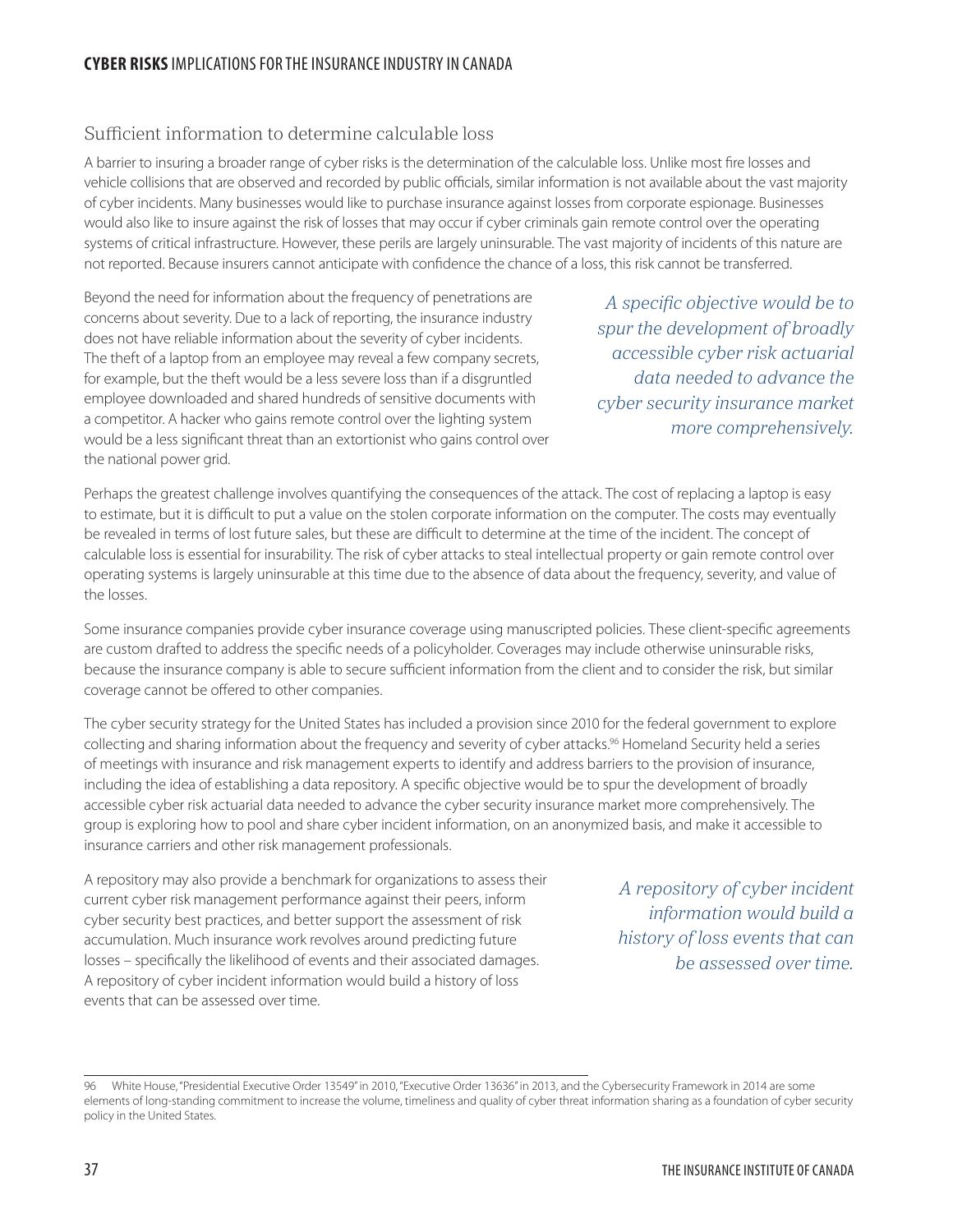The lack of available data about the frequency, severity, and consequences of cyber attacks is a barrier to the expansion of the cyber insurance market beyond breach attacks and identity theft. Insurance companies need to determine the calculable loss if they are to consider accepting the transfer of the residual risk from consumers, and an absence of data prevents insurers from assuming this role for many aspects of cyber risk.

### Sufficient information to determine the accumulated risk from catastrophic incidents

A second barrier involves accumulation risk. A cyber attack capable of taking down the national power grid, disrupting air and rail traffic, shutting down the water supply, bringing chaos to communications systems, or otherwise threatening critical infrastructure would create severe disruptions for society. This kind of catastrophic incident is

*A cyber attack capable of taking down the national power grid, disrupting air and rail traffic, shutting down the water supply, bringing chaos to communications systems, or otherwise threatening critical infrastructure would create severe disruptions for society. This kind of catastrophic incident is presently uninsurable.* 

presently uninsurable. Insurance companies do not have sufficient information to assess the likelihood and consequences of a serious attack. Moreover, while insurance may be sufficient to cover the individual risks of loss, the industry may be unable to cover the accumulation of losses across society. For a catastrophic cyber attack, it is recognized that the risk of loss is not independent, although the extent of the correlation may not be fully understood at this time.

Insurance coverage is possible for some large, correlated loss events, like a major urban earthquake, if the probable maximum loss can be estimated and managed. The key to insurability is information about the likelihood and potential consequences of a catastrophic loss event.

Insurance companies have struggled to estimate the probable effects of a cyber attack on critical infrastructure – key information needed to extend and price first-party coverage. Cyber incident models and simulations would help insurance companies understand the potential loss from attacks on critical infrastructure and determine who would be responsible for paying the cost to restore it. The components that present the greatest concern from a business interruption perspective can be tested in models, helping to identify the controls that would have the greatest mitigation effect.

A major obstacle to advance first-party cyber insurance arises from the ongoing uncertainty about how large cyber-related critical infrastructure losses may become. The industry needs a better understanding of what losses could be anticipated. Insurance companies need to know more about the potential for cascading effects to better understand risk accumulation. A tabletop exercise where public and private sector stakeholders jointly respond to a simulated major cyber attack could provide a useful starting point for cyber incident consequence analysis.

*Major attacks on the power grid or the Internet itself are examples of perils with widespread implications that are poorly understood at present in terms of likelihood, consequence, and accumulation.*

In situations where the potential loss exceeds the capacity of the insurance industry, insurers may provide coverage if the federal government is willing to provide a backstop by agreeing to act as the insurer of last resort. This may involve a situation where a very large number of policyholders are impacted by a single event. Development of an insurance market for catastrophic cyber risks may require information about the probable maximum loss, but may also require the creation of a backstop.

Insurers are confident that they have the funds to pay the losses from cyber attacks when there are few cyber victims, but the companies need to understand the potential consequences of a cyber incident that could result in claims from tens of millions or perhaps hundreds of millions of customers simultaneously. Major attacks on the power grid or the Internet itself are examples of perils with widespread implications that are poorly understood at present in terms of likelihood, consequence, and accumulation.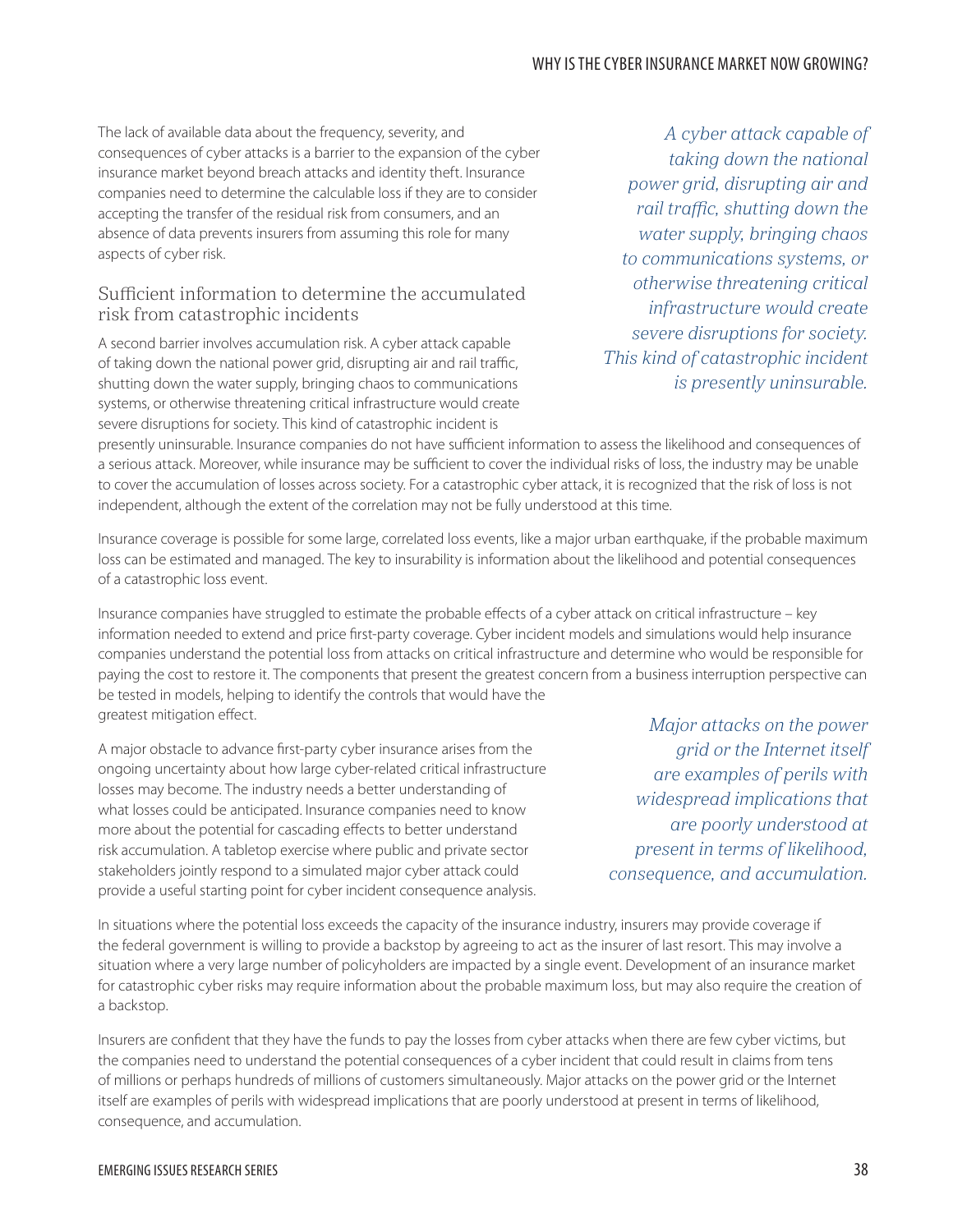#### IN SUMMARY

*Insurance coverage for cyber breach attacks and identity theft are recent successes of the insurance industry. Over the next five to ten years, cyber breach coverage is expected to extend to companies, large and small, across North America and Europe. The size of the cyber breach and identity theft insurance market may increase by more than five-fold over the next decade. The coverage is useful for companies and individuals and has become more affordable. Some insurance companies in Canada currently purchase cyber coverage and most are expected to explore the idea of purchasing coverage over the next five to ten years.*

*Most other cyber perils are presently uninsurable. These perils include the risk of attacks to steal corporate secrets or to gain remote control over the operations of a company. Another peril is the risk of catastrophic attacks to disrupt or destroy a society's critical infrastructure. Over time, some of these risks may become insurable. A barrier to the expansion of cyber insurance markets involves the lack of information about the likelihood, severity, and consequences of major attacks needed to determine the calculable loss. A second barrier to the expansion of cyber insurance markets involves accumulation risk associated with catastrophic attacks that must be managed to ensure that they do not overwhelm the financial capacity of insurance companies.*

*Insurance support for society's management of many other perils – vehicle collisions, fire, and theft – evolved over many decades. When a serious effort is made to collect data about the likelihood and consequences of cyber attacks, it will likely take more than a decade until sufficient information is available to support a rigorous actuarial analysis of the risks. Insurability will likely extend to a variety of cyber risks over the long term, but the primary focus of cyber insurance over the next five to ten years is expected to remain on data breach and identity theft.*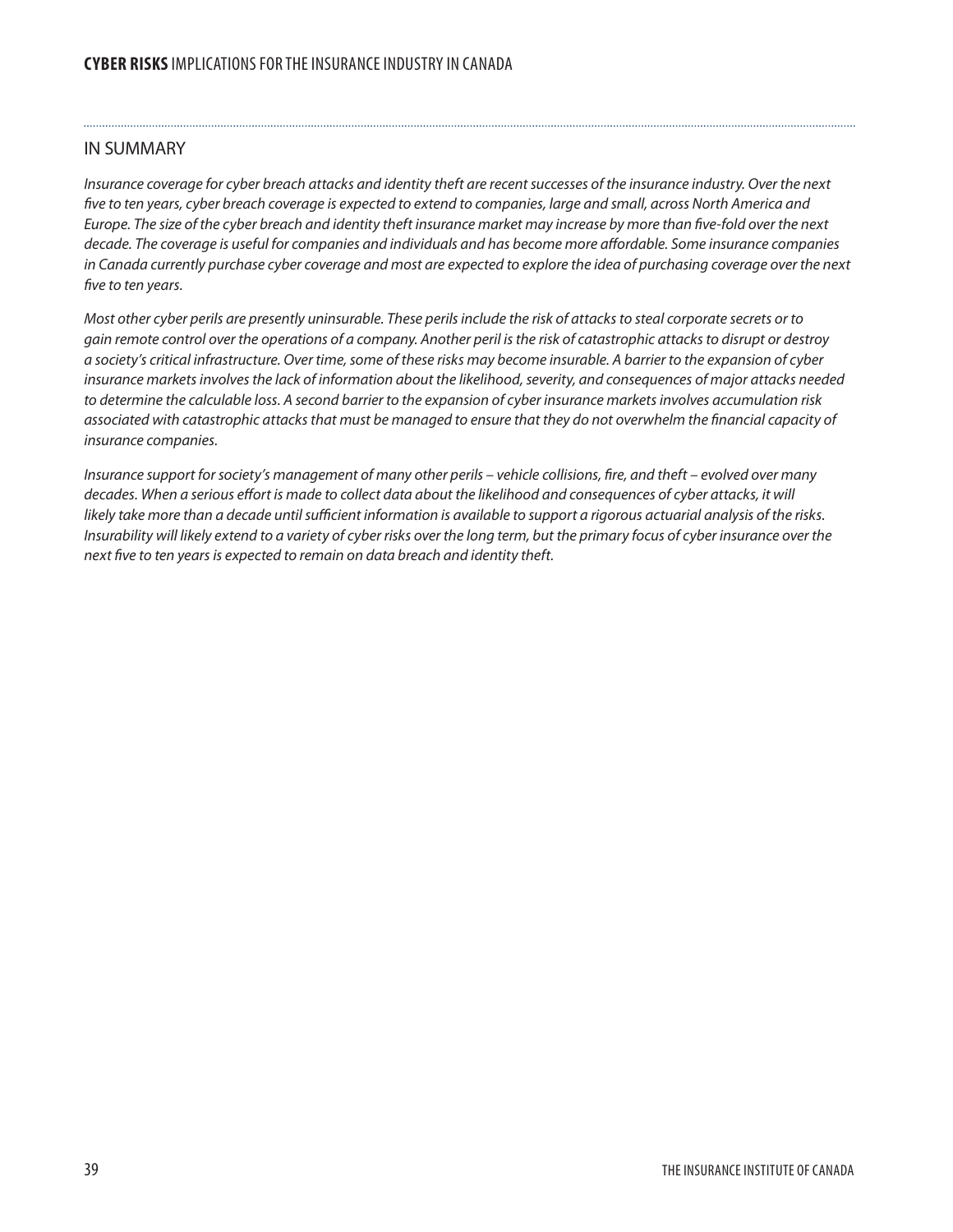#### <span id="page-44-0"></span>**Canada's cyber security strategy**

- Securing government systems
- Partnering with private sector to secure other vital systems
- Helping Canadians to be safe online

A natural role for the insurance industry would involve partnering with government agencies to promote safe cyber practices, just as the industry has been a champion for fire prevention, road safety, and crime prevention.

"In hindsight, it was folly to examine [financial solvency] risks one organization at a time, while ignoring the interconnections. Yet this is how cyber attacks are looked at today."

## How will evolving regulations affect cyberspace?

Cyberspace is a complex web of private and public responsibility subject to growing attention from government regulatory agencies. Several national and international organizations are working to address cyber security, but the many actors involved are not in agreement about the objectives. The cyber security effort has been described by Ron Deibert, Director of the Canadian Centre for Global Security Studies, as one of "intense contestation."97 Many participants have an interest in shaping the future of cyberspace to secure a strategic advantage for their organization or nation.

Some, like Lloyd's, have been encouraging the insurance industry to become active in the national and global discussions about cyberspace.<sup>98</sup> Others, such as the World Economic Forum, have been describing specific ideas insurers and other corporations should promote concerning international regulation of the Internet.<sup>99</sup> A natural role for the insurance industry would involve partnering with government agencies to promote safe cyber practices, just as the industry has been a champion for fire prevention, road safety, and crime prevention.

The Internet has emerged as an essential foundation supporting communications and commerce in market economies. Cyberspace also facilitates the free exchange of ideas and knowledge, a system that is critical to the support of successful democracies. In market-based democracies, Internet reform efforts focus on the introduction of legislative and enforcement protection for specific needs, like the protection of intellectual property, privacy, and the rights of children. Some countries, like the United States, speak openly about their view that cyberspace should support the expansion of market-based democratic approaches around the world, with minimal regulation.<sup>100</sup>

However, many countries are not market-based democracies, and they are pursuing reforms in cyberspace to advance a different agenda. Some countries seek to secure the right to monitor communications as a tool to manage dissent. State-sponsored agencies may be directed to secure intellectual knowledge that can advance the capacity of local producers. Moreover, establishing a global leadership organization for managing cyber security may be an approach that serves to diminish the overall influence of the United States and Europe in global economic affairs.

The complexity of the issues in cyberspace is much more intractable than the debate between two points of view. For example, the United States has been outspoken about the value of private sector leadership continuing for the management of cyberspace and the importance of protecting privacy and

<sup>97</sup> Deibert, "Distributed Security as Cyber Strategy," p. 1.

<sup>98</sup> Lloyd's, "Digital Risks: Views of a Changing Risk Landscape," p. 5.

<sup>99</sup> World Economic Forum, "Global Risks 2014."

<sup>100</sup> President of the United States, *International Strategy for Cyberspace*, p. 22.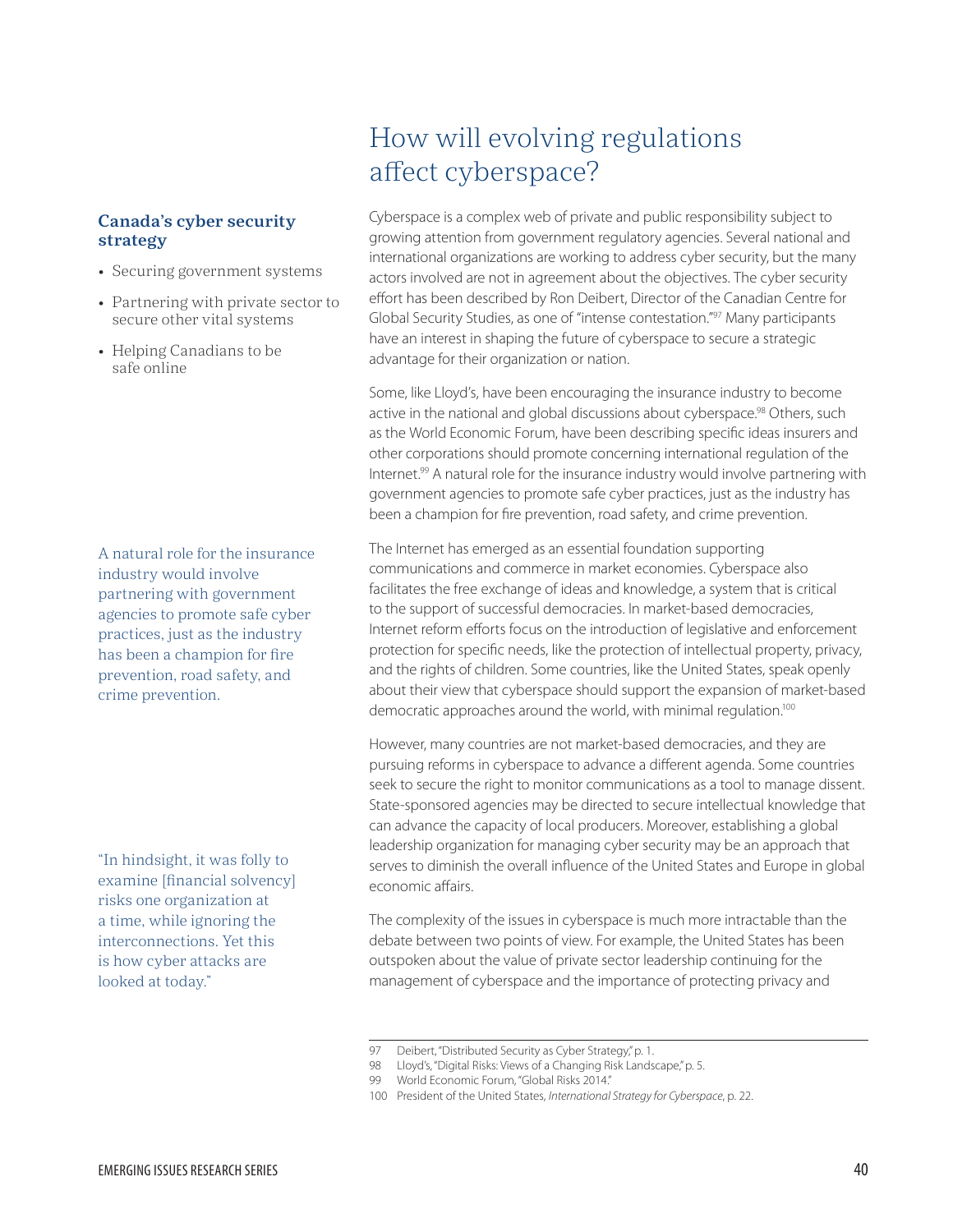#### **CYBER RISKS** IMPLICATIONS FOR THE INSURANCE INDUSTRY IN CANADA

intellectual property, yet they have introduced an aggressive system of monitoring communications within the context of national security. The Internet was established and initially governed by a small group of like-minded computer engineers. Today, there are many actors interested in cyberspace governance, and the stakeholders have complex and conflicting objectives.

The Internet has its roots in Europe and the United States, and its early development reflects the values of western industrial countries. However, the majority of Internet users are now located elsewhere in the world. Moreover, developing countries will continue to experience the fastest growth in the number of users. People in these countries seek to ensure that their values are reflected in emerging reforms. For example, most communication in cyberspace is in English, but Russian authorities have been providing a Cyrillic top-level domain since 2010, while Chinese authorities control the provision of Chinese language services. For better or worse, cyberspace is becoming more complex.

Beyond actions to encourage linguistic communities to express themselves online, there are less visible efforts underway to use cyberspace to impose social and political norms. For example, the OpenNet Initiative reported that more than 40 countries now engage in Internet content filtering to some extent.<sup>101</sup> The Initiative calculated that 47 percent of global Internet users are now subject to some degree of censorship. Certain countries are using censorship to control dissent and confront opposition. Democratic countries justify filtering as a mechanism to protect intellectual property, confront sexual exploitation of children, and tackle hate crimes.

*The difference between cyber security and information security is an important distinction that helps to explain the impasse between western nations and countries such as Russia and China. Cyber security focuses on the technical security of hardware, software, and data and its transmission.*

The difference between cyber security and information security is an important distinction that helps to explain the impasse between western nations and countries such as Russia and China. Cyber security focuses on the technical security of hardware, software, and data and its transmission. The United States, Canada, and many of the countries in Europe would like international discussions to focus exclusively on these issues. Information security includes all aspects of technical security, but also the content of the cyber data – usually for the purposes of censorship. China and many other countries would like to explore this broader set of issues.

Some in the business community, as articulated by Zurich Insurance and the Atlantic Council, propose that regulation of cyberspace should be viewed as primarily an economic issue.<sup>102</sup> They acknowledge the complexity and difficulty in finding solutions to the systemic risk of Internet security, nevertheless they identify solutions found in economic policy that could be adapted to address the challenges in cyberspace. These include efforts to protect property rights, promote free trade, and minimize regulation. Several of these efforts have been sustained over many decades, across many nations.

*Information security includes all aspects of technical security, but also the content of the cyber data – usually for the purposes of censorship.*

The World Economic Forum identifies the 2008 financial crisis as a learning opportunity to guide the discussion about cyber security.<sup>103</sup> Prior to the financial crisis, security in the international banking system was based primarily on the independent actions of many participants. Recently regulations have been introduced to address systemic risks. In particular, greater regulatory attention has focused on the extensive interconnections of systemically important institutions – those banks and insurance companies that, if they should fail, could place the global financial system at risk. Zurich and the Atlantic

<sup>101</sup> Deibert, "Distributed Security as Cyber Strategy," p. 7.

<sup>102</sup> Zurich Insurance and the Atlantic Council, "Beyond Data Breaches."

<sup>103</sup> World Economic Forum, "Global Risks 2014."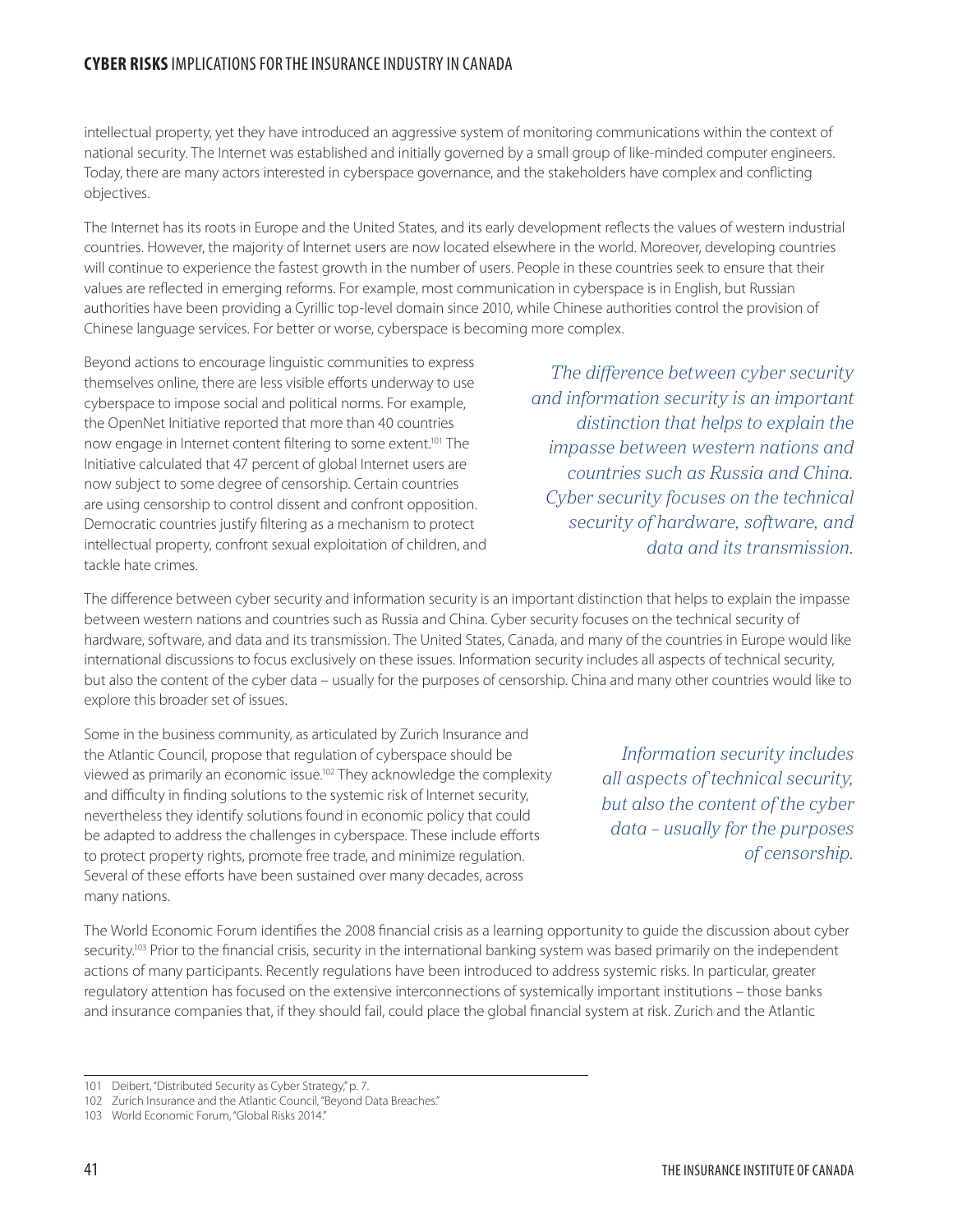Council observe, "In hindsight, it was folly to examine [financial solvency] risks one organization at a time, while ignoring the interconnections. Yet this is how cyber attacks are looked at today."<sup>104</sup> Increased regulatory monitoring of the major participants supporting the Internet may reduce risks to the system and preserve the benefits of minimal regulation for most participants.

Risk management is emerging as an essential tool for managing issues in the private and public sectors. In particular, there is growing emphasis on integrating the management of a range of risks rather than technical planning for narrowly defined individual risks. This includes adopting an enterprise-wide perspective in private companies. A risk management perspective is also emerging in the public sector, where actions now are frequently developed to work across departments and agencies.

Risk appetite and risk tolerance are concepts that provide risk management goals for decision-makers. Many significant risks cannot be eliminated, but they can be reduced to an acceptable level. Accordingly, risk mitigation has begun to replace risk elimination as the objective of cyber risk management.

Most importantly, the risk management approach to addressing priority issues increasingly involves establishing a culture of long-term thinking. This can be challenging for private corporations, whose financial performance is subject to judgment and external review each quarter. Long-term thinking is also difficult in the public sector, with daily judgment offered by opposition parties and the media, and a short-term electoral cycle. Long-term thinking, however, is essential in order to confront risks like cyber security.

### Canada's cyber security strategy

The Government of Canada joined the international discussion about cyber security in 2010 with the publication *Canada's*  Cyber Security Strategy for a Stronger and More Prosperous Canada.<sup>105</sup> The report set out a five-year plan of action in three areas: securing government systems, partnering with the private sector to secure other vital systems, and helping Canadians to be safe online.

Shared Services Canada, the Treasury Board, Public Works and Government Services Canada, and other federal agencies are working to consolidate information and technology services for the Government of Canada. The objective is to improve defensibility through built-in redundancies, and reduce the number of network connections to the Internet.

The initial five-year plan focuses on securing information managed by the Government of Canada. The legal mandate of Communications Security Establishment Canada, however, is to "provide advice, guidance and services to help ensure the protection of electronic information and the information infrastructure of importance to the Government of Canada." That is to say that the Government of Canada has the legislative authority to extend its cyber security efforts to deal with critical infrastructure, and 85 percent of these systems are owned by the provinces or private industry.

The strategy sets out ten sectors where the Government of Canada seeks to partner with private industry in addressing cyber security issues. Finance Canada has the lead for dealing with banking and insurance companies, one of the ten critical sectors. The Office of the Superintendent of Financial Institutions issued cyber security self-assessment guidance in 2013 to the financial institutions that it regulates, and discusses security practices during on-site supervisory visits with each institution. Communications Security Establishment Canada is responsible for the Government of Canada's incident response co-ordination.

*The Office of the Superintendent of Financial Institutions issued cyber security self-assessment guidance in 2013 to the financial institutions that it regulates, and discusses security practices during on-site supervisory visits with each institution.* 

<sup>104</sup> Zurich Insurance and the Atlantic Council, "Beyond Data Breaches," p. 1.

<sup>105</sup> Canada, *Canada's Cyber Security Strategy*.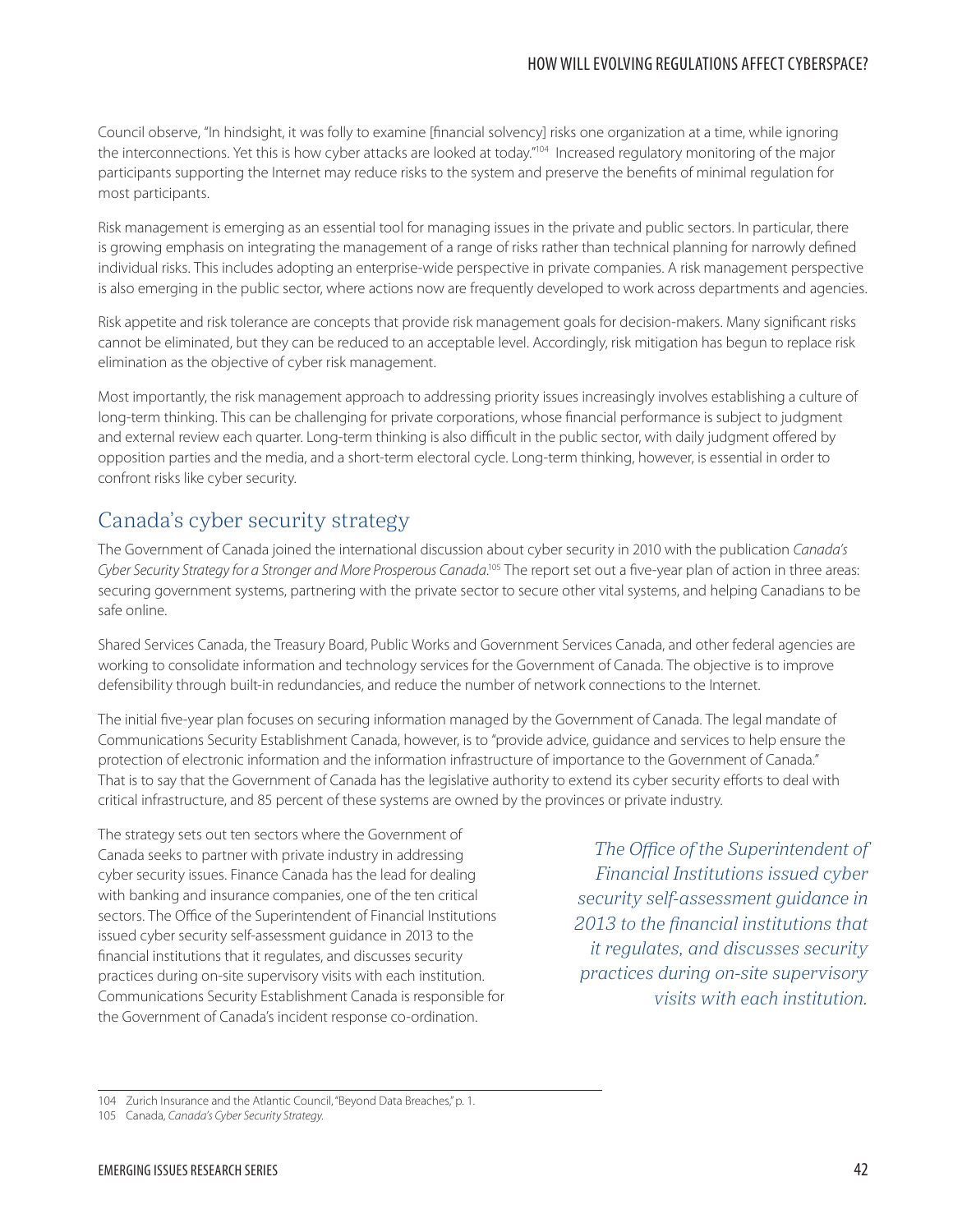Public Safety Canada has been directed to help Canadians protect themselves and their personal information online. Primarily, this involves a national awareness campaign seeking to inform and empower Canadians about cyber security.

Public Safety Canada is also managing the national strategy for critical infrastructure. This includes the National Cross-Sector Forum where public and private sector leaders from the ten identified critical infrastructure sector networks work together and exchange ideas about cyber security. Public Safety Canada also manages the Cyber Incident Response Centre to co-ordinate

*The best defence involves a robust offence based on intelligence. According to CSIS, Canada should build its capacity to identify and forestall prospective threats. Canada should strive to deny terrorists and nation-states the means to conduct attacks within Canadian borders.*

federal responses to cyber security incidents and protect critical infrastructure. The Royal Canadian Mounted Police (RCMP) established a Critical Infrastructure Intelligence Team to examine physical and cyber threats, including a Suspicious Incident Reporting system. The RCMP report *Cybercrime: An Overview of Incidents and Issues* provides several case studies of incidents in Canada.106

A particularly bold initiative was set out by the Canadian Security and Intelligence Service (CSIS) in its 2012 report *Assessing*  Cyber Threats to Canadian Infrastructure.<sup>107</sup> This paper for CSIS by Gendron and Rudner proposes a proactive intelligence approach to cyber security for critical infrastructure. The objective would be to detect and forestall cyber threats. This challenges the conventional view that cyber security must always be a defensive effort, with an emphasis on technical solutions.

Moving from the view of individual and corporate actions to defend digital assets to a national perspective of defending Canada's information-based society, CSIS brings forward the idea that the best defence involves a robust offence based on intelligence. According to CSIS, Canada should build its capacity to identify and forestall prospective threats. Canada should strive to deny terrorists and nation-states the means to conduct attacks within Canadian borders. A challenge is determining the means to harness this capacity and make it available to key decision-makers in the public and private sectors.

Canada's Cyber Security Strategy was generally well received and recognized as consistent with the strategies set out by the United States, the United Kingdom, Australia, and New Zealand. The Canadian strategy moves directly to commitments to act in the three areas – securing government systems, partnering with the private sector to secure other vital systems, and helping Canadians to be safe online. However, the strategy has been criticized for failing to explore the importance of cyberspace itself. Critics maintain that the strategy does not address the importance

*The Canadian strategy moves directly to commitments to act in the three areas – securing government systems, partnering with the private sector to secure other vital systems, and helping Canadians to be safe online.*

of open communication for achieving Canada's interests as a democratic, market-based economy. The strongest criticisms have been directed at the absence of details about international dimensions of cyberspace security. The risks to cyberspace in Canada will not be resolved in isolation and will require participation in global discussions.

The insurance industry may want to explore options with the federal government for expanding the role of cyber insurance in Canada. Increased use of insurance would help Canadians mitigate the losses from cyber incidents and enhance their resilience to future attacks. Promoting cyber insurance would increase the financial incentives for businesses to invest in cyber security as a means of managing the cost of coverage. A shared interest in loss mitigation and incident prevention suggests that the insurance industry and the federal government may be natural allies in promoting cyber security, sharing the desire to apply a risk management approach to security issues.

<sup>106</sup> Royal Canadian Mounted Police, *Cybercrime: An Overview of Incidents and Issues*.

<sup>107</sup> Gendron and Rudner, *Assessing Cyber Threats to Canadian Infrastructure*, p. 43.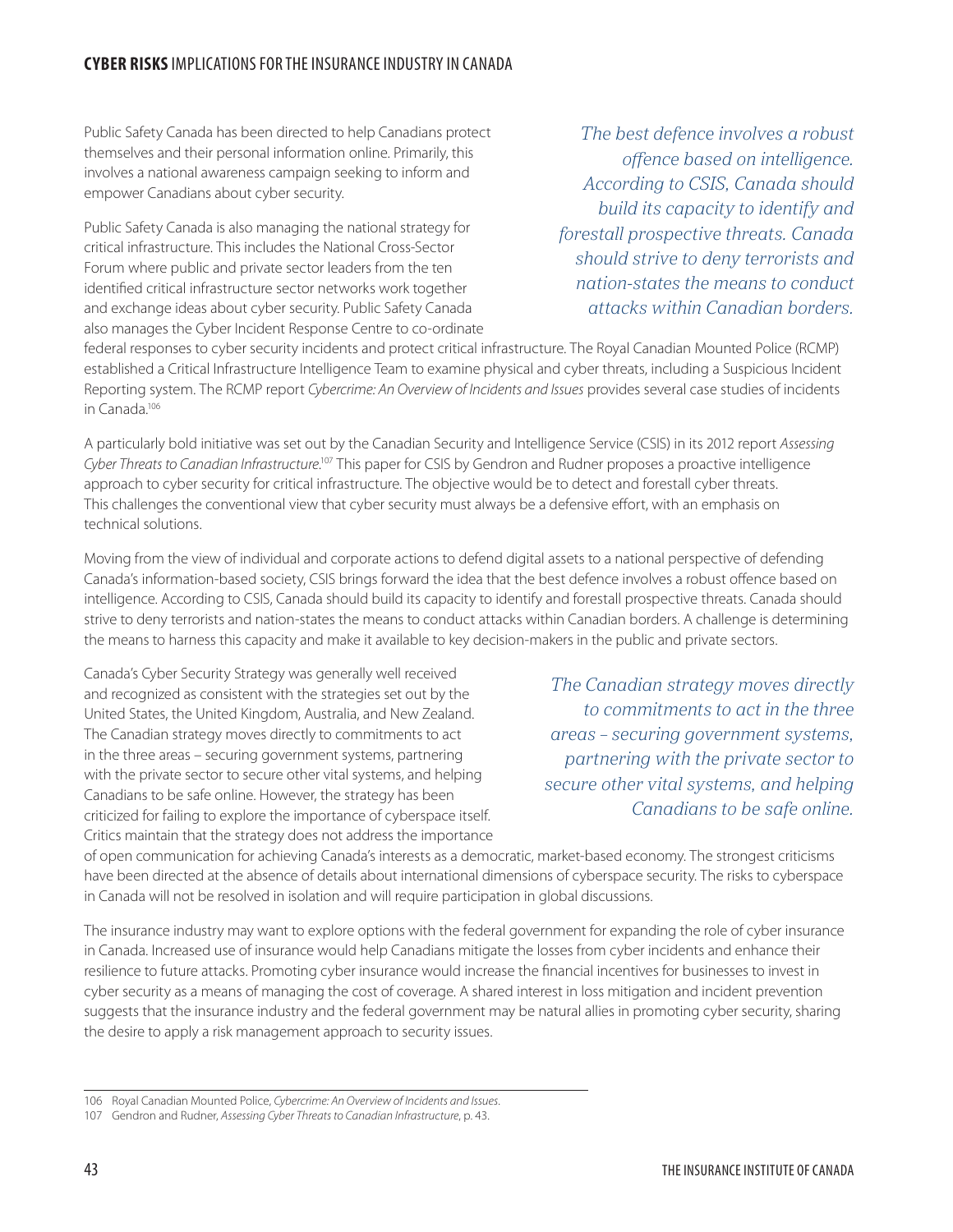Insurance companies providing cyber coverage should press for the government to provide more information about the frequency, severity, and consequences of attacks. There is scope for joint exercises simulating attacks on critical infrastructure to better understand the worst-case scenarios and best practices to mitigate the potential loss. Companies may even explore the idea of providing coverage for a catastrophic cyber incident if the government is willing to commit to a financial backstop.

## Privacy legislation and breach notification

The Canadian insurance industry, through the Insurance Bureau of Canada, has been an active participant for many years in the development of privacy legislation. Alberta and federal privacy legislation requires notification to consumers if there has been a breach of personal information.<sup>108</sup> Work is underway toward the introduction of mandatory disclosure requirements in the Quebec and Ontario privacy legislation. Mandatory breach disclosure requirements should be an essential component of Canada's cyber security strategy. Presently, most cyber incidents are not reported, or reports are incomplete and delayed. Canadians would benefit from a clear statement of expectations to ensure that their personal information is properly secure when it is shared with third parties. If a breach does occur, Canadians deserve timely and appropriate notification.

A 2013 survey by Phoenix Strategic Perspectives, sponsored by the Office of the Privacy Commissioner of Canada, found that 97 percent of Canadians want to be notified if their personal information is accidentally or deliberately disclosed. However, an alarming 59 percent believe that they will not be notified if a breach does occur.109 Consumer confidence that they will be notified is low. Canadians would like assurances that they will be informed if a breach does occur.

*Mandatory breach disclosure requirements should be an essential component of Canada's cyber security strategy. Presently, most cyber incidents are not reported, or reports are incomplete and delayed.*

The 2014 report by the Office of the Privacy Commissioner, *Privacy and Cyber Security*, notes that "the interconnectivity and shared risks in cyberspace puts responsibility of all stakeholders to shape cyberspace and cyber security on a foundation of enduring trust." The report also indicates that "Undertaking preventative measures to ensure security – and informing consumers about the potential risks – can foster trust in individuals using the Internet."110

Breach notification and disclosure requirements are important drivers in the recent expansion of the cyber insurance market in the United States. Moreover, legislation and regulations should not be the primary drivers of disclosure practices. Good corporate practice should include a commitment to communicate with consumers after a breach.

Some jurisdictions around the world, like the United Kingdom, have introduced fines and regulatory charges for corporations that fail to adequately protect personal consumer information. Insurance companies should consider sharing their views about this approach when fines and penalties are considered by federal and provincial officials in Canada, and clarify the role of cyber insurance in covering this charge.

*Good corporate practice should include a commitment to communicate with consumers after a breach.*

<sup>108</sup> Tyndale and Morgan, "Cyber Liability," p. 11.

<sup>109</sup> Phoenix Strategic Perspectives, *Survey of Canadians on Privacy-Related Issues*, p. 14.

<sup>110</sup> Privacy Commissioner of Canada, *Privacy and Cyber Security*, pp. 8 - 9.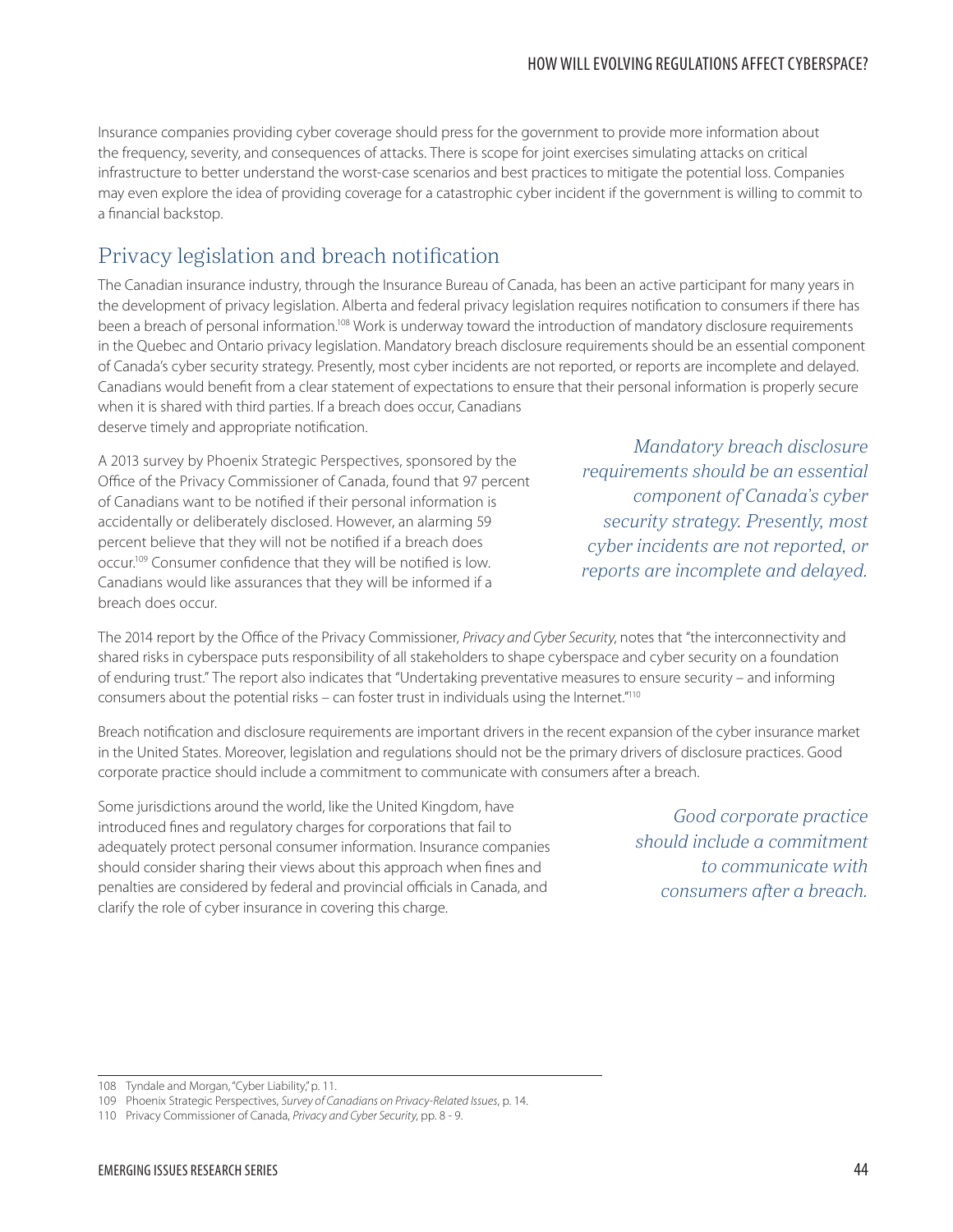### Regulation of the Internet

There is also scope for the insurance industry to participate in the broader discussion about the future of cyberspace. Some questions that could be addressed include the following:

- Can the current largely unregulated system be sustained?
- • Should control of cyberspace remain primarily in the private sector, with limited public regulation to deal with exploitation of children, bullying, and privacy of personal information?
- What role should be allowed for censorship by public agencies?
- Should there be special legal provisions for addressing the threat of terrorism and hate crimes?
- What powers, tools, and resources should be given to the police to combat cyber crime?
- How should cyber crime issues be best addressed at the local, national, and international level, given the significant differences in capacity and resources?
- Should Canada establish a national plan to prevent cyber attacks through intelligence?

#### IN SUMMARY

*Over many decades, the insurance industry has become a leader in the promotion of road safety, crime prevention, and fire prevention. There is scope for the industry to play a similar role in promoting safe practices in cyberspace. The goals of the criminals are largely unchanged, with a focus on theft, fraud, and extortion, but the tools are constantly evolving. The insurance*  industry has the potential to build important partnerships in the emerging efforts to promote cyber security. Actions to promote *cyber security would be consistent with the long-term objectives and practices of the insurance industry:*

- • *Partner with the federal government's Get Cyber Safe public awareness campaign*
- • *Support the proposal by the Canadian Association of Chiefs of Police to develop a national cyber crime strategy with enhanced interagency capacity, operational plans, and data collection*
- • *Press for greater disclosure about the frequency and consequences of cyber attacks*
- • *Sponsor simulations and research to assess the impact of large-scale incidents*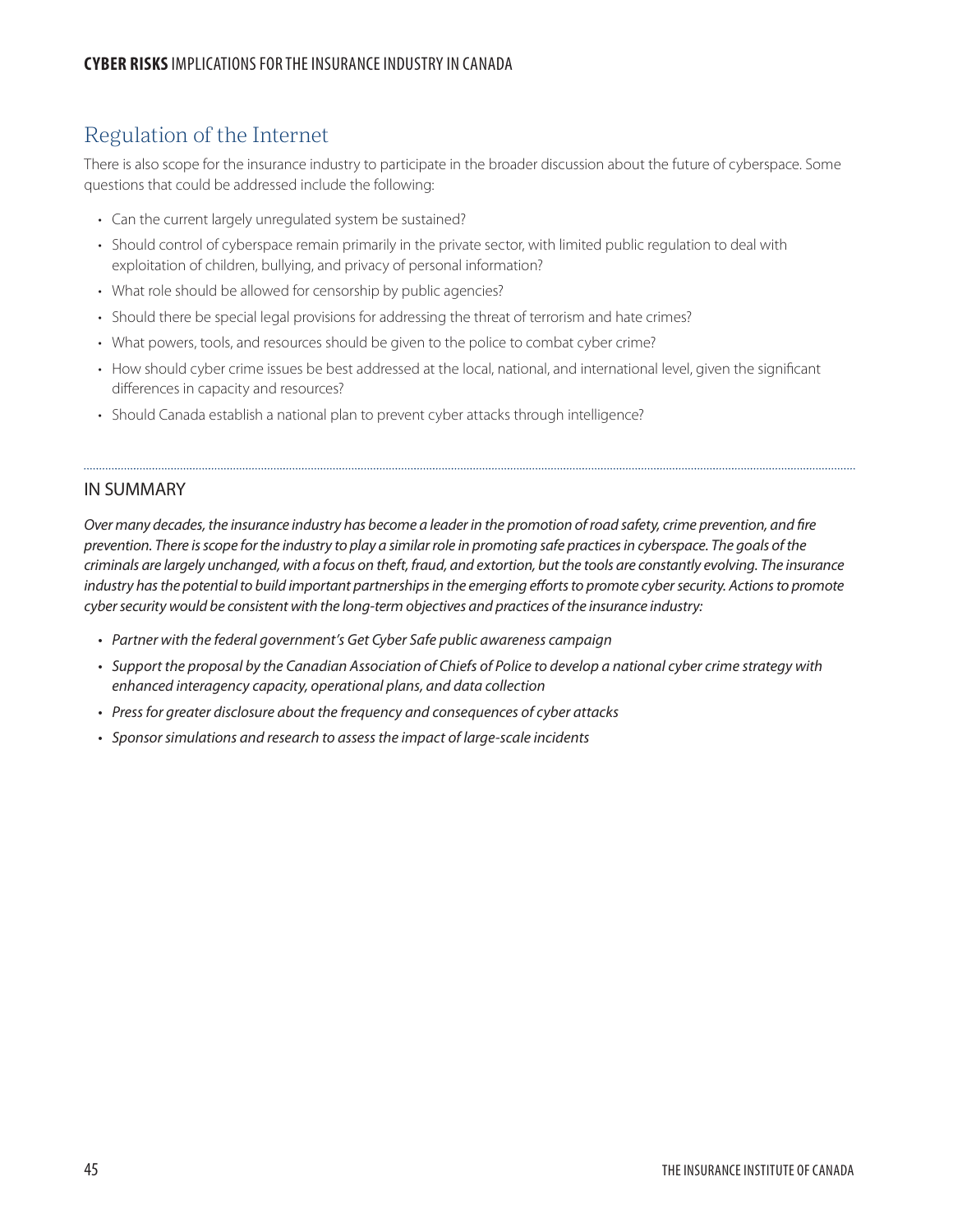#### <span id="page-50-0"></span>**Cyber risks are anticipated to increase over the next five to ten years**

#### **Contributing factors**

- Continued exponential growth of the Internet of things
- More and more communications and commerce online
- Ease and capacity to launch cyber attacks on individuals, corporations, countries and the Internet itself

#### **Consequences**

- Cyber security now third most important issue facing p&c insurance industry
- • Cyber security is identified as the most underestimated risk by business leaders
- Premiums for current levels of cyber coverage completely inadequate

## Recommendations for the insurance industry

Canadians have embraced cyberspace as a safe place for commerce and communications. Over the next five to ten years, the finance, transportation, communications, and retail industries are some sectors that plan to introduce new products and services that are dependent on the Internet.

Experts warn, however, that cyber attacks on individuals, corporations, and the Internet itself are going to increase in frequency and severity over the next five to ten years. Cyberspace is expected to become less resilient, available, and robust than what has been experienced over the past 25 years.

### Insurers resilient to cyber attacks

Cyber security was identified as the third most important issue facing the property and casualty insurance industry today in a recent KMPG survey of Canadian industry leaders. At the same time, cyber security was identified as the most underestimated risk in a recent Allianz survey of international business leaders. Customer information must be protected from cyber criminals. The use of technology to enhance relations with consumers and company operations must be secure. Insurers must protect their corporate knowledge and systems. Cyber security is important for the Canadian insurance industry.

Even the best security system can be overwhelmed by persistent attacks. Nevertheless, there are practices to increase resilience to attacks and limit the financial and reputational consequences when an incident does occur. OSFI has provided flexible and comprehensive guidance for insurance companies and other financial institutions to strengthen their cyber security plans. These plans should include technology and behavioural elements.

Three recommendations for the insurance industry in Canada to improve resilience to cyber attacks:

- Appoint a senior executive to develop and implement a comprehensive plan to manage and reduce the long-term consequences of cyber risks.
- Identify the consumer information and the corporate knowledge that matters most, and direct the highest protection effort to shield these critical assets.
- Build a corporate culture of cyber security that includes actions to address technological threats and security training for employees.

### Insurance solutions for society

Insurance is the business of risk management. Society benefits when insurers quantify the risk of loss, incentivize investments in mitigation, model catastrophic events, promote consumer awareness, and contribute to sound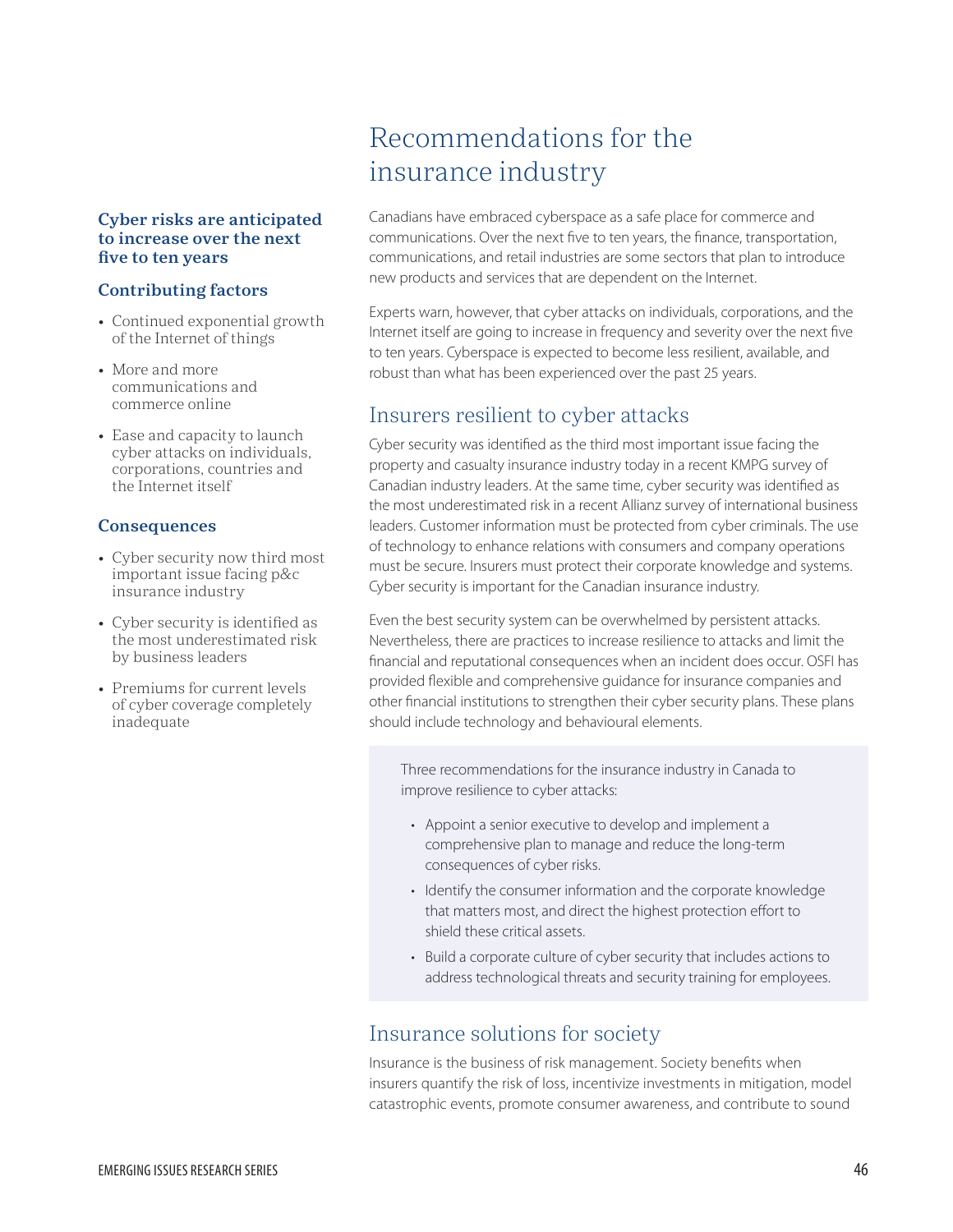#### **CYBER RISKS** IMPLICATIONS FOR THE INSURANCE INDUSTRY IN CANADA

government regulation. Over the past decade, the insurance industry has begun to address the risk of identity theft for individuals and data breach attacks on corporations. Insurance coverage for these perils is expected to expand over the next five to ten years.

Most cyber risks, however, are presently not covered by insurance. Over the long term, cyber insurance markets should expand beyond the risk of identity theft and data breach. Insurers need to work with governments and other stakeholders to confront the major barriers to expansion:

- Determine calculable loss by securing data about the likelihood and consequences of cyber attacks.
- Understand accumulation risk, including the threat of catastrophic attacks on critical infrastructure.

Increasingly, the Canadian insurance industry should participate in the policy discussions about cyber security. The longstanding tradition of the insurance industry to champion road safety, crime prevention, and fire prevention provides a foundation for similar participation in efforts to promote safe practices online. The insurance industry should also develop views on breach notification, cyber defense through intelligence, and other cyber security issues.

Three recommendations for the insurance industry to provide solutions for cyber risks in Canada:

- • Build the market over the next five to ten years until most businesses, homeowners, and tenants consider cyber insurance for the risk of loss from data breach and identity theft.
- • Work with governments and other stakeholders to establish conditions over the medium and long term to expand insurance coverage to other cyber risks in Canada.
- • Work with the federal and provincial governments, law enforcement officials, and other stakeholders to champion practices to keep Canadians safe online.

Despite the efforts of the insurance industry and others to address cyber risks, external forces are likely to bring great change in cyberspace over the next five to ten years. Experts warn that cyberspace will become increasing less reliable as a foundation for commerce and communications. In Canada and around the world, the frequency and consequences of cyber attacks are expected to increase. These expectations add to the importance of investing now to prepare for the risks ahead.

#### *This is a critical time for the Canadian insurance industry to explore cyber security.*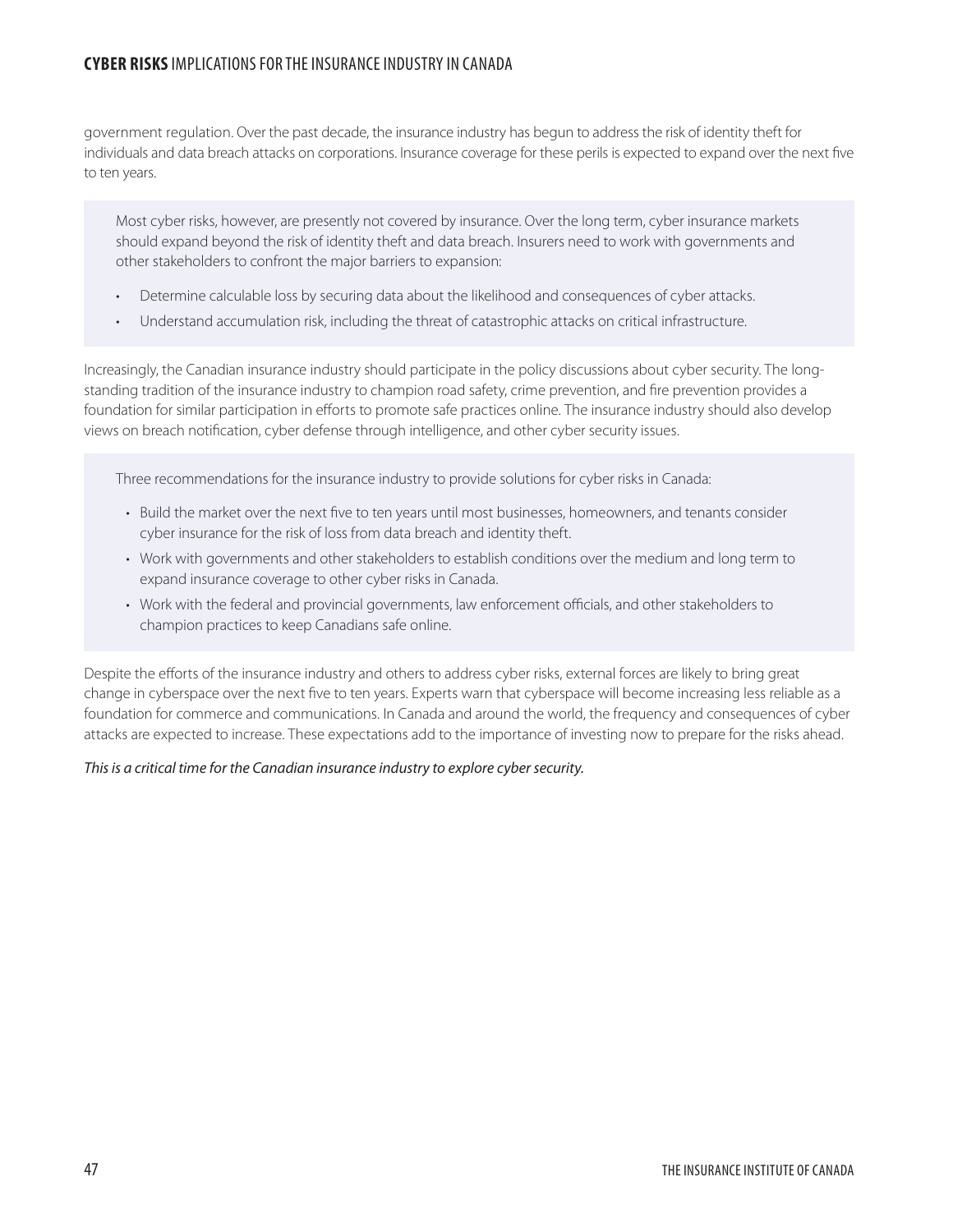## <span id="page-52-0"></span>Appendix I – Bibliography

- A.M. Best Company. "Fall 2014 Insurance Industry Survey." *Best's Special Report*. 8 December 2014. http://africabusiness.com/wp-content/uploads/2014/12/A.M.-Best-Fall-2014-Insurance-Industry-Survey-Insurers-wrestlewith\_-cyber-cover-and-social-media-strategy-December-8-2014.pdf
- Abrams, Marshall, and Joe Weiss. "Malicious Control System Cyber Security Attack Case Study Maroochy Water Services, Australia." The MITRE Corporation, 2008. http://csrc.nist.gov/groups/SMA/fisma/ics/documents/Maroochy-Water-Services-Case-Study\_report.pdf
- Allianz. "Allianz Risk Barometer: Top Business Risks 2015." *Allianz Risk Pulse* (2015). https://www.allianz.com/v\_1421228810000/media/press/document/Allianz\_Risk\_Barometer\_2015\_Jan\_2015\_final.pdf
- Armerding, Taylor. "Cyber Insurance: Worth It, but Beware of the Exclusions." *Tech Page One*. Dell, 24 October 2014. http://www.techpageone.co.uk/en/technology/security-it/cyber-insurance-worth-beware-exclusions/
- Associated Press. "Home Depot Faces Dozens of Lawsuits after Massive Security Breach." *CBC News*, 25 November 2014. http://www.cbc.ca/m/touch/business/story/1.2849810
- Berkow, Jameson. "Nortel Hacked to Pieces." *National Post Online*, 25 February 2012. http://business.financialpost.com/2012/02/25/nortel-hacked-to-pieces/?\_\_lsa=3b87-b412
- Bronskill, Jim. "Chinese Hackers Attacked National Research Council Computers." *CTV News Online*, 13 December 2014. http://www.ctvnews.ca/canada/chinese-hackers-attacked-national-research-council-computers-1.2146400
- Burke, Benedict. "The Future of Cyber Insurance." Crawford & Company, 2014. http://ca.crawfordandcompany.com/media/1614470/2014-06-13-cyberinsurance.pdf
- Byford, Sam. "Sony Pictures Hackers Sent Ominous Email to Executives Warning of Attack." *The Verge*, 8 December 2014. http://www.theverge.com/2014/12/8/7356575/sony-pictures-hack-extortion-email
- Canada. *Canada's Cyber Security Strategy for a Stronger and More Prosperous Canada*. Government of Canada, 2010. https://www.publicsafety.gc.ca/cnt/rsrcs/pblctns/cbr-scrt-strtgy/cbr-scrt-strtgy-eng.pdf
- Canadian Internet Registration Authority. "The Canadian Internet." *The 2014 CIRA Factbook*, 2014. http://www.cira.ca/factbook/2014/index.html
- Canadian Press. "Cyber Insurance in Demand after Recent Data Breaches." *CBC News*, 28 July 2013. http://www.cbc.ca/m/touch/news/story/1.1396187
- Chien, Eric, and Gavin O'Gorman. "The Nitro Attacks: Stealing Secrets from the Chemical Industry." *Symantec Security Response*, 2011. http://securityresponse.symantec.com/content/en/us/enterprise/media/security\_response/whitepapers/the\_nitro\_attacks.pdf
- Chubb. "Public Companies' Perceptions of Risk and Their Risk Mitigation Strategies." Chubb Group Insurance Companies, 2012. http://www.chubb.com/businesses/csi/chubb15930.pdf
- CTV News. "Chinese Cyberattack Forces Computer Shutdown at National Research Council." *CTV News Online*, 28 July 2014. http://www.ctvnews.ca/canada/chinese-cyberattack-forces-computer-shutdown-at-national-research-council-1.1936483
- Deibert, Ron. "Distributed Security as Cyber Strategy: Outlining a Comprehensive Approach for Canada in Cyberspace." *Canadian Defense & Foreign Affairs Institute Research Paper*, August 2012. http://www.cdfai.org.previewmysite.com/PDF/Distributed%20Security%20as%20Cyber%20Strategy.pdf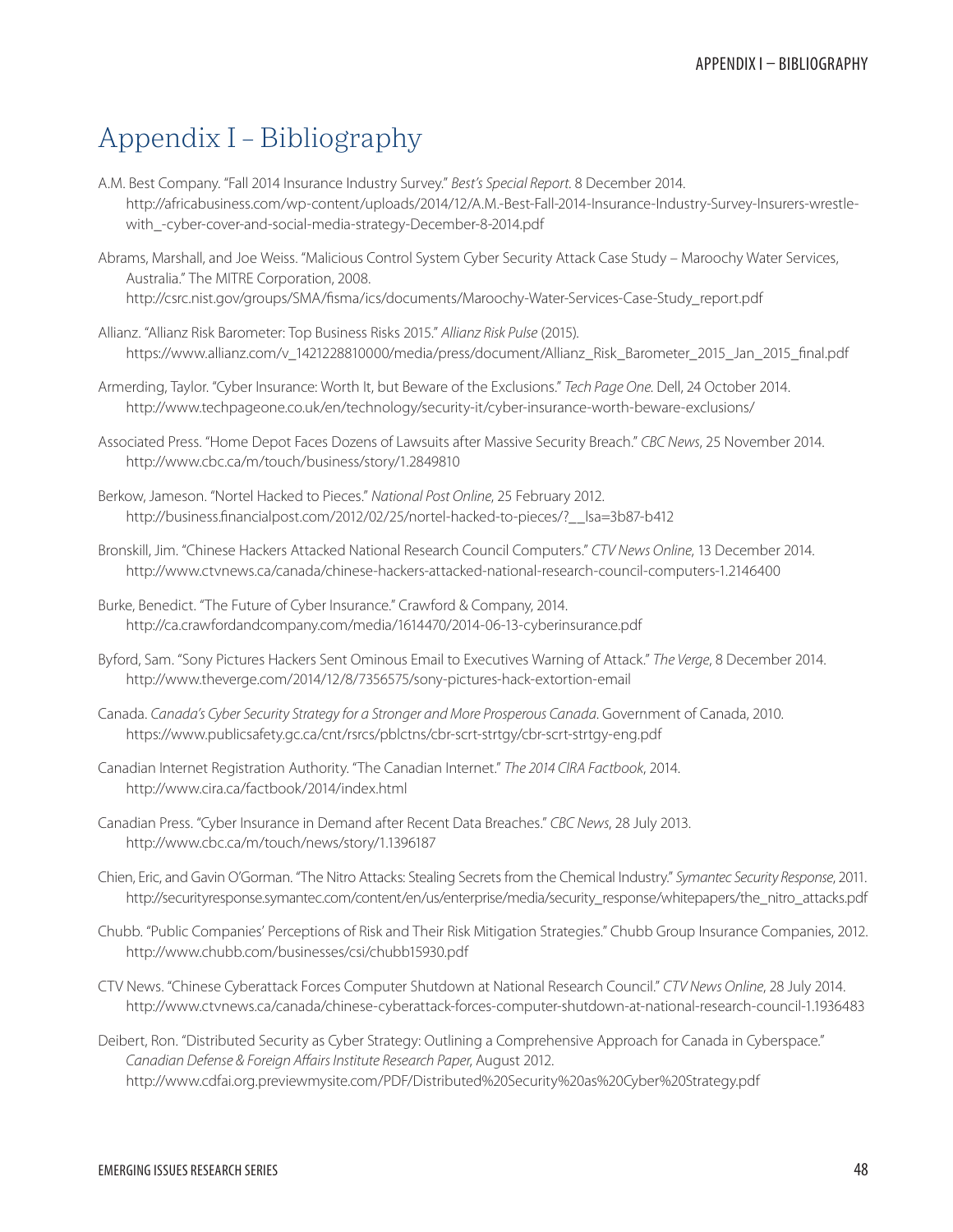#### **CYBER RISKS** IMPLICATIONS FOR THE INSURANCE INDUSTRY IN CANADA

- Deloitte. *Changing the Game on Cyber Risk: The Imperative to Be Secure, Vigilant, and Resilient*. Deloitte Development, 2014. https://www2.deloitte.com/content/dam/Deloitte/global/Documents/Risk/gx-risk-deloitte-cyber-risk-pov-securevigilant-resilient.pdf
- Deloitte. "Global Cyber Executive Briefing: Insurance." *Deloitte Case Studies*, 2015. http://www2.deloitte.com/be/en/pages/risk/articles/insurance.html
- Dignan, Larry. "The TJX Data Breach: Why Loss Estimates Are Overblown." *ZDNet*, 8 May 2007. http://www.zdnet.com/article/the-tjx-data-breach-why-loss-estimates-are-overblown/
- Doherty, Stephen, Piotr Krysiuk, and Candid Wueest. *The State of Financial Trojans 2013*. Symantec, 2013. https://www.symantec.com/content/en/us/enterprise/media/security\_response/whitepapers/the\_state\_of\_financial\_ trojans\_2013.pdf
- Geers, Kenneth, Darien Kindlund, Ned Moran, and Rob Rachwald. "World War C: Understanding Nation-State Motives Behind Today's Advanced Cyber Attacks." *FireEye Labs White Paper*, 2013. http://bp.softline.kiev.ua/attachments/article/30/fireeye-wwc-report.pdf
- Gendron, Angela, and Martin Rudner. *Assessing Cyber Threats to Canadian Infrastructure*. Canadian Security Intelligence Service, March 2012. http://publications.gc.ca/collections/collection\_2013/scrs-csis/PS74-1-2012-eng.pdf
- Go-Gulf. "Online Piracy in Numbers Facts and Statistics." *Go-Gulf Blog*, 1 November 2011. http://www.go-gulf.com/blog/online-piracy/
- Hartwig, Robert P., and Claire Wilkinson. *Cyber Risks: The Growing Threat*. Insurance Information Institute, June 2014. http://www.iii.org/sites/default/files/docs/pdf/paper\_cyberrisk\_2014.pdf
- Harvey, Thomas J. "Battling Employee Sabotage in the Wired Workplace." *American Society of Association Executives White Paper*, 2001. http://www.asaecenter.org/Resources/whitepaperdetail.cfm?ItemNumber=12167
- IBM. *Security Services Cyber Security Intelligence Index: Analysis of Cyber Security Attack and Incident Data from IBM's Worldwide Security Operations*. IBM, July 2013. https://www.ibm.com/developeorks/community/files/form/anonymous/api/library/7c2de643-a72b-429f-a473 c77be1e9035a/document/399520ae-1898-4479-9eeb-68c5478ae4e1/media/IBM%20Security%20Services.pdf
- Kedmey, Dan. "Target Expects \$148 Million Loss from Data Breach." *Time Online*, 6 August 2014. http://time.com/3086359/target-data-breach-loss/
- Kovacs, Paul, Melissa Markham, and Robert Sweeting. "Cyber Incident Risk in Canada and the Role of Insurance." *Institute for Catastrophic Loss Reduction Research Paper Series 38* (April 2004). http://www.iclr.org/images/Cyber-Incident\_Risk\_in\_Canada\_and\_the\_Role\_of\_Insurance.pdf
- KPMG. "Canadian Insurance Industry Risks and Opportunities. Survey." 2015 (forthcoming).
- Leduc, Diane and James Lee. *Illegal Drugs and Drug Trafficking*. BP-435E. Parliament of Canada, November 1996 (rev. February 2003). http://www.parl.gc.ca/content/lop/researchpublications/bp435-e.htm
- Lemley, Brandon K. "When Disgruntled Employees Attack: The Computer Fraud and Abuse Act and the Problem of Authorized Access." Querrey & Harrow, November 2014. http://www.querrey.com/index.php/news-knowledge/publications/472-when-disgruntled-employees-attack-thecomputer-fraud-and-abuse-act-and-the-problem-of-authorized-access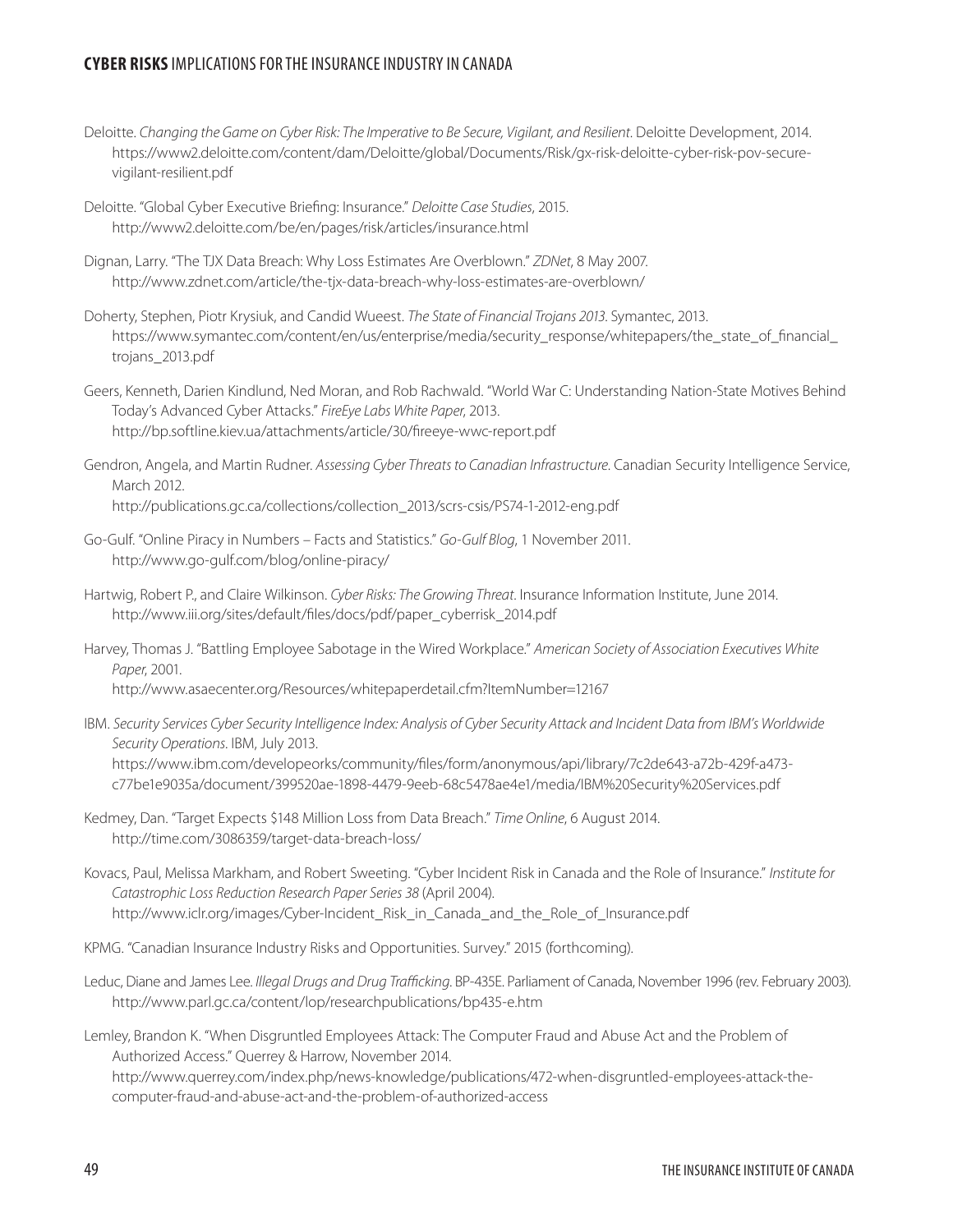- Lloyd's. "Digital Risks: Views of a Changing Risk Landscape." *Lloyd's Emerging Risks Team Report*, October 2009. http://www.lloyds.com/~/media/lloyds/reports/emerging%20risk%20reports/digitalrisksreport\_october2009v2.pdf
- McAfee, Inc., and Center for Strategic and International Studies. *Net Losses: Estimating the Global Cost of Cybercrime*. Intel Security, 2014.

http://www.mcafee.com/ca/resources/reports/rp-economic-impact-cybercrime2.pdf

- McCullagh, Declan. "Police Blotter: Ex-employee Faces Suit over File Deletion." *CNET*, 10 March 2006. http://news.cnet.com/Police-blotter-Ex-employee-faces-suit-over-file-deletion/2100-1030\_3-6048449.html
- McGrath, Maggie. "Home Depot Confirms Data Breach, Investigating Transactions from April Onward." *Forbes Online*, 9 August 2014.

http://www.forbes.com/sites/katevinton/2014/09/18/with-56-million-cards-compromised-home-depots-breach-isbigger-than-targets/

- Meckbach, Greg. "OIAA Speaker Explains How Ontario Civil Law on Privacy Affects Cyber Liability Exposure." *Canadian Underwriter*, 5 February 2015. http://www.canadianunderwriter.ca/news/oiaa-speaker-explains-how-ontario-civil-law-on-privacy-affects-cyber-liabilityexposure/1003465430/?&er=NA
- Munich Re. *Munich Re Cyber Risk Survey*. Munich Reinsurance America, 2014. http://www.munichre.com/site/mram/get/documents\_E-293280320/mram/assetpool.mr\_america/PDFs/5\_Press\_News/ Press/2014\_cyber\_survey\_report.pdf
- National Institute of Standards and Technology. *Framework for Improving Critical Infrastructure Cybersecurity*, 2014. http://www.nist.gov/cyberframework/upload/cybersecurity-framework-021214-final.pdf
- New York State Department of Financial Services. *Report on Cyber Security in the Insurance Sector*. 2015. http://www.dfs.ny.gov/reportpub/dfs\_cyber\_insurance\_report\_022015.pdf
- Office of the Superintendent of Financial Institutions. "Cyber Security Self-Assessment Guidance." (October 2013). http://osfi-bsif.gc.ca/eng/docs/cbrsk.pdf
- O'Gorman, Gavin, and Geoff McDonald. "Ransomware: A Growing Menace." *Symantec Security Response*, 2012. https://www.symantec.com/content/en/us/enterprise/media/security\_response/whitepapers/ransomware-a-growingmenace.pdf
- Osborne, Charlie. "South Korean Credit Card Firms Suspended over Data Breach." *ZDnet*, 17 February 2014. http://www.zdnet.com/article/south-korean-credit-card-firms-suspended-over-data-breach/
- Partner Re with Advisen. *Cyber Liability Insurance Market Trends: Survey*. 24 October 2014. http://www.partnerre.com/assets/uploads/docs/cyber-survey-results.pdf
- Peden, Margie, Richard Scurfield, David Sleet, Dinesh Mohan, Adnan A. Hyder, Eva Jarawan, and Colin Mathers, eds. *World Report on Road Traffic Injury Prevention*. World Health Organization 2004. http://whqlibdoc.who.int/publications/2004/9241562609.pdf
- Phoenix Strategic Perspectives. *Survey of Canadians on Privacy-Related Issues: Final Report Prepared for the Privacy Commissioner of Canada*. January 2013. https://www.priv.gc.ca/information/por-rop/2013/por\_2013\_01\_e.pdf
- Ponemon Institute. *2014 Cost of Data Breach Study: Global Analysis*. May 2014. http://public.dhe.ibm.com/common/ssi/ecm/se/en/sel03027usen/SEL03027USEN.PDF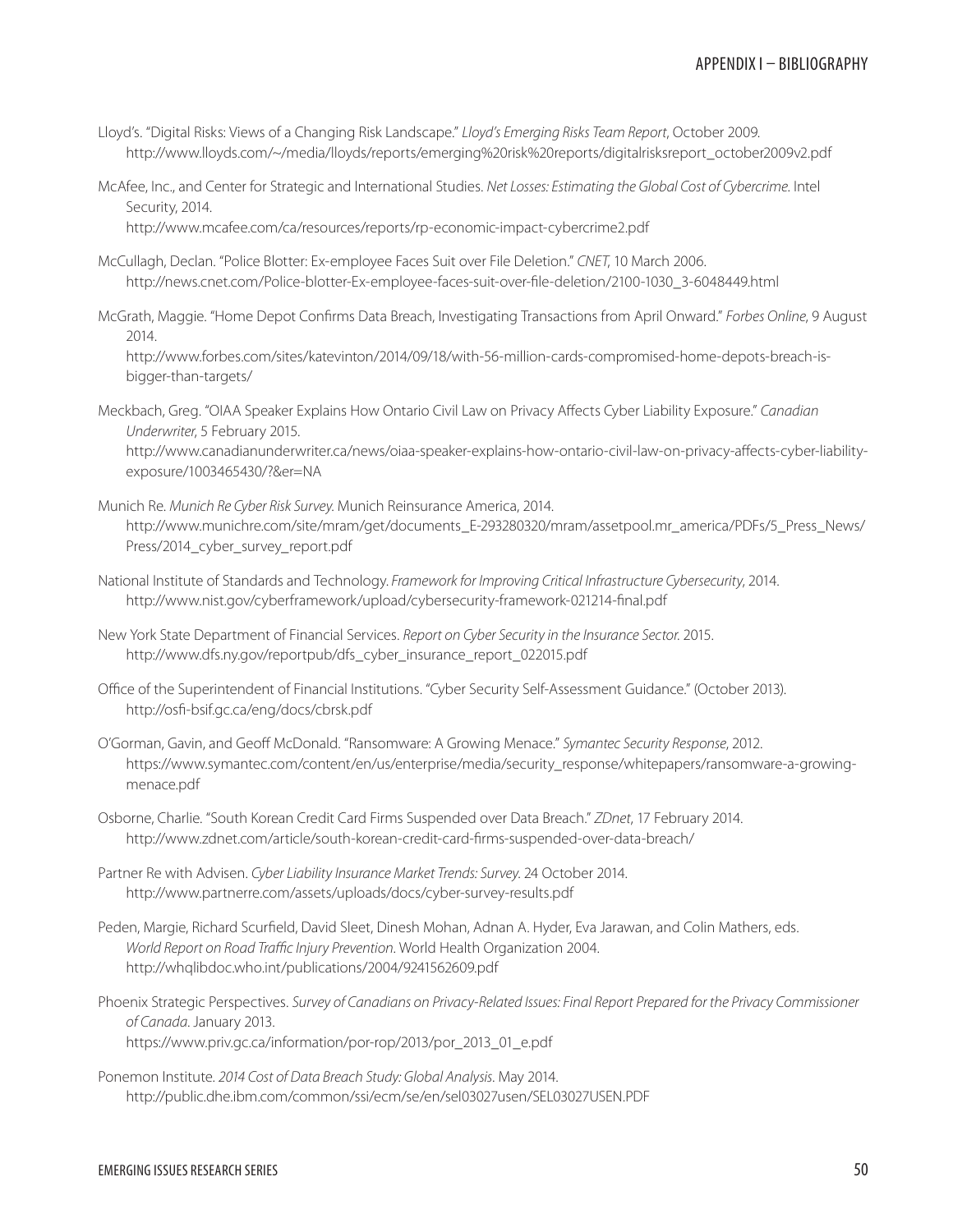#### **CYBER RISKS** IMPLICATIONS FOR THE INSURANCE INDUSTRY IN CANADA

- Ponemon Institute. *2014 Global Report on the Cost of Cyber Crime*. October 2014. http://h20195.www2.hp.com/v2/getpdf.aspx/4AA5-5207ENW.pdf?ver=1.0
- Prensky, Marc. "Digital Natives, Digital Immigrants," *On the Horizon* 9, no. 5, MCB University Press, 2001. http://www.marcprensky.com/writing/Prensky%20-%20Digital%20Natives,%20Digital%20Immigrants%20-%20Part1.pdf
- President of the United States. *International Strategy for Cyberspace: Prosperity, Security, and Openness in a Networked World*. The White House, May 2011. http://www.whitehouse.gov/sites/default/files/rss\_viewer/international\_strategy\_for\_cyberspace.pdf
- PricewaterhouseCoopers. *Managing Cyber Risks in an Interconnected World: Key Findings from the Global State of Information Security Survey 2015*. 30 September 2014. http://www.pwc.com/gx/en/consulting-services/information-security-survey/assets/the-global-state-of-informationsecurity-survey-2015.pdf

Privacy Commissioner of Canada. *Privacy and Cyber Security: Emphasizing Privacy Protection in Cyber Security Activities*. December 2014. https://www.priv.gc.ca/information/research-recherche/2014/cs\_201412\_e.pdf

- Public Safety Canada. "Top 4 Strategies to Mitigate Targeted Cyber Intrusions." March 2015. http://www.publicsafety.gc.ca/cnt/ntnl-scrt/cbr-scrt/tp-strtgs-eng.aspx
- Recording Industry Association of America. "Scope of the Problem." *Piracy Online*, 2015. http://www.riaa.com/physicalpiracy.php?content\_selector=piracy-online-scope-of-the-problem
- Rogers, Michael. "Cybersecurity Threats: The Way Forward." *Hearing of the House (Select) Intelligence Committee*, 20 November 2014. https://www.nsa.gov/public\_info/\_files/speeches\_testimonies/ADM.ROGERS.Hill.20.Nov.pdf
- Royal Canadian Mounted Police. *Cybercrime: An Overview of Incidents and Issues in Canada*. 2014. http://www.rcmp-grc.gc.ca/pubc/cc-report-rapport-cc-eng.htm
- Santus, Rex. "What You Need to Know About the JPMorgan Chase Cyberattack." *Mashable*. 3 October 2014. http://mashable.com/2014/10/03/need-to-know-jpmorgan-chase
- Shaw, William T. "SCADA System Vulnerabilities to Cyber Attack." *Electric Energy Online*. Jaguar Media, 2014. Originally published in Electric T&D (September-October 2004). http://www.electricenergyonline.com/show\_article.php?mag=&article=181
- Shear, David, and Joe Stewart. *Underground Hacker Markets*. Dell SecureWorks, December 2014. http://www.secureworks.com/assets/pdf-store/white-papers/wp-underground-hacking-report.pdf
- Snyder, Michael. "Wall Street Admits That a Cyberattack Could Crash Our Banking System at Any Time." *The Economic Collapse Blog*, 28 August 2014. http://theeconomiccollapseblog.com/archives/wall-street-admits-that-a-cyberattack-could-crash-our-banking-systemat-any-time
- Statistics Canada. "Canadian Internet Use Survey, Internet Use, by Location of Use, Household Income and Age Group for Canada and Regions." *CANSIM* Data. 28 October 2013. http://www5.statcan.gc.ca/cansim/pick-choisir?lang=eng&p2=33&id=3580154
- Statistics Canada. "Digital Technology and Internet Use, 2013." *CANSIM* Data. 11 June 2014. http://www.statcan.gc.ca/daily-quotidien/140611/dq140611a-eng.htm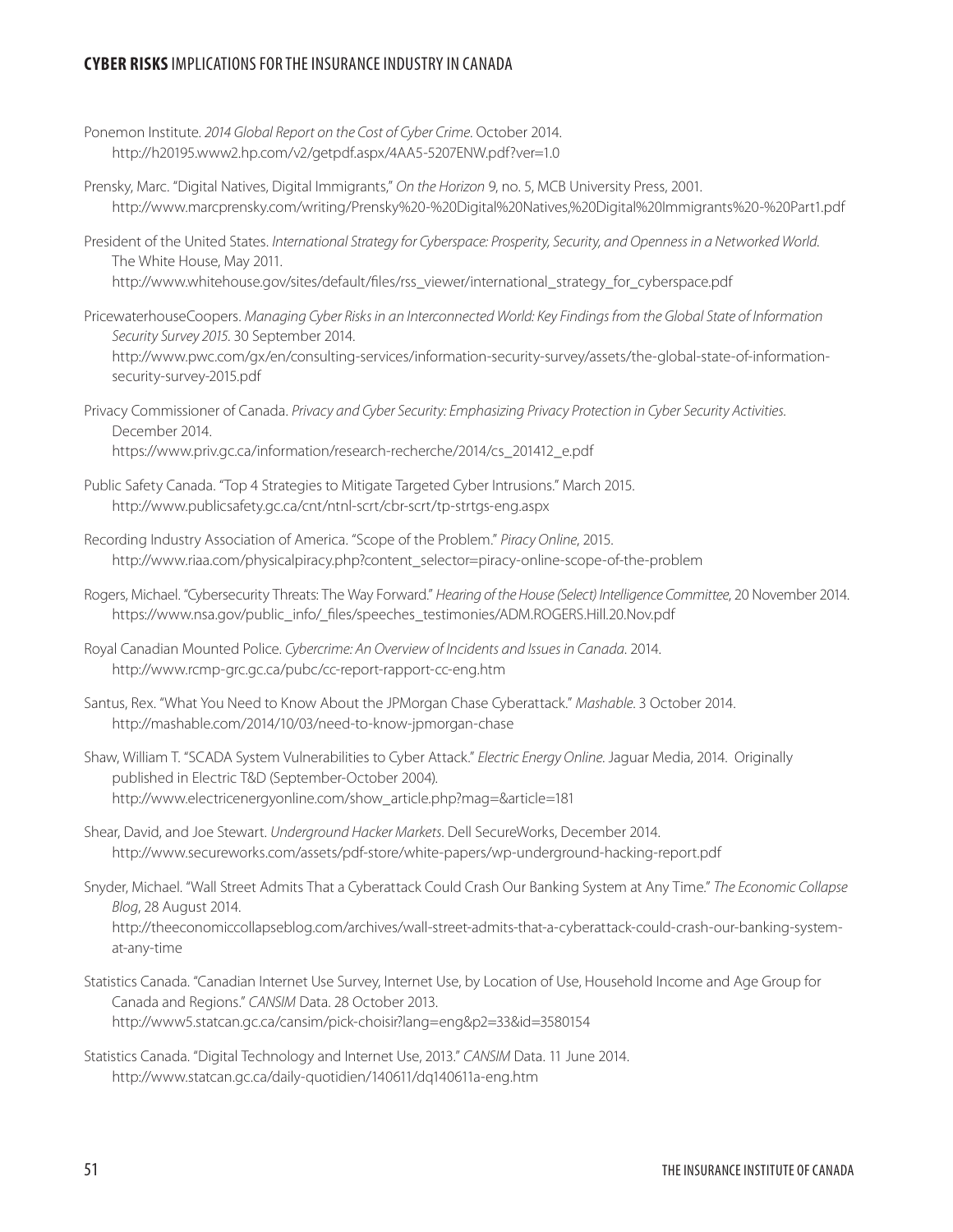Symantec. *Internet Security Threat Report 2014*. April 2014.

https://www.symantec.com/content/en/us/enterprise/other\_resources/b-istr\_main\_report\_v19\_21291018.en-us.pdf

- Tassi, Paul. "Sony Pegs PSN Attack Costs at \$170 Million, \$3.1B Total Loss for 2011." *Forbes Online*, 23 May 2011. http://www.forbes.com/sites/insertcoin/2011/05/23/sony-pegs-psn-attack-costs-at-170-million/
- Toor, Amar. "UK Regulators Fine Sony for 'Preventable' 2011 PSN Hack." *The Verge*, 24 January 2013. http://www.theverge.com/2013/1/24/3910538/uk-government-fines-sony-for-preventable-psn-data-breach
- Tyndale, Catherine, and John P. Morgan. "Cyber Liability What Risk Managers Need to Know." RIMS Canada Conference, Victoria, BC, 2013.

http://www.rimscanada.ca/clients/c/ce/ce8fb48b94af85570b01427e6ccf5ad1/File/3D%20-%20Cyber%20Liability%20 -%20What%20Risk%20Managers%20Need%20to%20Know.pdf

- U.S. Department of Homeland Security, National Protection and Programs Directorate. *Cyber Risk Culture Roundtable Readout Report*, May 2013. http://www.dhs.gov/sites/default/files/publications/cyber-risk-culture-roundtable-readout\_0.pdf
- U.S. Department of Homeland Security, National Protection and Programs Directorate. *Cybersecurity Insurance Workshop Readout Report*, November 2012. https://www.dhs.gov/sites/default/files/publications/cybersecurity-insurance-read-out-report.pdf
- U.S. Department of Homeland Security, National Protection and Programs Directorate. *Cyber Insurance Roundtable Readout Report: Health Care and Cyber Risk Management: Cost/Benefit Approaches*, February 2014. http://www.dhs.gov/sites/default/files/publications/February%202014%20Cyber%20Insurance%20Health%20Care%20 Use%20Case%20Roundtable.pdf
- U.S. Department of Homeland Security, National Protection and Programs Directorate. *Insurance Industry Working Session Readout Report: Insurance for Cyber-Related Critical Infrastructure Loss: Key Issues*, July 2014. http://www.dhs.gov/sites/default/files/publications/July%202014%20Insurance%20Industry%20Working%20Session\_1.pdf
- Verizon. *2014 Data Breach Investigations Report*. 2014. http://www.verizonenterprise.com/DBIR/2014
- Verizon RISK Team with cooperation from Australian Federal Police, Dutch National High Tech Crime Unit, Irish Reporting and Information Security Service, Police Central e-Crime Unit, and United States Secret Service. *2012 Data Breach Investigations Report*. 2012.

http://www.verizonenterprise.com/resources/reports/rp\_data-breach-investigations-report-2012-ebk\_en\_xg.pdf

- White House, Office of the Press Secretary. "Executive Order 13549 -- Classified National Security Information Programs for State, Local, Tribal, and Private Sector Entities." 18 August 2010. http://www.whitehouse.gov/the-press-office/2010/08/18/executive-order-classified-national-security-informationprograms-state-
- White House, Office of the Press Secretary. "Executive Order 13636 Improving Critical Infrastructure Cybersecurity." 12 February 2013.

https://www.whitehouse.gov/the-press-office/2013/02/12/executive-order-improving-critical-infrastructure-cybersecurity

White House, Office of the Press Secretary. "Presidential Policy Directive 21 – Critical Infrastructure Security and Resilience." 12 February 2013."

https://www.whitehouse.gov/the-press-office/2013/02/12/presidential-policy-directive-critical-infrastructure-security-and-resil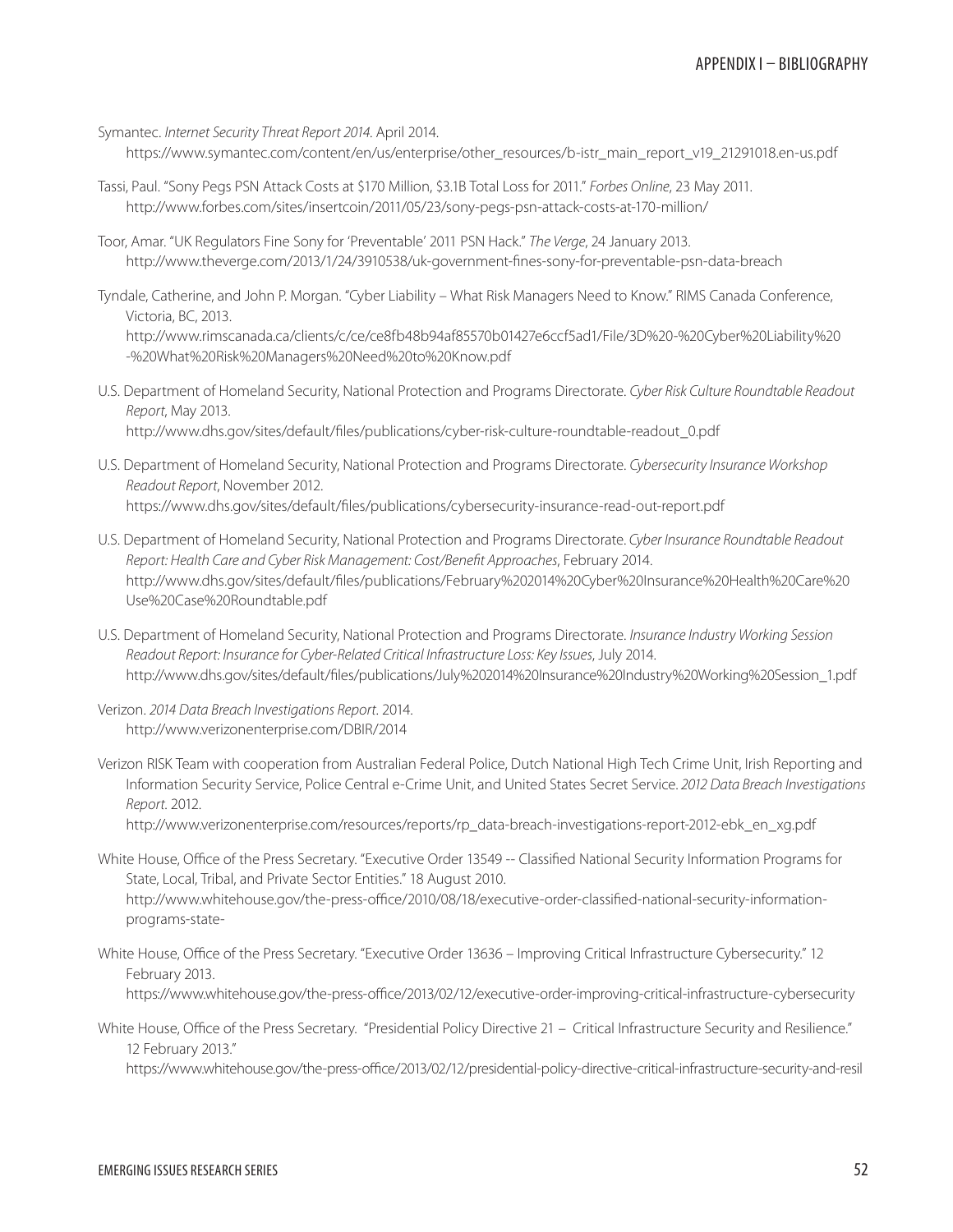### **CYBER RISKS** IMPLICATIONS FOR THE INSURANCE INDUSTRY IN CANADA

World Economic Forum. "Global Risks 2014." *Insight Report*, Ninth Edition, 2014. http://www3.weforum.org/docs/WEF\_GlobalRisks\_Report\_2014.pdf

Wueest, Candid. "The Continued Rise of DDoS Attacks." *Symantec Security Response*, October 2014. http://www.symantec.com/content/en/us/enterprise/media/security\_response/whitepapers/the-continued-rise-ofddos-attacks.pdf

Zurich Insurance Company and Atlantic Council of the United States. "Beyond Data Breaches: Global Interconnections of Cyber Risk." *Risk Nexus*, 2014.

https://www.zurich.com/\_/media/dbe/corporate/docs/whitepapers/risk-nexus-beyond-data-breaches-globalinterconnections-of-cyber-risk%202014.pdf

### Other Internet Resources

Internet Live Stats is a site that provides live updates of statistics pertaining to global internet use. The statistics provided in this paper were up to date as of 1 March 2015, but will have changed since then. www.internetlivestats.com

V.I. Labs' Software Piracy Stat Watch is a site that provides statistics pertaining to software piracy. The statistics provided in this paper were up to date as of 1 March 2015, but will have changed since then. http://www.vilabs.com/resource-section/stat-watch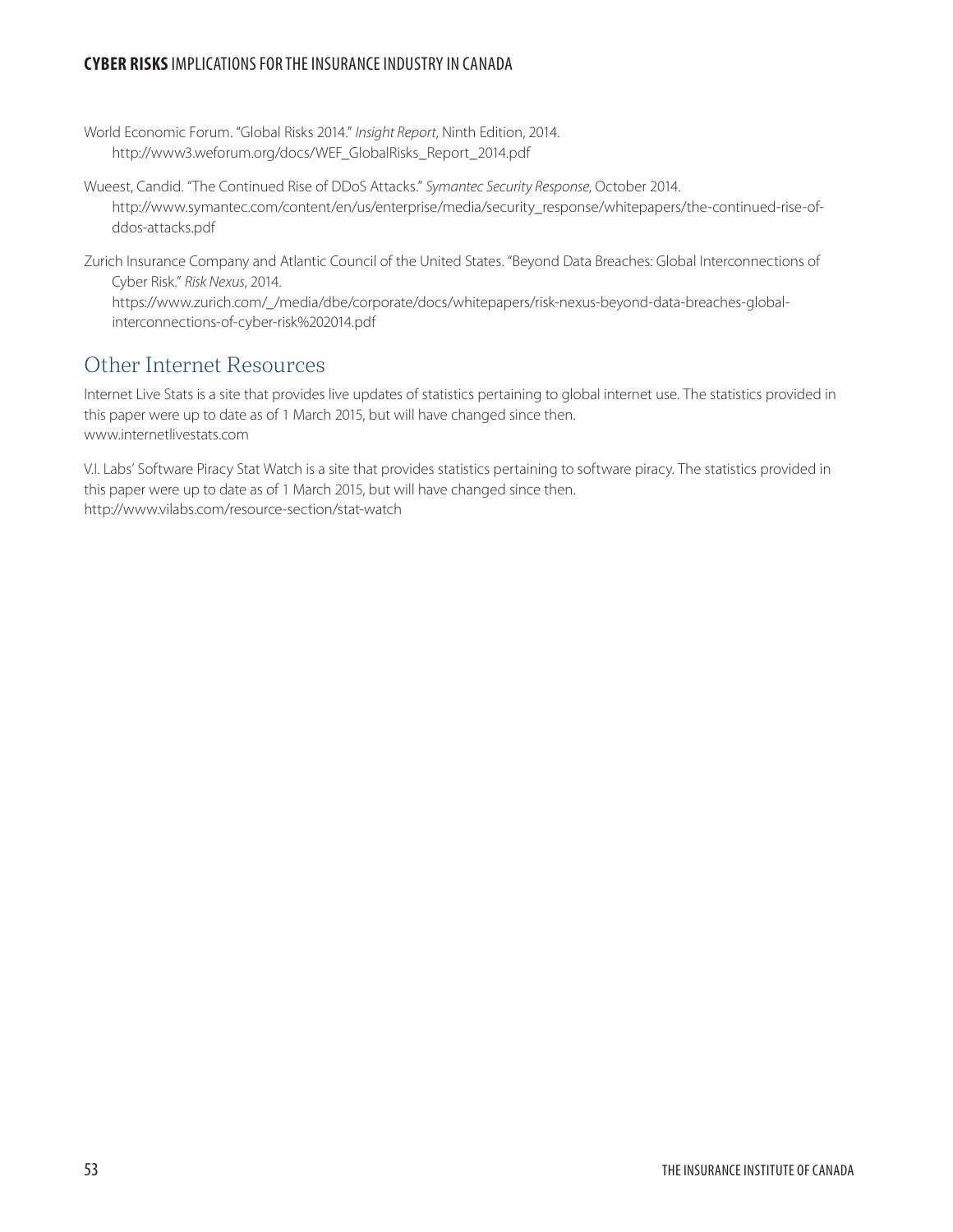## <span id="page-58-0"></span>Appendix II – A survey of cyber security practices by insurers

In February 2015, the New York State Department of Financial Services released the results of a survey of cyber security practices in the insurance sector.<sup>111</sup> Twelve property and casualty insurers responded to the regulator's survey on cyber security. Some highlights include:

### Data breach incidents for insurers

One of the 12 insurers reported more than ten successful breach attacks over the last three years. Five of the 12 insurers reported between one and five successful breach attacks over the last three years. Six of the 12 insurers reported no successful breach attacks over the last three years. Techniques used for breach attacks on insurers Malware (58%), phishing (33%), botnets (33%), pharming (25%), and other (33%).

### Consequences of attacks on insurers

One of the 12 insurers reported a financial loss of between \$6 million and \$10 million. One of the 12 insurers reported a financial loss of between \$250,000 and \$500,000. Two of the 12 insurers reported a financial loss of less than \$250,000. Seven of the 12 insurers reported no financial losses over the past three years.

### Information security framework

Eleven of the 12 insurers have an information security framework in place. This includes a written information security policy, a designated communications officer for breach-related inquires, incident monitoring, an incident reporting system, information security audits, and training for employees.

Ten of the 12 insurers have a communications plan for informing stakeholders affected by a breach. Nine of the 12 insurers have a designated information security executive, often reporting to the CIO.

### Cyber security defense

All of the 12 insurers use anti-virus software, malicious code detection software, firewalls, intrusion detection tools, encryption for data in transit, and login passwords.

All of the 12 insurers use penetration testing (44% annual, 19% quarterly, 30% monthly).

All of the 12 insurers have policies in place for the use of mobile devices.

Nine of the 12 insurers have policies to mitigate the security risks associated with cloud computing. Three of the 12 insurers use biometrics, such as fingerprints and retinal scans.

### Cyber security budget

Eight of the 12 insurers report information security spending is 3% to 5% of their overall budget. Two of the 12 insurers report information security spending is 1% to 2% of their overall budget. Two of the 12 insurers report information security spending is less than 1% of their budget.

<sup>111</sup> New York State Department of Financial Services, *Report on Cyber Security in the Insurance Sector.*